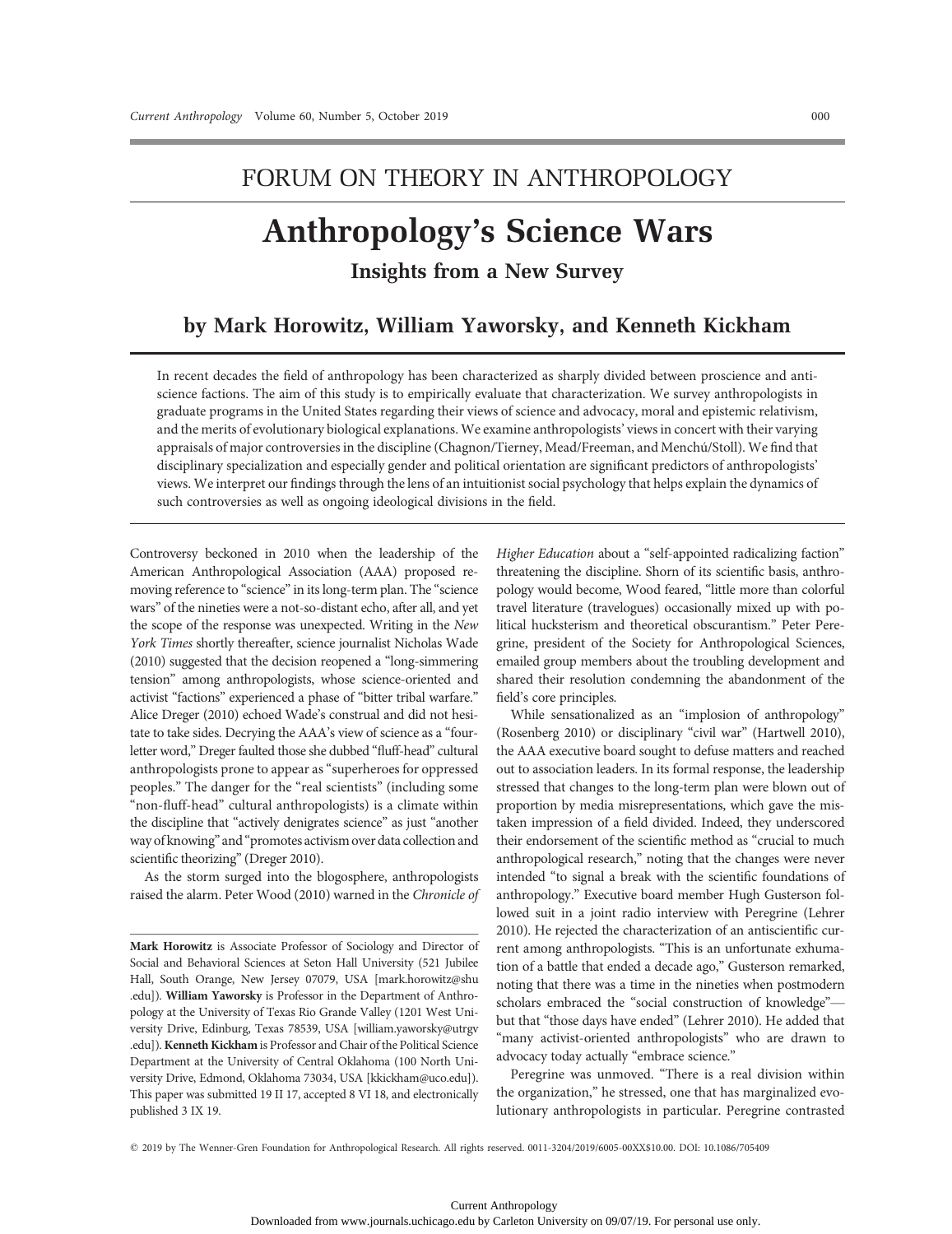those anthropologists who seek to explain widespread cultural variations—generally through a biocultural lens—with those more inclined to description and understanding of cultural particularity. "There is a subgroup of descriptive interpretive anthropologists," he asserted, "who do aggressively attack scientific approaches." Indeed, it is precisely this "very deep rift" in the field that has made the battle over its mission "rage the way that it has" (Lehrer 2010).

One scholar who has fallen into perhaps the deepest depths of that rift is Napoleon Chagnon. If not the most maligned anthropologist in memory (Eakin 2013), Chagnon's research among the Yanomami has certainly polarized the anthropology community. We address the Chagnon controversy centrally in our survey. Suffice to note here that he has not shrunk from calling out what he sees as antiscientific attitudes among his colleagues. In the final pages of his provocative memoir, Chagnon (2013) chimes in regarding the AAA mission flap. He laments that in the past 20 or so years, cultural anthropology has come "precipitously close to abandoning the very notion of science." In his view, there is indeed a schism between anthropologists who "do science" and those whose exclusive goal is to "advocate on behalf of native peoples." The latter are not just wrong, Chagnon contends, but also "border on irresponsibility," as they define their advocacy as "incompatible with science." Moreover, Chagnon echoes Peregrine in linking anthropology's emphasis on postmodernism and advocacy to a deep current of "biophobia"—a "chronic opposition in cultural anthropology to ideas from biology" that may "help account for what humans in all cultures did."

Disciplinary harmony is hardly expected in academia and perhaps less so in four-field anthropology. Yet here we have a field allegedly fractured over the very foundations of scientific practice, objectivity, and ethical responsibility. Are such characterizations accurate? Is anthropology in fact divided into demonstrably proscience and antiscience factions? Do postmodern sentiments endure in the discipline, undermining scientists' commitment to objectivity and capacity for dispassionate approximations to truth? We examine these questions and more with an eye to anthropologists' political identities. We hope, in this regard, to bolster a moral intuitionist interpretation of knowledge production proposed in prior research.<sup>1</sup> We will turn to our survey in a moment, but first let us sketch the normative

1. We build here on former investigations of controversies in sociology, economics, and evolutionary anthropology (Horowitz and Hughes 2017; Horowitz, Yaworsky, and Kickham 2014; Yaworsky, Horowitz, and Kickham 2015). Our aim is to contribute to a social psychology of knowledge in the social sciences. We take a social-psychological rather than a traditional "sociology of knowledge" approach in that the latter tends to highlight wider historical and cultural forces that shape knowledge production from without. We suggest a complementary social-psychological approach that attends"bottom up"from scholars' moral intuitions (and consequent political identities) to their often "tribal" constructions of knowledge. We unpack these ideas in further detail in our discussion below.

tenor of the field's major debates to provide context for our chosen questions.

# Construing the Postmodern Turn

Characterizing a movement or moment as postmodern is a dicey undertaking. Whether we attend to the boundaries of anthropology or beyond, the postmodern turn means many different things to observers of many different shades of sympathy, suspicion, or antipathy. Reflecting on his role in the meteoric Writing Culture, Clifford (2015:25–31) suggests that the text "imperfectly registered" anticolonial and feminist sensibilities. Set against the backdrop of a late 1960s to early 1990s "transitional moment," Clifford describes a chastened insurgent outlook that replaced "frontal resistance to hegemony" with "subversion," "critique," and the clearing of space for "discrepant senses of the real" (25–31).

This decentering of hegemonic truth claims toward an "epistemological diversity," as Clifford puts it, is dissected by Marcus and Fischer (1996) in their widely cited discussion of the "crisis of representation" in the human sciences. No longer confident in grand theoretical explanations—and ever attentive to power relations and discursive contexts—interpretive ethnographies would supplant generalizing explanatory frameworks in an avowedly contingent social world. Stocking captures the mood perhaps best in his depiction of an increasingly self-reflexive, fin de siècle anthropology:

Ideologically, it would move beyond the liberal posture of relativistic tolerance towards one of radical engagement in the struggles of the powerless against the holders of power. Methodologically and epistemologically, it would reject the positivistic assumption that cultures or cultural behavior could be observed as "objects" in the external world, and recognize the essential reflexivity of participant observation, and the inherently problematic character of the knowledge generated by the ethnographic process. (Stocking 1995:65–66)

Stocking refers to anthropology's "relativizing critique" of science over three decades, as well its "debiologizing" and historicizing tendencies throughout the century. The many permutations in the debate over the politics of representation exceed our scope here. Yet we see in our brief sketch that the twin concerns of political responsibility in a stratified world and suspicion of authoritative representations of that world (especially by Western observers) have long preoccupied anthropologists. Indeed, the spirit of such concerns appears to animate some of the most vivid controversies in the field.

# Moral Readings and Epistemological Angst

#### Machetes, Menchú, and Mead

Anthropological controversies over the years often occasion what Segerstrale (2000) calls "moral reading." When a text or theory is read morally, it is considered in terms of the typically baneful political consequences it allegedly causes. Such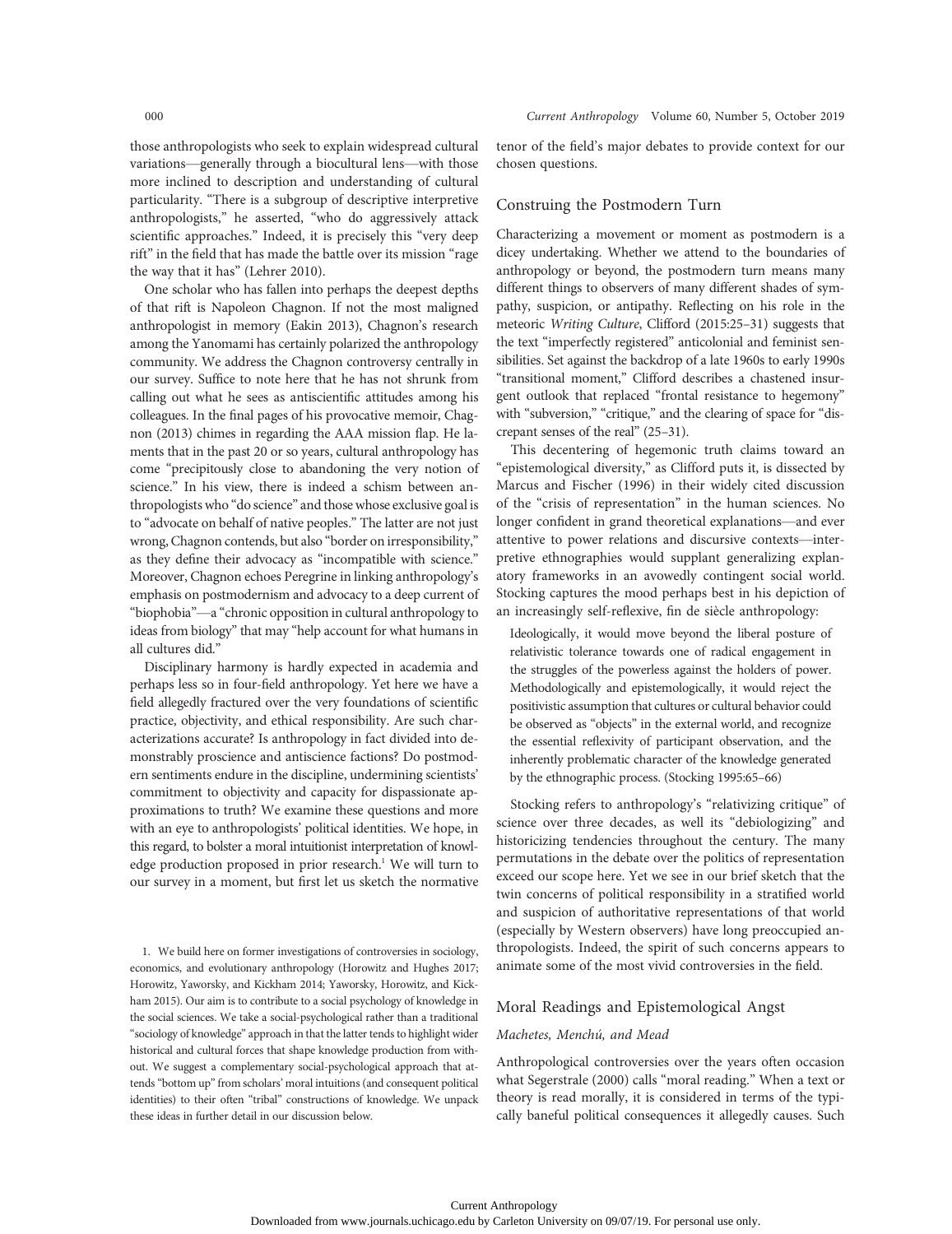normative critique may call out an author's hidden ideological agenda or hold them accountable for how their findings are used in the wider political arena.

Chagnon's work is prototypical in this regard. Shortly after publishing his 1988 Science article linking male violence to marital and reproductive success among the Yanomami, the Brazilian Anthropological Association sent a letter to the AAA ethics committee alerting North American anthropologists to the danger (Carneiro da Cunha 1989). The letter condemned Chagnon's misrepresentations of Yanomami violence, which were appropriated in the press by political and mining interests bent on exploiting the region's land and resources. Similarly, Chagnon's behavior in the field has been subject to withering critique. Most famously, Marshall Sahlins condemned Chagnon's ethical breaches in obtaining genealogies from a people deeply reticent about revealing the names of the dead. Sahlins (2000) denounced Chagnon's use of "draconian devices" to solicit names, from "bribery" and trading of machetes and other goods to "exploiting animosities" in the villages (much of which Chagnon acknowledges in his writings). For Sahlins and other critics, Chagnon helped instigate the very violence he would later use in stereotyping the Yanomami as "fierce." All of this was done, Sahlins lamented, "for the sake of science"—despite the irrevocable "pain and hate" visited upon the Yanomami.<sup>2</sup>

Criticism of Chagnon's research has not been limited to its purported moral offenses or political misuses. Scientific and empirical challenges abound. Above all, critics contest his sociobiological account of the roots and extent of Yanomami violence. Ferguson (1995a, 2015) highlights broader historical factors in shaping patterns of violence—particularly Western colonial influence through proximity to trade in highly sought steel tools. He and others dispute Chagnon's statistics as well, especially his data on *unokai* "killers"-dismissed by Sahlins (2000) as having perhaps the "shortest half-life" of any study in Science—as well as the nature and rate of female abductions (e.g., Albert 1989; Lizot and Dart 1994). In the end, Chagnon's critics paint what they see as a more balanced picture of Yanomami aggression, attentive to historically specific causes in no way attributable to an allegedly primordial Hobbesian past.

Our report does not aim to adjudicate conflicting claims in this or other controversies. We submit, however, that disentangling the empirical and the normative in these debates is

2. Sahlins would later resign from the National Academy of Sciences, partly in protest over Chagnon's election. Chagnon's critics cheered the move. Perhaps the most caustic (and colorful) criticism was penned by David Graeber, who suggested that Chagnon "vilified a group of human beings so that enormous violence could be unleashed on them." Graeber continued by affirming that Sahlins is a "man of genuine principle," who "never had a lot of patience for shirtless macho Americans who descend into jungles declaring their inhabitants to be violent savages, and then use that as an excuse to start behaving like violent savages themselves except with command over infinitely greater technological resources" (cited in Golden 2013).

tricky, not least because they implicate authors' moral intuitions and "emotive communities" (more on this below). We hope nonetheless that our sketch of the social psychological aspects of such controversies contributes to greater self-consciousness in the field, perhaps aiding deeper consensus on vital empirical matters down the road.

Although hardly as tenacious as the Chagnon saga, David Stoll's (1999) exposé of the testimonio of famed Guatemalan activist Rigoberta Menchú certainly piqued passions. Stoll discovered several claims in her narrative that did not square with the facts (e.g., that Menchú was illiterate and received no formal education, that wealthy ladinos sought belligerently for decades to steal her family's land, and that she witnessed the immolation of her brother by the Guatemalan army). Stoll contested many such claims, citing archival records and scores of interviews with neighbors and extended family. Perhaps most contentious was his broader challenge to Menchú's portrayal of widespread peasant provocation and support of the guerrilla movement.

Stoll's book and consequent New York Times reporting (Rohter 1998) were embraced by far-right observers as vindication of Menchú's mendacity (D'Souza 1998; Horowitz 1999). Progressive and academic responses were far from friendly to Stoll, however, as moral readings snowballed (Arias 2001). Pratt (2001) rebuked Stoll's "hubris," asking how, in light of the Guatemalan army's "monstrosities" and the US government "complicity," one could have "an ethical compass whose point of orientation is not these truths but the truth that Menchú was not present when they killed her brother or that she does not discuss her family's internal quarrels" (Pratt 2001:43–46). Sommer (2001) added that Stoll was"probably right to quibble over Rigoberta's facts," yet asked why he "wants to shift attention away from the genocidal war waged by the Guatemalan government against its indigenous population" (239).

While some challenged the validity of Stoll's findings—accusing him of cherry-picking his sources or questioning their veracity—a more common response was to raise larger epistemological questions about the nature and intent of testimonio. Attentive to the "geopolitics of truth" (Pratt 2001), the genre became framed as a collective political enterprise, representing plural and marginalized voices rather than a single "objective" truth privileged by Western academics (Fermin 2001; Smith 2001). The arguments in this vein tend to be subtle, if not opaque, prompting critics to dismiss them as"postmodern obfuscations" (Patai 2001:273). Hence Pratt (2001) writes that "marginalized groups are insisting on entering into dialogue with lettered knowledge, from alternative epistemological grounds;" testimonio has "undermined the hierarchy" of "lettered knowledge over narrated experience;" and "despite the metropolitan cult of the fact, it is common in everyday practice that verisimilitude counts as veracity" (41–43). Smith (2001) concurs by stressing "new ways" of seeing "truth and responsibility" that welcome diverse "positions and positionalities" (151–152). Yet "Stoll's very positionality," she cautions, represents "the illusory truth of 'objective' reportage" (Pratt 2001:151–152).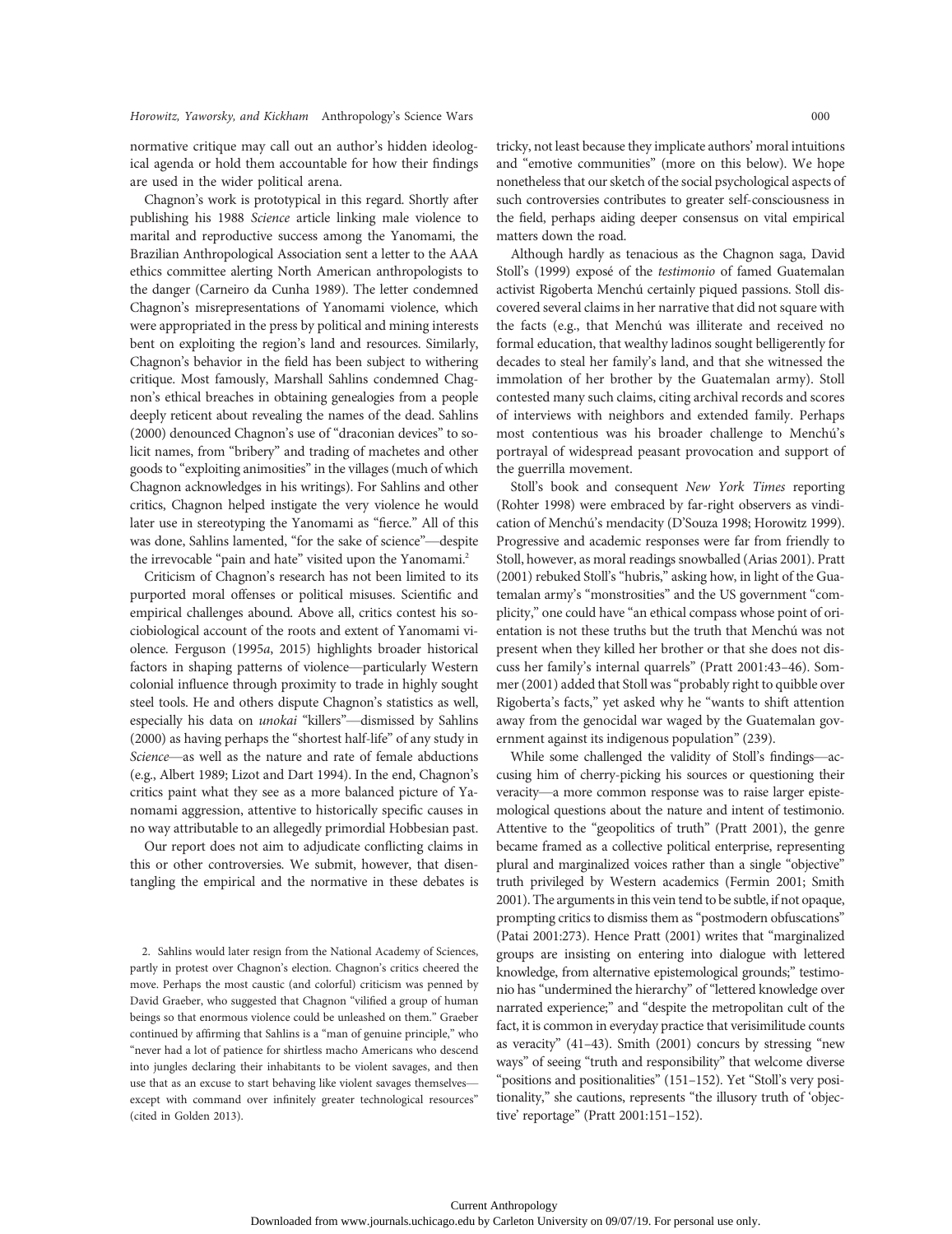While calls for multivocality shorn of the pursuit of objectivity strike us as paradoxical—and we are wary of alternative epistemological grounds that are left unspecified—we will hold our reflections on questions of power and epistemology for our concluding discussion. Here we step back from the polemics to take stock of the field. Does distrust toward scientific objectivity characterize contemporary anthropology? Is such epistemic relativism more preponderant in cultural anthropology than in the other subfields? Are there demographic factors that may influence variation in anthropologists' views?

The third and no doubt most famous controversy addressed in this survey is Derek Freeman's (1983, 1999) challenge to Margaret Mead's classic research on adolescence in Samoa. Without belaboring the details of this familiar drama, suffice to note that the claims and counterclaims about Samoan life were politicized right out of the gate. As Shankman (2009:210) notes in his absorbing overview, Freeman's book found a receptive audience among conservatives in the context of the culture wars of the eighties. His purported debunking of Mead's allegedly ideological embrace of cultural relativism was welcome news to those who viewed moral laxity as the prime culprit of societal ills. Moreover, the fledgling field of sociobiology found the characterization of Mead as an antievolutionary cultural determinist an inviting foil, as they sought to deepen the scientific heft of their budding program. Popular evolutionary psychologists such as Steven Pinker, David Buss, and Matt Ridley would echo aspects of Freeman's critique, including his claim that Mead was duped by a couple of her Samoan informants (Shankman 2009:207–210). As Shankman shows through careful research, however, Freeman's portrayal of Mead entailed substantial cherry-picking from her writings, consistently omitting her references to biological determinants of behavior, an ironic finding given Freeman's critique of Mead's ideologically driven agenda.<sup>3</sup>

However one-sided Freeman's representation of Mead, it is evident that the Mead/Boas legacy is typically evoked in terms of its moral relativist critique of old Eurocentric claims of biological and cultural superiority. Indeed, Mead's career embodies a tension still visible in anthropology today—a passionate commitment to advocacy and human rights coupled with hesitancy, given the legacy of colonialism, to privilege Western society's norms or values over those of others. For critics of moral relativism today, however, what was once a corrective to colonial racism has become a logically self-refuting and politically irresponsible position (see, e.g., Bagish 1981; Harris 2010).<sup>4</sup>

To be sure, questions of relativism, advocacy, and ethical responsibility endure in the field (e.g., Abu-Lughod 2002;

3. In his new afterword to the 2016 edition of The Blank Slate, Pinker acknowledges (following his reading of Shankman) that his uncritical repetition of Freeman's claims needs to be "modified."

4. Harris (2010:221) refers to what he sees as widespread moral relativism among liberal intellectuals as a kind of "learned pathology." Hardly mincing words, he condemns the AAA's well-known statement to the United Nations in 1947—widely seen as an endorsement of relativism—as "the best the social sciences could do in the United States with the crematoria of Auschwitz still smoking" (221).

D'Andrade 1995; Scheper-Hughes 1995; Shweder 2000). We will hardly resolve such matters in this study. We are surprised, however, that our survey appears to be the first to attempt to gauge the field as a whole on these issues. We question anthropologists candidly and in straightforward language, querying them as well on controversial recent research revisiting the explosive category of race (Cochran, Hardy, and Harpending 2006).

# Methods

# Survey Sample and Questions

We compiled a list of 1,632 anthropologists in all doctoral anthropology programs in the United States using AAA's AnthroGuide 2013–2014. We included additional faculty on departmental websites and eliminated all invalid, repeating, or unverifiable emails, for a revised list of 1,553 professors. After an email and follow-up in October 2016, we received 301 usable surveys, for a 19% response rate.5 We hope that our focus on faculty in doctoral programs affords a glimpse into the likely direction of the field, given their role in training future anthropologists. Table 1 reports relevant characteristics of our sample, including demographics and respondents' self-identified political orientations.

Substantively, our survey addresses questions grouped into the following four thematic categories: (1) science and epistemology, (2) moral relativism and advocacy, (3) biology and culture, and (4) controversial legacies. Table 2 lists the questions.

As can be seen, we crafted the questionnaire while being attentive to the aforementioned splits over epistemology, activism, and the merits of evolutionary biology. Respondents were asked Likert-type items, that is, whether they "strongly agree," "agree," "neither agree nor disagree," "disagree," or "strongly disagree" with the 38 statements.<sup>6</sup> We are cognizant that formulating workable survey questions often invites objections, especially with regard to controversy, so we aimed in our framing to use as familiar and unambiguous language as possible.We begin here with an overview of the findings of the field as a whole, then turn to interpretation of salient and indeed surprising patterns in the data.

# Findings

### A Bird's-Eye View of the Field

Table 3 provides a description of anthropologists' overall responses. The findings at this level of generality are simple yet offer a useful springboard to explore obvious points of consensus or division.

5. Note that we had 342 original entrants, with 41 electing not to answer a single substantive question (beyond demographics).

6. These include six speculative "Biology and culture" questions (BC5– BC10) that ask respondents to gauge the "plausibility" or "implausibility" of the respective items.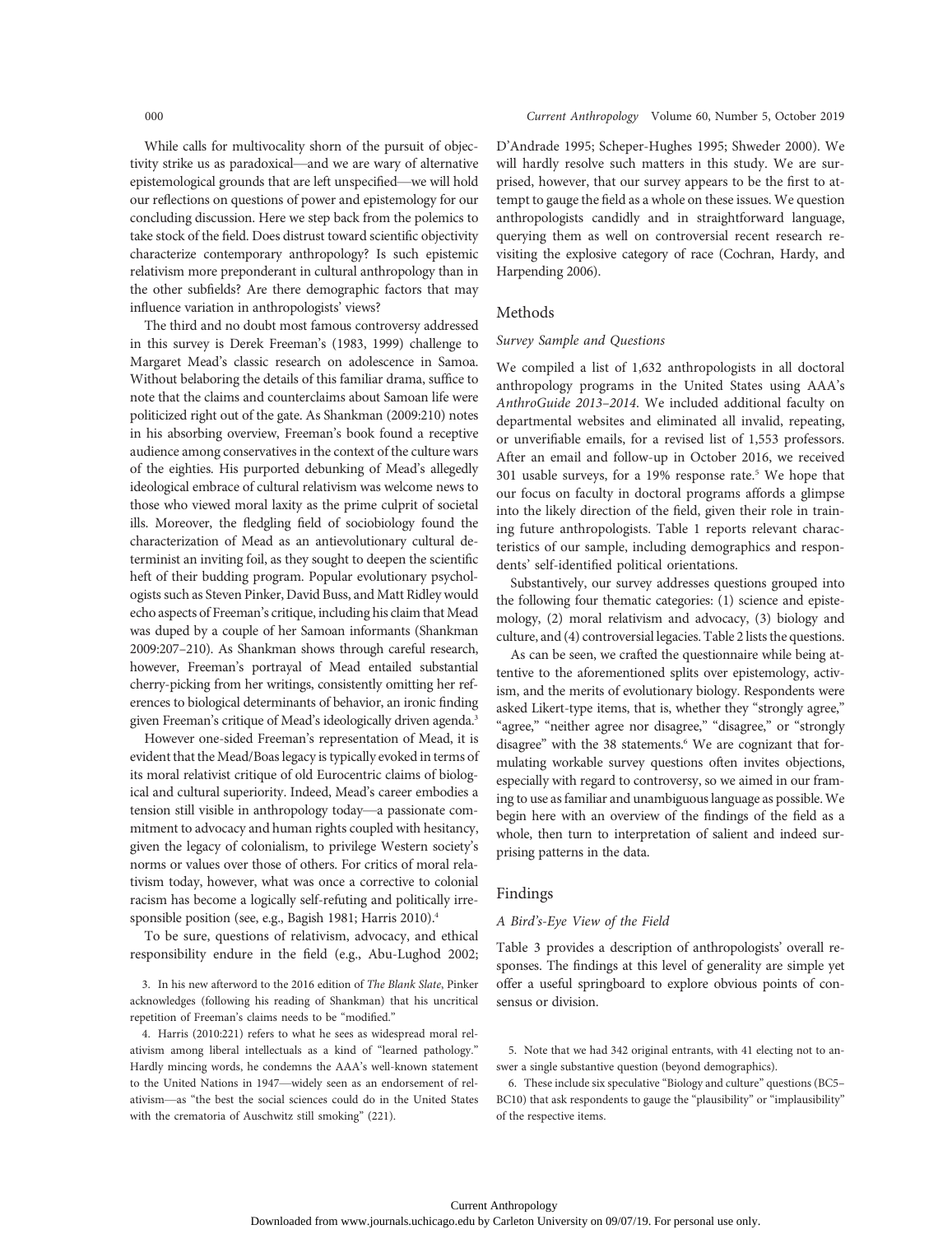| Characteristics        | Respondents ( $n = 301$ ) | Percent |
|------------------------|---------------------------|---------|
| Gender:                |                           |         |
| Female                 | 126                       | 42      |
| Male                   | 172                       | 58      |
| Age:                   |                           |         |
| $30 - 45$              | 81                        | 27      |
| $46 - 61$              | 120                       | 40      |
| $62+$                  | 97                        | 33      |
| Subdiscipline:         |                           |         |
| Archaeology            | 93                        | 32      |
| Biological             | 70                        | 24      |
| Cultural               | 118                       | 41      |
| Linguistic             | 9                         | 3       |
| Academic rank:         |                           |         |
| Assistant professor    | 46                        | 16      |
| Associate professor    | 91                        | 33      |
| Professor              | 142                       | 51      |
| Political orientation: |                           |         |
| Radical                | 37                        | 13      |
| Liberal                | 213                       | 73      |
| Moderate               | 36                        | 12      |
| Conservative           | $\overline{2}$            | 1       |
| Libertarian            | 3                         | 1       |

Table 1. Sample characteristics of anthropologists

Note. The table leaves out a modest number of missing cases across categories.

We see in items SE1 and SE2 that anthropologists in our sample overwhelmingly affirm the value of science to society, with strong majorities agreeing that science improves human well-being (89%), and that the voices of scientists should be heeded in government policy (86%). Moreover, only a small fraction (13%) affirms that the AAA's 2010 proposal to remove "science" from its long-term plan was a worthy aim. Such views should give pause to facile characterizations of the field as antiscience.

With regard to epistemology, however, the picture muddies. Here we see sizable minorities of anthropologists agree that traditional indigenous cosmologies are "no less 'true' than modern scientific explanations" (31%) and that science is "just one way of knowing, no more valid or accurate than other approaches to knowledge" (22%). Although a solid majority of respondents (67%) concur that the best scientific theories provide "truthful representations of reality," fewer than half (47%) reject the view that anthropologists' depictions of indigenous cultures "reflect more their own power and interests" than "'true' descriptions of those cultures." Although we cannot attend to every question here, the ambivalence of the field regarding epistemology is unmistakable. In fact, modest majorities affirm both that postmodern theories make an "important contribution to the field" (60%) and that "antiscientific attitudes" are undermining the discipline (54%).

Questions of moral relativism reveal greater consensus. Eighty-nine percent of respondents support the UN Declaration of Human Rights, and 72% personally view female genital mutilation as "brutal and unethical" wherever it is practiced. Only about one-sixth of the field (18%) believes that the procedure should not be condemned by Western anthropologists. These findings render hyperbolic claims by critics such as Harris (2010) that the field is muddled in an allegedly obtuse moral relativism.

Considerations of advocacy divide the field, however. Fiftyfour percent of anthropologists affirm their ethical responsibility to "stand in solidarity with the marginalized groups they study." Fifty-two percent reject the view that the AAA should avoid "politically oriented" resolutions or boycotts. And last, anthropologists are about evenly divided over whether advocacy and fieldwork should be kept separate to protect the "objectivity" of research (SE10).

The biology and culture questions appear most divisive. With the exception of queries on race—where large majorities deny the utility of the concept and the reality of "racial" differences (BC3, BC4, BC10)—the field's appraisal of evolutionary biology is contentious. Just under one-third of respondents (32%) view as "misguided" evolutionary attempts to uncover "universal" features of human cultures. Yet 57% of respondents attest to the "important contribution" that evolutionary perspectives make in explaining "key aspects" of such cultures. We see comparable divisions when we turn to more speculative questions regarding humans' evolutionary heritage. Anthropologists are closely split over the plausibility of whether human prehistory was more peaceful than industrial society, whether tribal conflict was a principal selective force in human nature, and whether men have evolved a desire for more sexual variety than women (BC5, BC6, BC8).

The legacies of Mead and Chagnon suggest a mixed bag.<sup>7</sup> Two-thirds of respondents agree that Mead "romanticizes the sexual freedom of Samoan adolescents," while just under one-half affirm that she was "ideologically motivated" to do so. A modest 28% endorse Derek Freeman's charge that Mead was duped by a number of her Samoan informants, while only 36% find Freeman's 1983 critique "unconvincing." Regarding Chagnon, and given his notoriety, it is hardly surprising that anthropologists' responses would prove sharply polarized. Indeed, the field is closely divided over whether Chagnon "harmed the Yanomami by acting unethically in his fieldwork" and whether his provocative research on unokai reproductive success is "credible" (CL5, CL7). While close to half of the field (48%) finds his work "ideologically motivated," almost as many respondents (45%) view Patrick Tierney's ruinous allegations in Darkness in El Dorado as "thoroughly discredited."

We see, hence, a field divided. To probe more deeply the variegated results, we turn to three areas where significant

7. We will not address the David Stoll/Rigoberta Menchú controversy here due to the paucity of meaningful survey responses. (Although we return to it in our discussion below.) Despite the fervor of the controversy in the late nineties, relatively few anthropologists appear conversant with it today and fewer yet take decided positions. To wit: 55% of anthropologists reveal "no knowledge" of the controversy, and among the others, fewer than one in five (on average) mark agreement or disagreement with any of the corresponding survey items.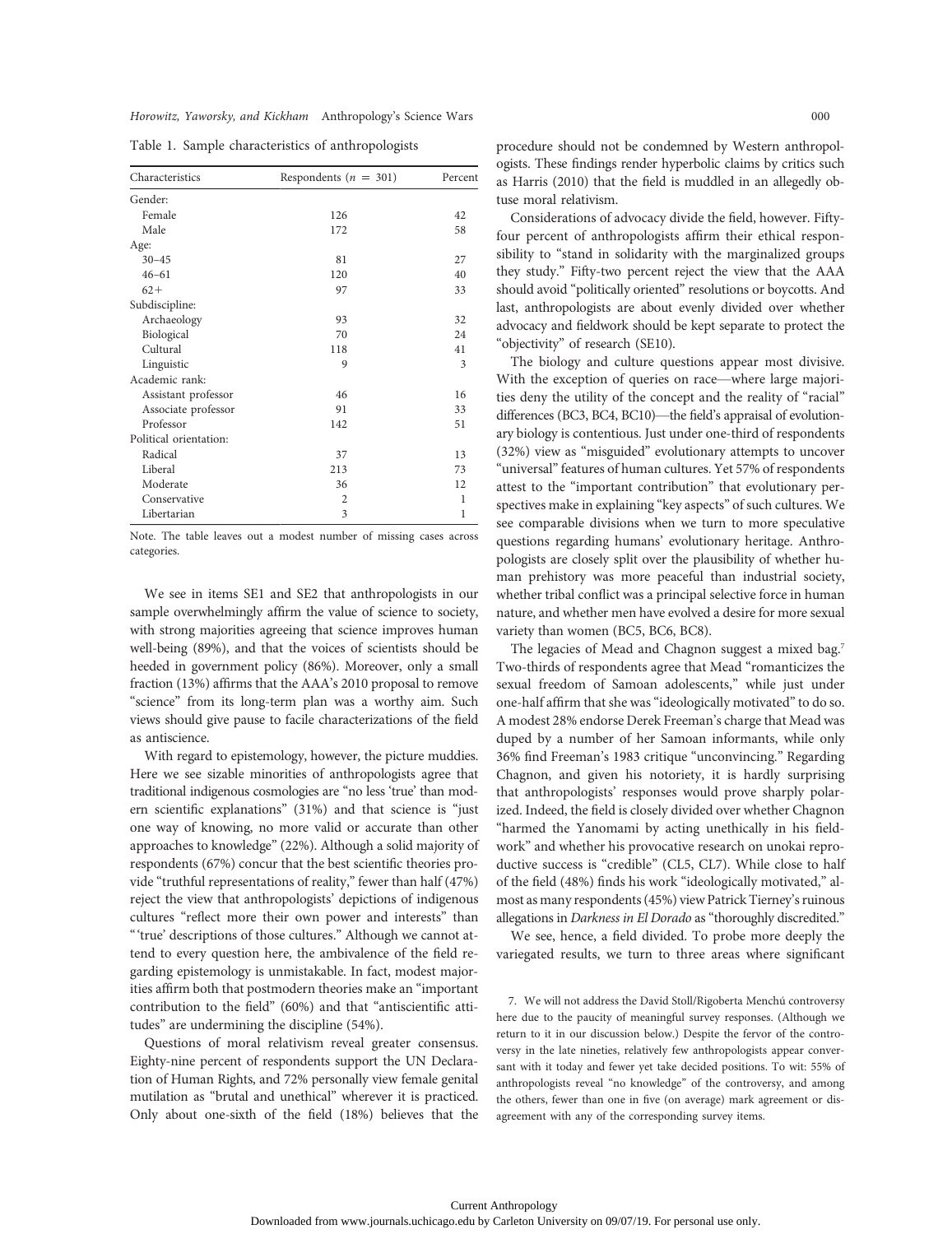# Table 2. Survey items

| Survey item                            | Survey item description                                                                                                                                                                                                                           |
|----------------------------------------|---------------------------------------------------------------------------------------------------------------------------------------------------------------------------------------------------------------------------------------------------|
| Science and epistemology (SE):         |                                                                                                                                                                                                                                                   |
| SE <sub>1</sub>                        | On balance, advances in scientific knowledge over the years have improved human well-being.                                                                                                                                                       |
| SE <sub>2</sub>                        | Society would be better off if the consensus views of scientists were better heeded in government and public policy.                                                                                                                              |
| SE <sub>3</sub>                        | On the whole, traditional indigenous knowledges regarding medicine or cosmology are no less "true" than modern                                                                                                                                    |
|                                        | scientific explanations.                                                                                                                                                                                                                          |
| SE4                                    | Science is just one way of knowing, no more valid or accurate than other approaches to knowledge.                                                                                                                                                 |
| SE <sub>5</sub>                        | At their best, scientific theories provide truthful representations of reality beyond merely instrumentally<br>useful predictions.                                                                                                                |
| SE <sub>6</sub>                        | Anthropologists' depictions of indigenous cultures reflect more their own power and interests as knowledge<br>producers than "true" descriptions of the reality of those cultures.                                                                |
| SE7                                    | Anthropology is undermined today by antiscientific attitudes in the discipline.                                                                                                                                                                   |
| SE8                                    | The American Anthropological Association's (AAA) 2010 proposal to remove references to "science" in its<br>long-term plan—affirming that the purpose of the association is to advance "public understanding of<br>humankind"-was a worthy effort. |
| SE9                                    | Postmodern theories have made an important contribution to anthropology.                                                                                                                                                                          |
| <b>SE10</b>                            | Advocacy and fieldwork should be kept as separate as possible to help protect the objectivity of the research.                                                                                                                                    |
| Moral relativism and<br>advocacy (MR): |                                                                                                                                                                                                                                                   |
| MR1                                    | I support the UN Universal Declaration of Human Rights.                                                                                                                                                                                           |
| MR <sub>2</sub>                        | No matter how "brutal" some cultural practices may appear (e.g., female genital mutilation, sati, etc.), we should<br>not condemn such practices as anthropologists from Western societies.                                                       |
| MR3                                    | I personally find female genital mutilation (type III—infibulation) to be a brutal and unethical procedure regardless<br>of how it is viewed in the places where it is practiced.                                                                 |
| MR4                                    | I consider myself to be a moral relativist.                                                                                                                                                                                                       |
| MR5                                    | Anthropologists have an ethical responsibility within their research to stand in solidarity with the marginalized<br>groups they study.                                                                                                           |
| MR6                                    | As an academic organization, the American Anthropological Association (AAA) should not be involved<br>in proposing any politically oriented resolutions, academic boycotts, et cetera.                                                            |
| Biology and culture (BC):              |                                                                                                                                                                                                                                                   |
| BC <sub>1</sub>                        | Attempts to use evolutionary biology to explain "universal" features of human cultures are misguided.                                                                                                                                             |
| BC <sub>2</sub>                        | Evolutionary biological perspectives make a significant contribution to explaining key aspects of human cultures.                                                                                                                                 |
| BC <sub>3</sub>                        | The social construct of "race" has no corresponding biological reality.                                                                                                                                                                           |
| BC4                                    | Attempts to discover a genetic component to behavioral differences between "racial" groups are bound to fail.                                                                                                                                     |
| BC <sub>5</sub>                        | Whatever the variability, foraging societies in prehistory were on the whole more peaceful than later agricultural<br>or industrial societies (i.e. they experienced less violence and homicide on average).                                      |
| BC <sub>6</sub>                        | Tribal conflict was a principal selective force that shaped human nature.                                                                                                                                                                         |
| BC7                                    | People's taste for foods containing fat and sugar is prewired into our brains by evolution. Such high-energy<br>foods conferred a fitness advantage in humans' ancestral environment—hence people evolved an impulse<br>to gorge on such foods.   |
| BC <sub>8</sub>                        | Men have a biologically evolved desire for more sexual variety than women.                                                                                                                                                                        |
| BC <sub>9</sub>                        | Multiple sexual partners among women and men was common in foraging societies in prehistory, where paternity<br>was not a major concern.                                                                                                          |
| <b>BC10</b>                            | The comparatively high IQ scores and disproportionate scientific contributions of Ashkenazi Jews (e.g., Nobel and<br>Fields Medal Prizes, etc.) reflect in part a genetic component of their intelligence.                                        |
| Controversial legacies (CL):           |                                                                                                                                                                                                                                                   |
| CL1                                    | In Coming of Age in Samoa, Margaret Mead romanticizes the sexual freedom of Samoan adolescents.                                                                                                                                                   |
| CL <sub>2</sub>                        | Mead's description of Samoan sexual norms was significantly influenced by her being duped by some<br>of her Samoan informants.                                                                                                                    |
| CL3                                    | Derek Freeman's criticism of Mead in Margaret Mead and Samoa: The Making and Unmaking of an Anthropo-<br>logical Myth is unconvincing.                                                                                                            |
| CL <sub>4</sub>                        | Mead was ideologically motivated to present a permissive portrait of sexual norms in Samoa.                                                                                                                                                       |
| CL5                                    | Napoleon Chagnon harmed the Yanomami by acting unethically in his fieldwork.                                                                                                                                                                      |
| CL6                                    | Chagnon was ideologically motivated to present a bellicose view of human nature in his research.                                                                                                                                                  |
| CL7                                    | Chagnon's research documenting a link between male violence and reproductive success among the<br>Yanomami is credible.                                                                                                                           |
| CL8                                    | The major claims in Patrick Tierney's Darkness in El Dorado have been thoroughly discredited.                                                                                                                                                     |
| CL9                                    | David Stoll's Rigoberta Menchú and the Story of All Poor Guatemalans accurately documents a number of<br>misrepresentations by Menchú about her life, such as her educational background and the nature                                           |
|                                        | of her family's land dispute.                                                                                                                                                                                                                     |
| CL10                                   | Stoll's search for factual misrepresentations in Menchú's story was reprehensible given Menchú's background<br>in the Guatemalan civil war (including the army's murder of members of her family).                                                |
| CL11                                   | Stoll's research was carried out poorly.                                                                                                                                                                                                          |
| CL12                                   | Stoll was politically motivated to discredit Menchú and Guatemala's guerilla movement.                                                                                                                                                            |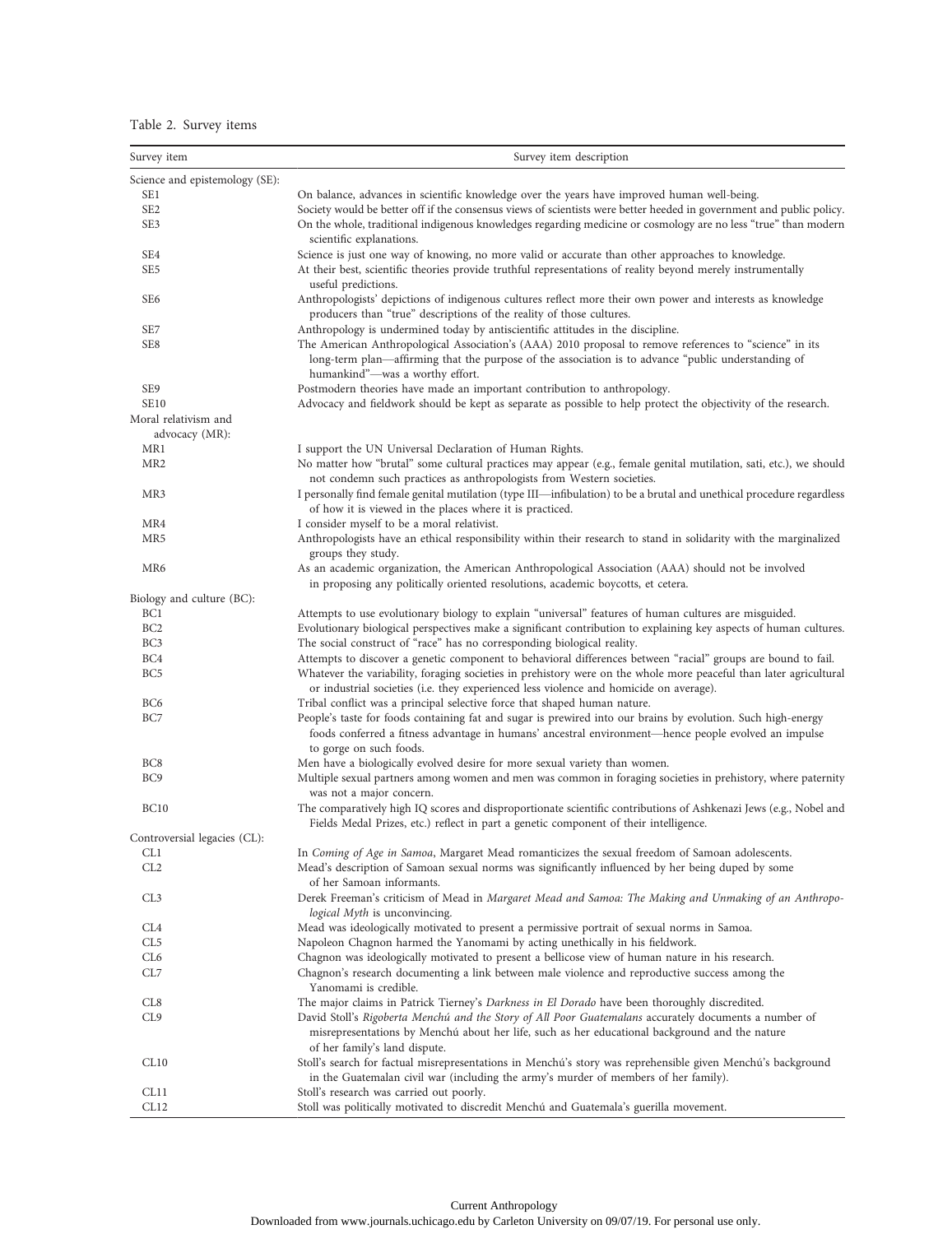| Survey item                         | Question description                                 | $\it n$ | Percent agree <sup>a</sup> | Percent disagree <sup>®</sup> |
|-------------------------------------|------------------------------------------------------|---------|----------------------------|-------------------------------|
| Science and epistemology (SE):      |                                                      |         |                            |                               |
| SE1                                 | Scientific advances have improved well-being         | 289     | 89                         | $\boldsymbol{2}$              |
| SE <sub>2</sub>                     | Society better off if scientists heeded on policy    | 288     | 86                         | 3                             |
| SE <sub>3</sub>                     | Traditional indigenous knowledges no less "true"     | 286     | 31                         | 41                            |
| SE4                                 | Science is just one way of knowing                   | 289     | 22                         | 61                            |
| SE <sub>5</sub>                     | Best theories represent reality truthfully           | 282     | 67                         | 9                             |
| SE <sub>6</sub>                     | Depictions reflect power more than "truth"           | 281     | 17                         | 47                            |
| SE7                                 | Field is undermined by antiscientific attitudes      | 288     | 54                         | 28                            |
| SE8                                 | AAA removing reference to "science" a worthy effort  | 288     | 13                         | 65                            |
| SE9                                 | Postmodern theories made important contribution      | 288     | 60                         | 23                            |
| <b>SE10</b>                         | Advocacy and fieldwork kept separate for objectivity | 292     | 39                         | 43                            |
| Moral relativism and advocacy (MR): |                                                      |         |                            |                               |
| MR1                                 | Support UN Declaration of Human Rights               | 300     | 89                         | 1                             |
| MR <sub>2</sub>                     | "Brutal" cultural practices should not be condemned  | 300     | 18                         | 58                            |
| MR3                                 | Female genital mutilation is brutal and unethical    | 300     | 72                         | 9                             |
| MR4                                 | I consider myself to be a moral relativist           | 301     | 29                         | 38                            |
| MR5                                 | Should stand in solidarity with marginalized groups  | 291     | 54                         | 17                            |
| MR6                                 | AAA should not propose resolutions, boycotts, etc.   | 293     | 33                         | 52                            |
| Biology and culture (BC):           |                                                      |         |                            |                               |
| BC1                                 | Evolutionary "universal" explanations misguided      | 283     | 32                         | 45                            |
| BC <sub>2</sub>                     | Evolutionary biological perspectives contribute      | 281     | 57                         | 23                            |
| BC <sub>3</sub>                     | Social construct of "race" has no biological reality | 281     | 76                         | 15                            |
| BC4                                 | No genetics to "racial" behavioral differences       | 280     | 78                         | 8                             |
| BC5 <sup>b</sup>                    | Foraging societies in prehistory more peaceful       | 280     | 37                         | 34                            |
| BC6 <sup>b</sup>                    | Tribal conflict was a principal selective force      | 278     | 36                         | 33                            |
| BC7 <sup>b</sup>                    | Taste for fat and sugar prewired by evolution        | 276     | 65                         | 17                            |
| BC8 <sup>b</sup>                    | Men have evolved desire for more sexual variety      | 274     | 31                         | 38                            |
| BC9 <sup>b</sup>                    | Multiple sexual partners in prehistory common        | 268     | 41                         | 20                            |
| BC10 <sup>b</sup>                   | Intelligence of Ashkenazi Jews genetic component     | 273     | 14                         | 57                            |
| Controversial legacies (CL):        |                                                      |         |                            |                               |
| CL1                                 | Mead romanticizes sexual freedom of Samoans          | 260     | 66                         | 9                             |
| CL <sub>2</sub>                     | Mead duped by Samoan informants                      | 261     | 28                         | 25                            |
| CL3                                 | Freeman's criticism of Mead unconvincing             | 261     | 36                         | 19                            |
| CL4                                 | Mead ideologically motivated                         | 264     | 49                         | 10                            |
| CL <sub>5</sub>                     | Chagnon harmed the Yanomami                          | 263     | 41                         | 34                            |
| CL6                                 | Chagnon ideologically motivated                      | 263     | 48                         | 24                            |
| CL7                                 | Chagnon's research credible                          | 262     | 38                         | 31                            |
| CL8                                 | Tierney's Darkness in El Dorado discredited          | 251     | 45                         | 13                            |
| CL9                                 | Stoll accurately documents Menchú                    | 218     | 26                         | $\overline{4}$                |
| CL10                                | Stoll's search for misrepresentations reprehensible  | 217     | 12                         | 18                            |
| CL11                                | Stoll's research was carried out poorly              | 211     | 8                          | 5                             |
| CL12                                | Stoll politically motivated                          | 215     | 18                         | 5                             |

Note.  $AAA = American Anthropological Association.$ 

<sup>a</sup> Percentages rounded and collapse "agree/strongly agree" and "disagree/strongly disagree."

**b BC5–BC10 percentages collapse "plausible/highly plausible" and "implausible/highly implausible."** 

patterns emerged in the data: anthropologists' subfield specialty, gender, and political identity.

# Disciplinary Divisions

Tables 4, 5, and 6 report responses by anthropological specialty, gender, and political orientation. These descriptive tables are helpful in providing baselines with regard to where the various groupings stand on the survey items. Reading them in tandem with our regression models in table 7 nicely captures both the meaning and the statistical significance of the salient patterns.

Regarding subfield, the first anthropological camp appears to be biological anthropologists, who vary significantly from their colleagues on 16 survey items across all four thematic categories (see table 7).<sup>8</sup> Biological anthropologists are much less likely to reveal any hint of epistemological relativism than their colleagues. They are significantly less likely to view science as just "another way of knowing" (SE4) or to value the contributions of postmodern theories (SE9). They contrast sharply with their sociocultural colleagues by affirming that research "objectivity" should be protected by strict separation of advocacy and fieldwork (SE10), and they are significantly

8. Note that we use linguistic anthropologists as the reference group in the subfield models. This makes sense, as they make up the smallest branch of the discipline, reflected proportionally in our sample.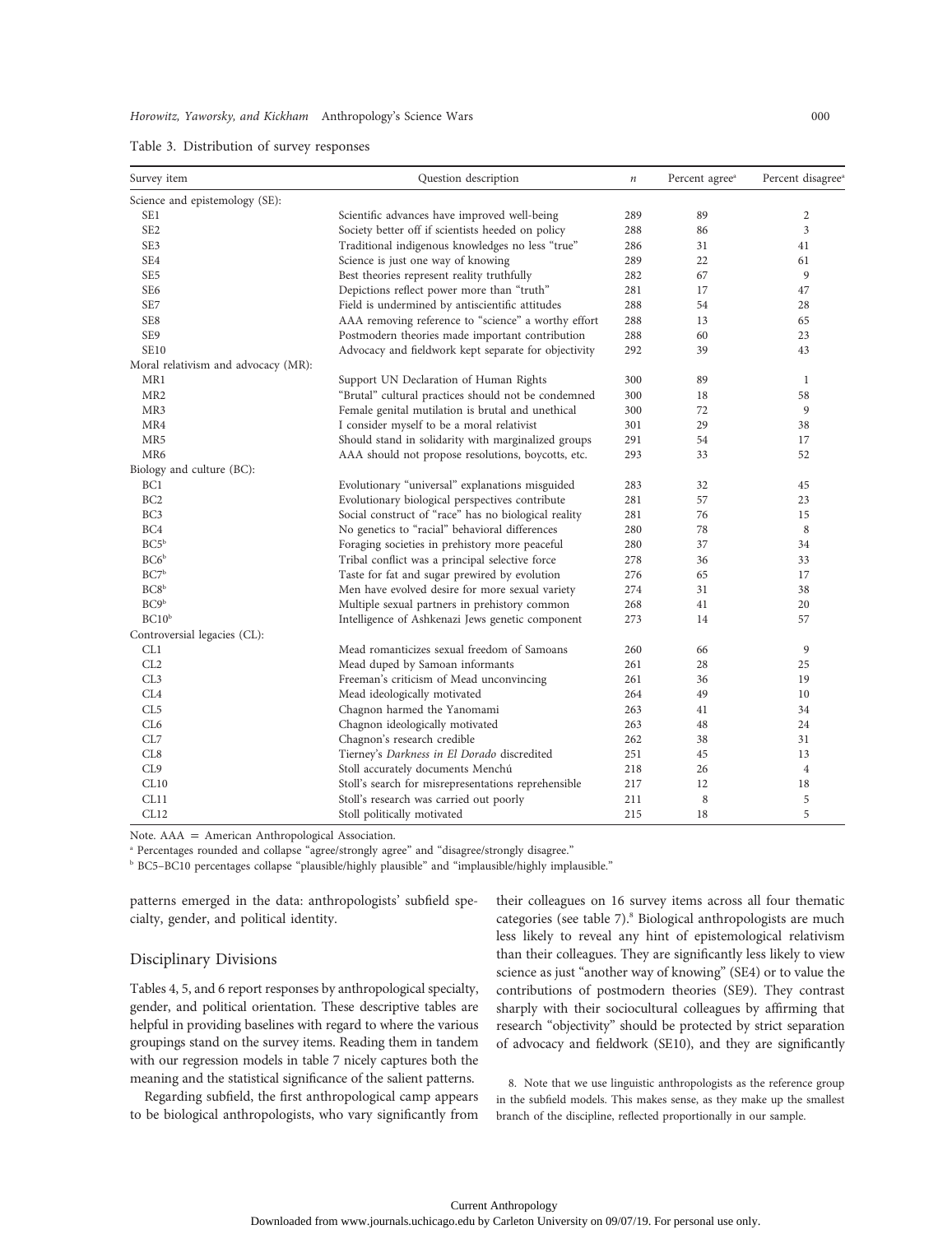| Survey item                    | Question description                                           | Archaeology<br>$(% \mathcal{L}_{0})$ (% agree/disagree) <sup>a</sup> | Biological<br>$(% \mathcal{L}_{0})$ (% agree/disagree) <sup>a</sup> | Cultural<br>$(\%$ agree/disagree) <sup>a</sup> |
|--------------------------------|----------------------------------------------------------------|----------------------------------------------------------------------|---------------------------------------------------------------------|------------------------------------------------|
|                                |                                                                |                                                                      |                                                                     |                                                |
| Science and epistemology (SE): |                                                                |                                                                      |                                                                     |                                                |
| SE1                            | Scientific advances have improved well-being                   | 93/2                                                                 | 93/0                                                                | 85/3                                           |
| SE <sub>2</sub>                | Society better off if scientists heeded on policy              | 87/3                                                                 | 90/4                                                                | 85/3                                           |
| SE3                            | Traditional indigenous knowledges no less "true"               | 32/37                                                                | 20/63                                                               | 37/31                                          |
| SE4                            | Science is just one way of knowing                             | 22/63                                                                | 8/85                                                                | 29/46                                          |
| SE <sub>5</sub>                | Best theories represent reality truthfully                     | 68/9                                                                 | 78/9                                                                | 60/8                                           |
| SE <sub>6</sub>                | Depictions reflect power more than "truth"                     | 20/43                                                                | 19/36                                                               | 14/56                                          |
| SE7                            | Field is undermined by antiscientific attitudes                | 60/23                                                                | 85/4                                                                | 31/47                                          |
| SE8                            | AAA removing reference to "science" a worthy<br>effort         | 7/76                                                                 | 3/89                                                                | 20/49                                          |
| SE9                            | Postmodern theories made important contribution                | 63/23                                                                | 39/41                                                               | 69/12                                          |
| <b>SE10</b>                    | Advocacy and fieldwork kept separate for objectivity           | 51/38                                                                | 54/29                                                               | 21/55                                          |
| Moral relativism and           |                                                                |                                                                      |                                                                     |                                                |
| advocacy (MR):                 |                                                                |                                                                      |                                                                     |                                                |
| MR1                            | Support UN Declaration of Human Rights                         | 94/1                                                                 | 84/1                                                                | 88/1                                           |
| MR <sub>2</sub>                | "Brutal" cultural practices should not be                      | 15/57                                                                | 24/63                                                               | 16/56                                          |
|                                | condemned                                                      |                                                                      |                                                                     |                                                |
| MR3                            | Female genital mutilation is brutal and unethical              | 84/2                                                                 | 80/4                                                                | 56/16                                          |
| MR4                            | I consider myself to be a moral relativist.                    | 33/33                                                                | 32/35                                                               | 21/44                                          |
| MR5                            | Should stand in solidarity with marginalized                   | 51/19                                                                | 49/18                                                               | 60/13                                          |
|                                | groups                                                         |                                                                      |                                                                     |                                                |
| MR <sub>6</sub>                | AAA should not propose resolutions, boycotts, etc.             | 34/49                                                                | 45/41                                                               | 25/58                                          |
| Biology and culture (BC):      | Biology and culture                                            |                                                                      |                                                                     |                                                |
| BC <sub>1</sub>                | Evolutionary "universal" explanations misguided                | 30/46                                                                | 16/67                                                               | 44/31                                          |
| BC <sub>2</sub>                | Evolutionary biological perspectives contribute                | 61/17                                                                | 77/8                                                                | 41/38                                          |
| BC3                            | Social construct of "race" has no biological reality           | 79/14                                                                | 61/28                                                               | 81/9                                           |
| BC4                            | No genetics to "racial" behavioral differences                 | 69/9                                                                 | 73/14                                                               | 87/1                                           |
| BC5 <sup>b</sup>               | Foraging societies in prehistory more peaceful                 | 31/39                                                                | 30/44                                                               | 48/23                                          |
| BC6 <sup>b</sup>               | Tribal conflict was a principal selective force                | 38/33                                                                | 44/30                                                               | 30/39                                          |
| BC7 <sup>b</sup>               | Taste for fat and sugar prewired by evolution                  | 62/16                                                                | 83/7                                                                | 58/22                                          |
| BC8 <sup>b</sup>               | Men have evolved desire for more sexual variety                | 26/38                                                                | 45/28                                                               | 24/45                                          |
| BC9 <sup>b</sup>               | Multiple sexual partners in prehistory common                  | 36/11                                                                | 35/37                                                               | 48/18                                          |
| BC10 <sup>b</sup>              | Intelligence of Ashkenazi Jews genetic component               | 14/57                                                                | 21/51                                                               | 9/64                                           |
| Controversial legacies (CL):   |                                                                |                                                                      |                                                                     |                                                |
| CL1                            | Mead romanticizes sexual freedom of Samoans                    | 63/6                                                                 | 63/5                                                                | 71/12                                          |
| CL2                            | Mead duped by Samoan informants                                | 33/15                                                                | 30/16                                                               | 24/37                                          |
| CL3                            | Freeman's criticism of Mead unconvincing                       | 28/21                                                                | 24/19                                                               | 49/18                                          |
| CL4                            | Mead ideologically motivated in Samoa                          | 46/14                                                                | 37/8                                                                | 59/8                                           |
| CL <sub>5</sub>                | Chagnon harmed the Yanomami                                    | 39/30                                                                | 17/60                                                               | 58/23                                          |
| CL6                            |                                                                | 51/21                                                                | 20/38                                                               | 66/19                                          |
| CL7                            | Chagnon ideologically motivated<br>Chagnon's research credible | 38/23                                                                | 64/11                                                               | 26/47                                          |
| CL8                            |                                                                |                                                                      | 69/2                                                                | 34/24                                          |
| CL9                            | Tierney's Darkness in El Dorado discredited                    | 44/6                                                                 | 16/0                                                                | 33/3                                           |
|                                | Stoll accurately documents Menchú                              | 21/7                                                                 |                                                                     |                                                |
| CL10                           | Stoll's search for misrepresentations reprehensible            | 8/15                                                                 | 4/18                                                                | 19/20                                          |
| CL11                           | Stoll's research was carried out poorly                        | 10/3                                                                 | 6/4                                                                 | 7/7                                            |
| CL12                           | Stoll politically motivated                                    | 11/3                                                                 | 10/2                                                                | 24/9                                           |

Table 4. Distribution of survey responses by anthropological specialty

Note.  $AAA = American Anthropological Association.$ 

<sup>a</sup> Percentages rounded and collapse "agree/strongly agree" and "disagree/strongly disagree."

**b BC5–BC10** percentages collapse "plausible/highly plausible" and "implausible/highly implausible."

more likely to believe that the AAA should not propose any politically oriented resolutions or boycotts (MR6).

Unsurprisingly, biological anthropologists are significantly more likely to endorse evolutionary approaches to human cultures. Yet they differ significantly on the more speculative questions as well. They are much more receptive to evolutionary explanations of people's "prewired" taste for fats and sweets (BC7),

while expressing greater skepticism of the view that paternity was no major concern in polyamorous prehistoric societies (BC9). Note that although there is strong consensus in the field denying the utility of the construct of "race," biological anthropologists are less likely to deny any corresponding biological reality to the construct (BC4). Moreover, although the difference does not reach statistical significance when controlling for other factors, a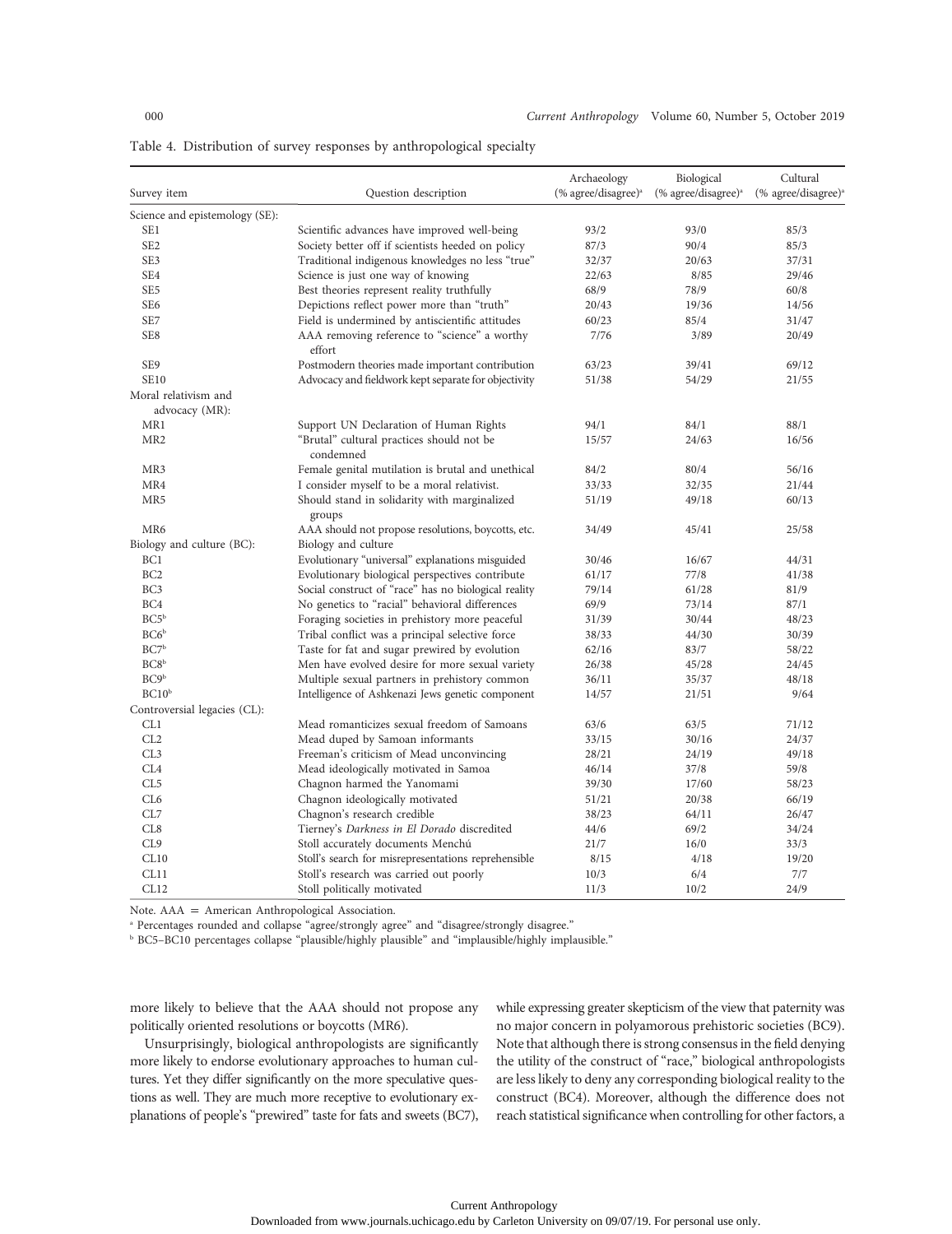|  |  |  |  |  |  |  | Table 5. Distribution of survey responses by gender |  |  |  |
|--|--|--|--|--|--|--|-----------------------------------------------------|--|--|--|
|--|--|--|--|--|--|--|-----------------------------------------------------|--|--|--|

|                                     |                                                      | Women                                                 | Men                                                                 |
|-------------------------------------|------------------------------------------------------|-------------------------------------------------------|---------------------------------------------------------------------|
| Survey item                         | Question description                                 | $(% \mathcal{L}_{0})$ (% agree/disagree) <sup>a</sup> | $(% \mathcal{L}_{\alpha})^{\alpha}$ (% agree/disagree) <sup>a</sup> |
| Science and epistemology (SE):      | Science and epistemology                             |                                                       |                                                                     |
| SE <sub>1</sub>                     | Scientific advances have improved well-being         | 82/1                                                  | 92/2                                                                |
| SE <sub>2</sub>                     | Society better off if scientists heeded on policy    | 83/1                                                  | 89/2                                                                |
| SE3                                 | Traditional indigenous knowledges no less "true"     | 49/23                                                 | 19/55                                                               |
| SE <sub>4</sub>                     | Science is just one way of knowing                   | 36/42                                                 | 12/73                                                               |
| SE <sub>5</sub>                     | Best theories represent reality truthfully           | 60/9                                                  | 71/9                                                                |
| SE <sub>6</sub>                     | Depictions reflect power more than "truth"           | 28/35                                                 | 11/55                                                               |
| SE7                                 | Field is undermined by antiscientific attitudes      | 45/33                                                 | 61/23                                                               |
| SE8                                 | AAA removing reference to "science" a worthy effort  | 18/62                                                 | 9/68                                                                |
| SE9                                 | Postmodern theories made important contribution      | 67/18                                                 | 55/27                                                               |
| <b>SE10</b>                         | Advocacy and fieldwork kept separate for objectivity | 26/56                                                 | 49/34                                                               |
| Moral relativism and advocacy (MR): |                                                      |                                                       |                                                                     |
| MR1                                 | Support UN Declaration of Human Rights               | 88/1                                                  | 89/2                                                                |
| MR <sub>2</sub>                     | "Brutal" cultural practices should not be condemned  | 20/56                                                 | 17/60                                                               |
| MR3                                 | Female genital mutilation is brutal and unethical    | 69/12                                                 | 74/7                                                                |
| MR4                                 | I consider myself to be a moral relativist           | 30/38                                                 | 27/38                                                               |
| MR5                                 | Should stand in solidarity with marginalized groups  | 61/12                                                 | 50/20                                                               |
| MR6                                 | AAA should not propose resolutions, boycotts, etc.   | 22/62                                                 | 42/43                                                               |
| Biology and culture (BC):           |                                                      |                                                       |                                                                     |
| BC <sub>1</sub>                     | Evolutionary "universal" explanations misguided      | 42/32                                                 | 25/52                                                               |
| BC <sub>2</sub>                     | Evolutionary biological perspectives contribute      | 45/29                                                 | 65/18                                                               |
| BC <sub>3</sub>                     | Social construct of "race" has no biological reality | 73/18                                                 | 78/13                                                               |
| BC4                                 | No genetics to "racial" behavioral differences       | 80/8                                                  | 75/8                                                                |
| BC5 <sup>b</sup>                    | Foraging societies in prehistory more peaceful       | 43/31                                                 | 32/35                                                               |
| BC6 <sup>b</sup>                    | Tribal conflict was a principal selective force      | 24/41                                                 | 44/28                                                               |
| BC7 <sup>b</sup>                    | Taste for fat and sugar prewired by evolution        | 56/26                                                 | 72/10                                                               |
| BC8 <sup>b</sup>                    | Men have evolved desire for more sexual variety      | 23/51                                                 | 37/29                                                               |
| BC9 <sup>b</sup>                    | Multiple sexual partners in prehistory common        | 45/20                                                 | 38/20                                                               |
| BC10 <sup>b</sup>                   | Intelligence of Ashkenazi Jews genetic component     | 10/62                                                 | 17/53                                                               |
| Controversial legacies (CL):        |                                                      |                                                       |                                                                     |
| CL1                                 | Mead romanticizes sexual freedom of Samoans          | 59/8                                                  | 71/8                                                                |
| CL2                                 | Mead duped by Samoan informants                      | 20/30                                                 | 34/22                                                               |
| CL3                                 | Freeman's criticism of Mead unconvincing             | 36/17                                                 | 36/21                                                               |
| CL <sub>4</sub>                     | Mead ideologically motivated                         | 41/14                                                 | 54/8                                                                |
| CL <sub>5</sub>                     | Chagnon harmed the Yanomami                          | 51/21                                                 | 34/43                                                               |
| CL <sub>6</sub>                     | Chagnon ideologically motivated                      | 59/14                                                 | 39/31                                                               |
| CL7                                 | Chagnon's research credible                          | 25/36                                                 | 47/28                                                               |
| CL8                                 | Tierney's Darkness in El Dorado discredited          | 41/13                                                 | 49/13                                                               |
| CL9                                 | Stoll accurately documents Menchú                    | 29/3                                                  | 24/4                                                                |
| CL10                                | Stoll's search for misrepresentations reprehensible  | 16/17                                                 | 9/17                                                                |
| CL11                                | Stoll's research was carried out poorly              | 11/2                                                  | 6/7                                                                 |
| CL12                                | Stoll politically motivated                          | 20/5                                                  | 16/6                                                                |

Note.  $AAA = American Anthropological Association.$ 

<sup>a</sup> Percentages rounded and collapse "agree/strongly agree" and "disagree/strongly disagree."

<sup>b</sup> BC5–BC10 percentages collapse "plausible/highly plausible" and "implausible/highly implausible."

larger minority of biological anthropologists (21% vs. 14% for the full sample) finds plausible the incendiary hypothesis by Cochran et al. (2006) of a genetic component to Ashkenazi Jewish intelligence (BC10).

Chagnon's sociobiological research credible (64%) and dismiss the major claims in Tierney's book (69%).

Biological anthropologists' appraisals of Napoleon Chagnon represent a dramatic rift in the field. In fact, they differ significantly from their colleagues on each item. Only 17% (versus 58% of cultural anthropologists) believe that Chagnon harmed the Yanomami by acting unethically in his fieldwork, and only 20% see his research as ideologically motivated. In contrast to their archaeological and cultural colleagues, solid majorities find

We suspect that the findings here would hardly surprise anthropologists. Might we attribute them simply to differences in subdisciplinary training and practice? At home with the norms of the natural sciences (and steeped in evolutionary theory), one would expect biological anthropologists to be less congenial to epistemological intricacies and more prone to support their sociobiological brethren. We do indeed contend in our discussion that subfield socialization plays a role in cultivating anthropologists' orientations to these controversial issues. Yet the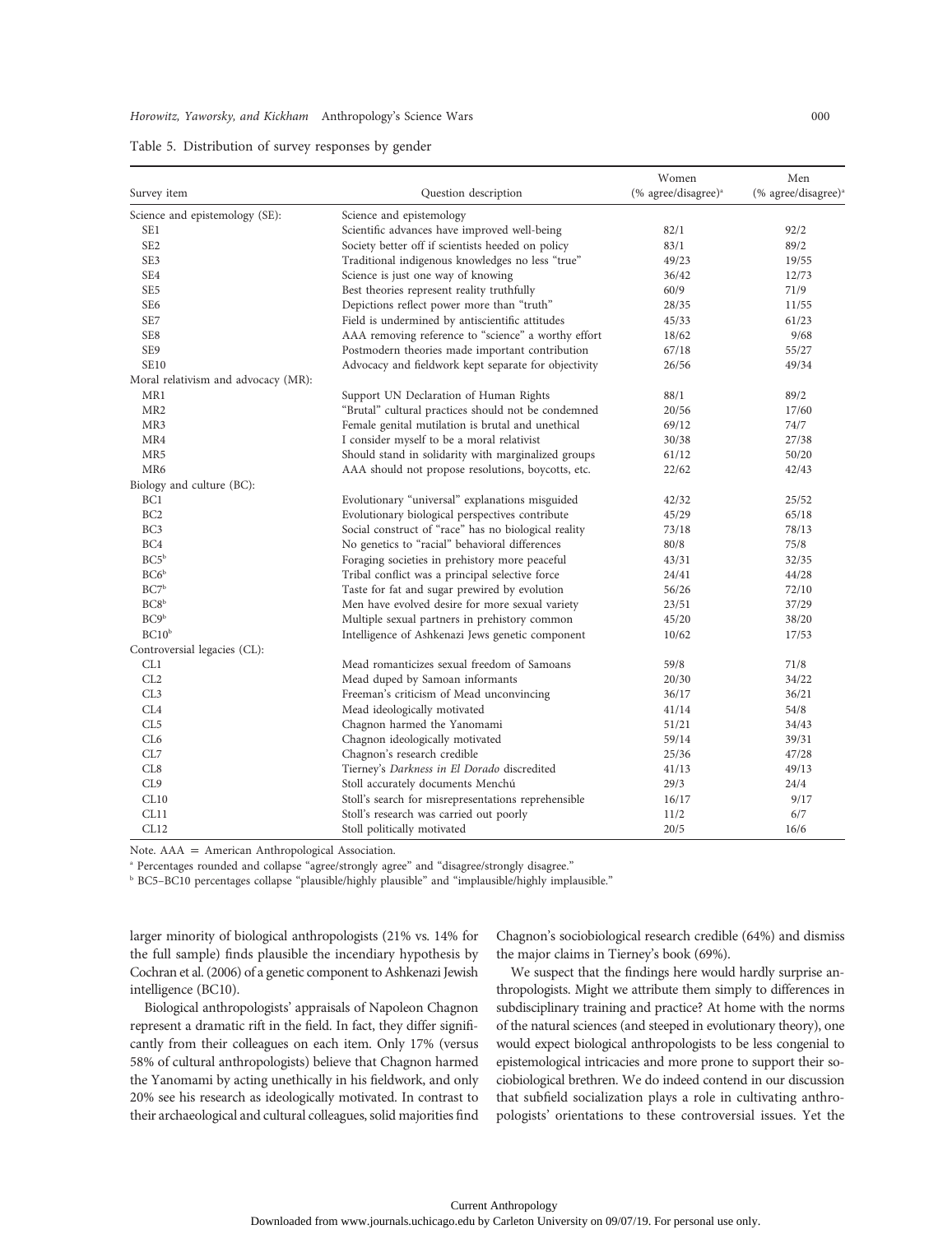|                                |                                                        | Radicals | Liberals                                                                                        | Moderates |  |
|--------------------------------|--------------------------------------------------------|----------|-------------------------------------------------------------------------------------------------|-----------|--|
| Survey item                    | Question description                                   |          | (% agree/disagree) <sup>a</sup> (% agree/disagree) <sup>a</sup> (% agree/disagree) <sup>a</sup> |           |  |
| Science and epistemology (SE): |                                                        |          |                                                                                                 |           |  |
| SE <sub>1</sub>                | Scientific advances have improved well-being           | 83/3     | 89/1                                                                                            | 97/0      |  |
| SE <sub>2</sub>                | Society better off if scientists heeded on policy      | 86/0     | 89/2                                                                                            | 79/9      |  |
| SE3                            | Traditional indigenous knowledges no less true         | 42/17    | 30/45                                                                                           | 29/44     |  |
| SE4                            | Science is just one way of knowing                     | 29/37    | 22/64                                                                                           | 18/64     |  |
| SE <sub>5</sub>                | Best theories represent reality truthfully             | 53/12    | 68/10                                                                                           | 84/0      |  |
| SE <sub>6</sub>                | Depictions reflect power more than "truth"             | 26/29    | 18/50                                                                                           | 9/39      |  |
| SE7                            | Field is undermined by antiscientific attitudes        | 22/56    | 59/25                                                                                           | 65/12     |  |
| SE8                            | AAA removing reference to "science" a worthy effort    | 31/34    | 10/70                                                                                           | 6/76      |  |
| SE9                            | Postmodern theories made important contribution        | 70/6     | 60/25                                                                                           | 55/24     |  |
| <b>SE10</b>                    | Advocacy and fieldwork kept separate for objectivity   | 6/69     | 41/43                                                                                           | 59/24     |  |
| Moral relativism and           |                                                        |          |                                                                                                 |           |  |
| advocacy (MR):                 |                                                        |          |                                                                                                 |           |  |
| MR1                            | Support UN Declaration of Human Rights                 | 92/0     | 91/0                                                                                            | 83/6      |  |
| MR <sub>2</sub>                | "Brutal" cultural practices should not be<br>condemned | 14/42    | 17/61                                                                                           | 17/27     |  |
| MR3                            | Female genital mutilation is brutal and unethical      | 62/14    | 74/9                                                                                            | 65/3      |  |
| MR4                            | I consider myself to be a moral relativist             | 30/38    | 31/37                                                                                           | 17/33     |  |
| MR5                            | Should stand in solidarity with marginalized groups    | 78/6     | 54/16                                                                                           | 32/32     |  |
| MR6                            | AAA should not propose resolutions, boycotts, etc.     | 6/83     | 36/50                                                                                           | 41/29     |  |
| Biology and culture (BC):      |                                                        |          |                                                                                                 |           |  |
| BC <sub>1</sub>                | Evolutionary "universal" explanations misguided        | 51/23    | 31/54                                                                                           | 24/41     |  |
| BC <sub>2</sub>                | Evolutionary biological perspectives contribute        | 31/43    | 62/21                                                                                           | 55/12     |  |
| BC <sub>3</sub>                | Social construct of "race" has no biological reality   | 85/9     | 75/16                                                                                           | 70/15     |  |
| BC4                            | No genetics to "racial" behavioral differences         | 91/0     | 78/10                                                                                           | 63/9      |  |
| BC5 <sup>b</sup>               | Foraging societies in prehistory more peaceful         | 56/15    | 36/35                                                                                           | 29/50     |  |
| BC6 <sup>b</sup>               | Tribal conflict was a principal selective force        | 18/52    | 38/33                                                                                           | 44/28     |  |
| BC7 <sup>b</sup>               | Taste for fat and sugar prewired by evolution          | 47/35    | 72/14                                                                                           | 52/15     |  |
| BC8 <sup>b</sup>               | Men have evolved desire for more sexual variety        | 9/59     | 33/36                                                                                           | 36/36     |  |
| BC9 <sup>b</sup>               | Multiple sexual partners in prehistory common          | 55/6     | 43/21                                                                                           | 29/23     |  |
| BC10 <sup>b</sup>              | Intelligence of Ashkenazi Jews genetic component       | 6/68     | 14/61                                                                                           | 19/39     |  |
| Controversial legacies (CL):   |                                                        |          |                                                                                                 |           |  |
| CL1                            | Mead romanticizes sexual freedom of Samoans            | 59/8     | 65/10                                                                                           | 72/6      |  |
| CL2                            | Mead duped by Samoan informants                        | 12/35    | 29/25                                                                                           | 38/22     |  |
| CL <sub>3</sub>                | Freeman's criticism of Mead unconvincing               | 47/12    | 36/17                                                                                           | 34/31     |  |
| CL4                            | Mead ideologically motivated in Samoa                  | 44/12    | 49/11                                                                                           | 50/3      |  |
| CL5                            | Napolean Chagnon harmed the Yanomami                   | 74/9     | 38/38                                                                                           | 31/41     |  |
| CL <sub>6</sub>                | Chagnon ideologically motivated                        | 82/0     | 45/27                                                                                           | 28/31     |  |
| CL7                            | Chagnon's research credible                            | 15/64    | 39/28                                                                                           | 55/15     |  |
| CL <sub>8</sub>                | Tierney's Darkness in El Dorado discredited            | 19/22    | 48/12                                                                                           | 67/0      |  |
| CL <sub>9</sub>                | Stoll accurately documents Menchú                      | 24/6     | 26/4                                                                                            | 23/0      |  |
| CL10                           | Stoll's search for misrepresentations reprehensible    | 30/12    | 10/18                                                                                           | 0/26      |  |
| CL11                           | Stoll's research was carried out poorly                | 10/3     | 10/5                                                                                            | 0/5       |  |
| CL12                           | Stoll politically motivated                            | 34/0     | 15/7                                                                                            | 10/5      |  |

Table 6. Distribution of survey responses by political orientation

Note.  $AAA = American Anthropological Association.$ 

<sup>a</sup> Percentages rounded and collapse "agree/strongly agree" and "disagree/strongly disagree."

**b BC5-BC10** percentages collapse "plausible/highly plausible" and "implausible/highly implausible."

suspicion that more is at play is confirmed by attention to gender and political identity. Our findings regarding both gender and politics surpass expectations and bolster our call for a socialpsychology of knowledge production in the sciences.

Turning first to gender, we see that females diverge significantly from males on 21 of the 38 items (see table 6). They differ on every item specific to epistemology, evincing much greater receptiveness to relativism (e.g., about half affirm that indigenous "knowledges" regarding medicine and cosmology are no less "true" than modern scientific explanations), and they show much less inclination to separate advocacy and fieldwork for the sake of objectivity (26% vs. 49% of males). Although analogous to men on questions of advocacy and moral relativism (with the exception of the AAA's political activities), women diverge notably in their appraisals of evolutionary biology and Chagnon's legacy. Women are significantly less inclined to value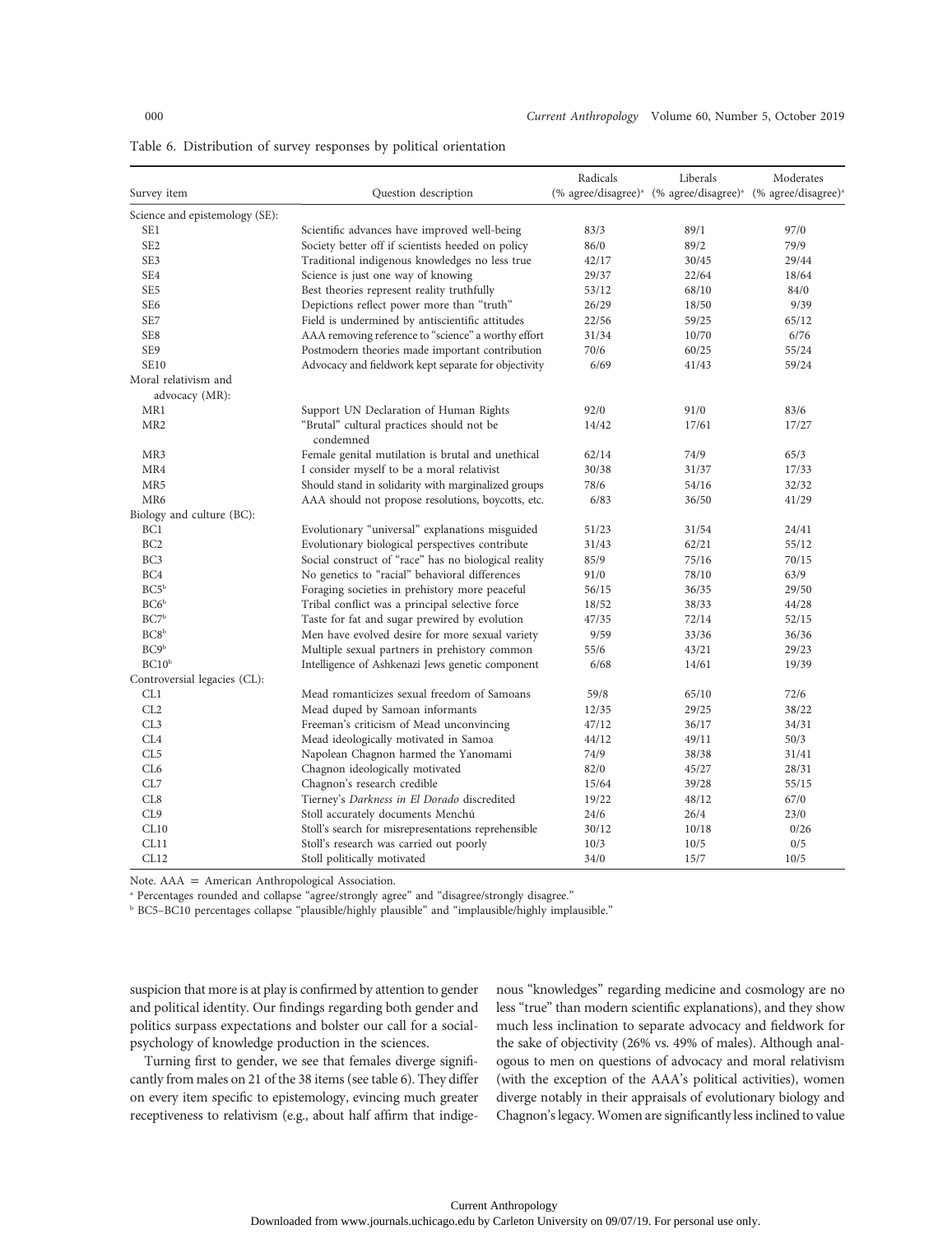| Table 7. Ordinary least squares regression results |  |  |  |  |
|----------------------------------------------------|--|--|--|--|
|----------------------------------------------------|--|--|--|--|

|                                     | Unstandardized coefficients <sup>a, b</sup> |            |           |                       |            |           |          |       |                  |
|-------------------------------------|---------------------------------------------|------------|-----------|-----------------------|------------|-----------|----------|-------|------------------|
|                                     | Subfield                                    |            | Gender    | Political orientation |            |           |          |       |                  |
| Survey item                         | Archaeology                                 | Biology    | Culture   | Female                | Radical    | Liberal   | Moderate | $R^2$ | $\boldsymbol{n}$ |
| Science and epistemology (SE):      |                                             |            |           |                       |            |           |          |       |                  |
| SE <sub>1</sub>                     | .254                                        | $.416*$    | .084      | $-.095$               | $-.007$    | .308      | .351     | .087  | 283              |
| SE <sub>2</sub>                     | .104                                        | .192       | .060      | .011                  | $.515*$    | $.645**$  | .318     | .058  | 282              |
| SE3                                 | .252                                        | $-.390$    | .328      | $.852**$              | .401       | .033      | .248     | .200  | 280              |
| SE4                                 | $-.264$                                     | $-.960**$  | .030      | $.836**$              | .526       | .181      | .295     | .233  | 283              |
| SE <sub>5</sub>                     | $-.075$                                     | .287       | $-.074$   | $-.212*$              | $-.017$    | .158      | .467     | .056  | 276              |
| SE <sub>6</sub>                     | .318                                        | .310       | $-.027$   | $.371**$              | $.627*$    | .180      | .254     | .094  | 275              |
| SE7                                 | .400                                        | $1.095**$  | $-.303$   | $-.398**$             | $-.492$    | .074      | .130     | .241  | 282              |
| SE8                                 | $-.889**$                                   | $-1.272**$ | $-.387$   | $.238*$               | $.723*$    | $-.026$   | $-.016$  | .223  | 282              |
| SE9                                 | $-.293$                                     | $-.968**$  | .007      | $.296*$               | $.748*$    | $.535*$   | .554     | .135  | 282              |
| <b>SE10</b>                         | .441                                        | $.676**$   | $-.090$   | $-.539**$             | $-1.408**$ | $-.695*$  | $-.267$  | .209  | 286              |
| Moral relativism and advocacy (MR): |                                             |            |           |                       |            |           |          |       |                  |
| MR1                                 | $.331*$                                     | .159       | .175      | .019                  | $.596**$   | $.546**$  | .199     | .069  | 294              |
| MR <sub>2</sub>                     | .043                                        | .058       | $-.002$   | .118                  | $-.155$    | $-.413$   | $-.336$  | .014  | 294              |
| MR3                                 | .208                                        | .153       | $-.292$   | $-.118$               | .149       | .202      | .175     | .063  | 294              |
| MR4                                 | $-.210$                                     | $-.214$    | $-.573**$ | .015                  | $.555*$    | .434      | .368     | .046  | 295              |
| MR <sub>5</sub>                     | .059                                        | $-.021$    | .277      | .164                  | $.845**$   | .385      | $-.023$  | .085  | 284              |
| MR6                                 | .297                                        | $.556*$    | .105      | $-.483**$             | $-1.174**$ | $-.279$   | $-.040$  | .145  | 288              |
| Biology and culture (BC):           |                                             |            |           |                       |            |           |          |       |                  |
| BC <sub>1</sub>                     | $-.267$                                     | $-.841**$  | .162      | $.542**$              | $.629*$    | .144      | .294     | .163  | 278              |
| BC <sub>2</sub>                     | .103                                        | $.591*$    | $-.365$   | $-.452**$             | $-.460$    | $-.011$   | $-.199$  | .162  | 276              |
| BC <sub>3</sub>                     | $-.390$                                     | $-.814**$  | $-.226$   | $-.178$               | .441       | .295      | $-.054$  | .070  | 276              |
| BC <sub>4</sub>                     | $-.332$                                     | $-.286$    | .078      | .138                  | $.583*$    | .192      | $-.140$  | .087  | 275              |
| BC <sub>5</sub>                     | $-.209$                                     | $-.353$    | .120      | .111                  | $.835*$    | .325      | $-.009$  | .080  | 275              |
| BC <sub>6</sub>                     | $-.057$                                     | .130       | $-.215$   | $-.455**$             | $-.510$    | $-.111$   | $-.203$  | .080  | 273              |
| BC7                                 | .210                                        | $.661**$   | .122      | $-.417**$             | $-.455$    | .024      | $-.452$  | .128  | 270              |
| BC8                                 | $-.126$                                     | .327       | $-.133$   | $-.518**$             | $-.940**$  | $-.307$   | $-.366$  | .135  | 269              |
| BC <sub>9</sub>                     | $-.363$                                     | $-.620**$  | $-.299$   | .104                  | $.830**$   | $.614*$   | .495     | .065  | 263              |
| <b>BC10</b>                         | $-.089$                                     | .008       | $-.396$   | $-.209*$              | $-1.038**$ | $-.912**$ | $-.530$  | .097  | 268              |
| Controversial legacies (CL):        |                                             |            |           |                       |            |           |          |       |                  |
| CL1                                 | $-.076$                                     | .006       | .008      | $-.136$               | $-.155$    | $-.161$   | $-.077$  | .014  | 255              |
| CL2                                 | $.394*$                                     | .378       | .060      | $-.200*$              | $-.724**$  | $-.478*$  | $-.360$  | .078  | 256              |
| CL3                                 | $-.346$                                     | $-.316$    | .040      | $-.037$               | $.967**$   | $.789**$  | $.636*$  | .071  | 256              |
| CL <sub>4</sub>                     | $-.004$                                     | .042       | .250      | $-.195*$              | $-.326$    | $-.180$   | $-.191$  | .044  | 259              |
| CL5                                 | $-.296$                                     | $-.998**$  | .056      | $.565**$              | $.960**$   | .347      | .398     | .214  | 258              |
| CL <sub>6</sub>                     | .096                                        | $-.493*$   | .322      | $.431**$              | $1.165**$  | .411      | .272     | .207  | 258              |
| CL7                                 | .429                                        | $.970**$   | .053      | $-.340**$             | $-1.219**$ | $-.533*$  | $-.217$  | .238  | 257              |
| CL <sub>8</sub>                     | .247                                        | $.822**$   | .047      | $-.221*$              | $-.049$    | .322      | $.707*$  | .175  | 247              |
| CL9                                 | $-.176$                                     | $-.172$    | $-.026$   | .013                  | $-.130$    | $-.026$   | $-.002$  | .019  | 214              |
| CL10                                | .024                                        | $-.043$    | .120      | .070                  | .389       | .083      | $-.095$  | .059  | 213              |
| CL11                                | .042                                        | $-.017$    | $-.062$   | .081                  | .128       | .103      | $-.027$  | .029  | 207              |
| CL12                                | $-.294*$                                    | $-.218$    | $-.274*$  | .053                  | .258       | $-.033$   | $-.027$  | .045  | 211              |

<sup>a</sup> Intercept terms are not shown.

**b** Significance tests are one-tailed.

\*\*  $P \le 0.01$ .

 $*$  P < .05.

evolutionary biological perspectives and much less receptive to accounts of a conflictual human nature or alleged male propensity for sexual variety. Finally, majorities of women affirm that Chagnon was ideologically motivated in his research (59%) and that he unethically harmed the Yanomami (51%).

Plainly the field appears split into gendered groupings as well, yet it turns out that political identity is comparably significant. As indicated in table 1, anthropologists are overwhelmingly liberal, with radicals and moderates collectively making up only 25% of our sample. Conservatives and libertarians constitute a mere 2% of respondents—confirming Starn's (2015) observation that one is more likely to encounter "an anteater in a shopping mall" than "a Republican anthropologist" (14).<sup>9</sup> Reviewing table 6, we see that radicals differ significantly from their conservative colleagues on 20 survey items (while liberals diverge on nine

9. It is due to their sparse representation that we combine conservatives and libertarians as the reference group in the political orientation models.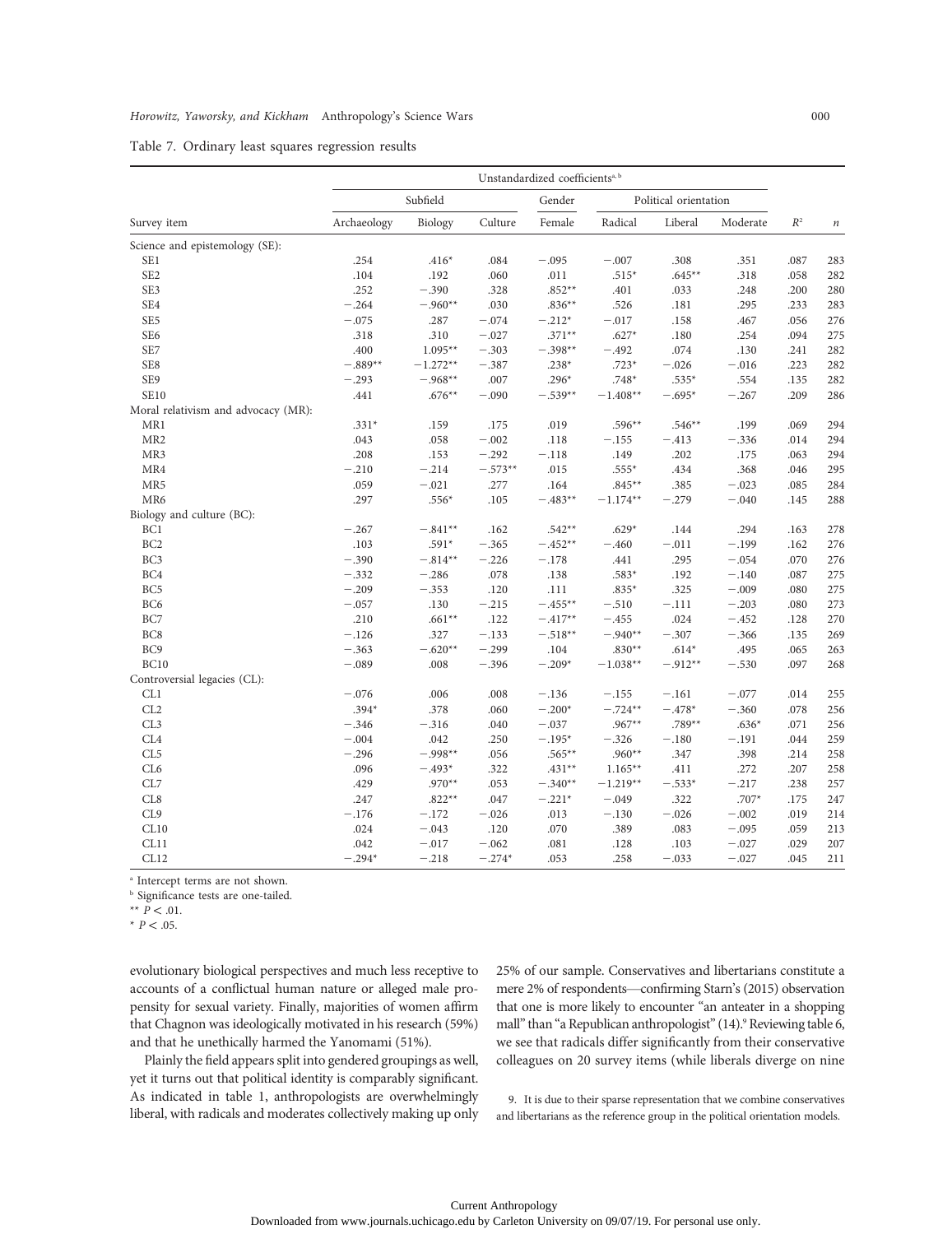and moderates on only two). Similar to females, radicals show more sympathy for epistemological relativism, reporting stronger support for postmodern theories, greater receptiveness to removing "science" from the AAA's long-range plan, and virtually no interest in separating advocacy and fieldwork to protect objectivity. Radicals are significantly more likely to call for solidarity with the marginalized groups that they study, and they overwhelmingly reject the view that the AAA should not engage in politically oriented activities.

With regard to biology, radicals again echo women in being significantly more likely to reject evolutionary explanations of "universal" features of human cultures (indeed, a slight majority finds such attempts "misguided"). In pronounced contrast to their colleagues, radicals decidedly reject the evolutionary psychological chestnut of a male instinct for sexual variety (59%), with a majority (55%) endorsing the plausibility of the view popularized by Ryan and Jethá (2010)—that polyamory characterized prehistoric societies with little concern for paternity. Finally, radicals were significantly more likely than their colleagues to reject the plausibility of a genetic component to Ashkenazi intelligence.

Regarding the controversies, both radicals (and to a lesser extent, liberals) were significantly more inclined to discard Freeman's (1983) attacks on Mead and deny his allegation that she was duped by her Samoan informants. As to Chagnon, radicals overwhelmingly affirm (82%) that he was ideologically motivated to present a "bellicose" human nature (with zero percent disagreement). Seventy-four percent believe that he unethically harmed the Yanomami, and only 15% find credible his sociobiological interpretation of the unokai. Note that each of these items is statistically significant, vividly illustrating the pattern of differences among subfield, gender, and political groupings.

Space does not permit us to comment on all items. But we encourage readers to examine the results closely and note that even when items do not reach statistical significance, again and again we see a consistent direction of responses by gender and political orientation. To provide an explanation of these provocative findings, we will venture cautiously into the thorny terrain of political psychology.

## Discussion

# Anthropology's Emotive Communities: A Social Intuitionist Interpretation

In a recent commentary, Glynn Custred (2016) applauds Chagnon's work while condemning what he sees as a radical "faction" within anthropology, one that aims to transform the field into a "politically correct university outpost." Revitalizing the "noble savage" myth, Custred decries, activists hope "to sweep down the memory hole" research such as Chagnon's that reveals a deep history of human warfare. Regrettably, rather than being open to "biological links" to human behavior, "politicized anthropology" views any such link as "a heresy that must be extirpated."

In sharp contrast, Ryan and Jethá (2010) condemn Chagnon for "swashbuckling into Yanomami lands," "inflaming" violence wherever he turns, and "seducing" readers with "tales of derring-do among the vicious and violent 'savages'" (223–227). Our "bullshit detectors go off," they declare—reproaching both Chagnon and Steven Pinker (2011)—when scholars point to "violent chimps and a few cherry-picked horticultural societies" as evidence of "ancient tendencies toward warfare" (Ryan and Jethá 2010:223–227)

Our findings in this study suggest that readers' appraisals of the above remarks likely reflect more than their knowledge of human prehistory. Indeed, we suspect that for some their attraction or aversion to Custred's or Ryan and Jethá's words implicate their professional and personal identities and underlying emotional sensibilities. Consider our respondents'<sup>10</sup> opposing views regarding the credibility of Chagnon's work on the reproductive success of Yanomami "killers":

- Studies by many anthropologists have shown that his premises and use of statistics were very flawed.
- This is credible as this has been found in other human societies so has been replicated.
- This is one of the silliest arguments in anthropology. The simple demographic fact is that "if you are killed whether by male or female violence you do not contribute to the ongoing reproductive success of any group. End of argument" (respondent's quotes).
- Ridiculous question—missing the point—get with the current concerns of indigenous peoples.

We received many such reactions pro et contra to most of our survey items. This may be expected when examining sensitive questions that have long vexed a field. Yet our aim here is not so much to take sides in the controversies as to map what we see as their underlying emotive dynamics. As we stress, issues that push social scientists' emotional buttons are most likely to undermine empirical consensus. Even the facts surrounding the 2010 AAA mission flap prove contentious. Recall that we ask anthropologists whether the AAA's proposal to remove reference to "science" from its long-range plan was a "worthy effort" (SE8). The event, however, hardly spurs consensus regarding its basic details, much less its implications for the discipline:

- The most important issue in anthropology today is the 2010 revision of the AAA representation of anthropology. It removed science and evolution from its representation of the discipline.
- It was horrible. It wounded us to such an extent that we are still recuperating from it. What a mistake it was.
- It was and apparently is widely misunderstood. It was not a major statement on the role of science but an attempt by

10. We were delighted to receive more than 1,000 remarks by anthropologists in the comment boxes across the 38 survey items.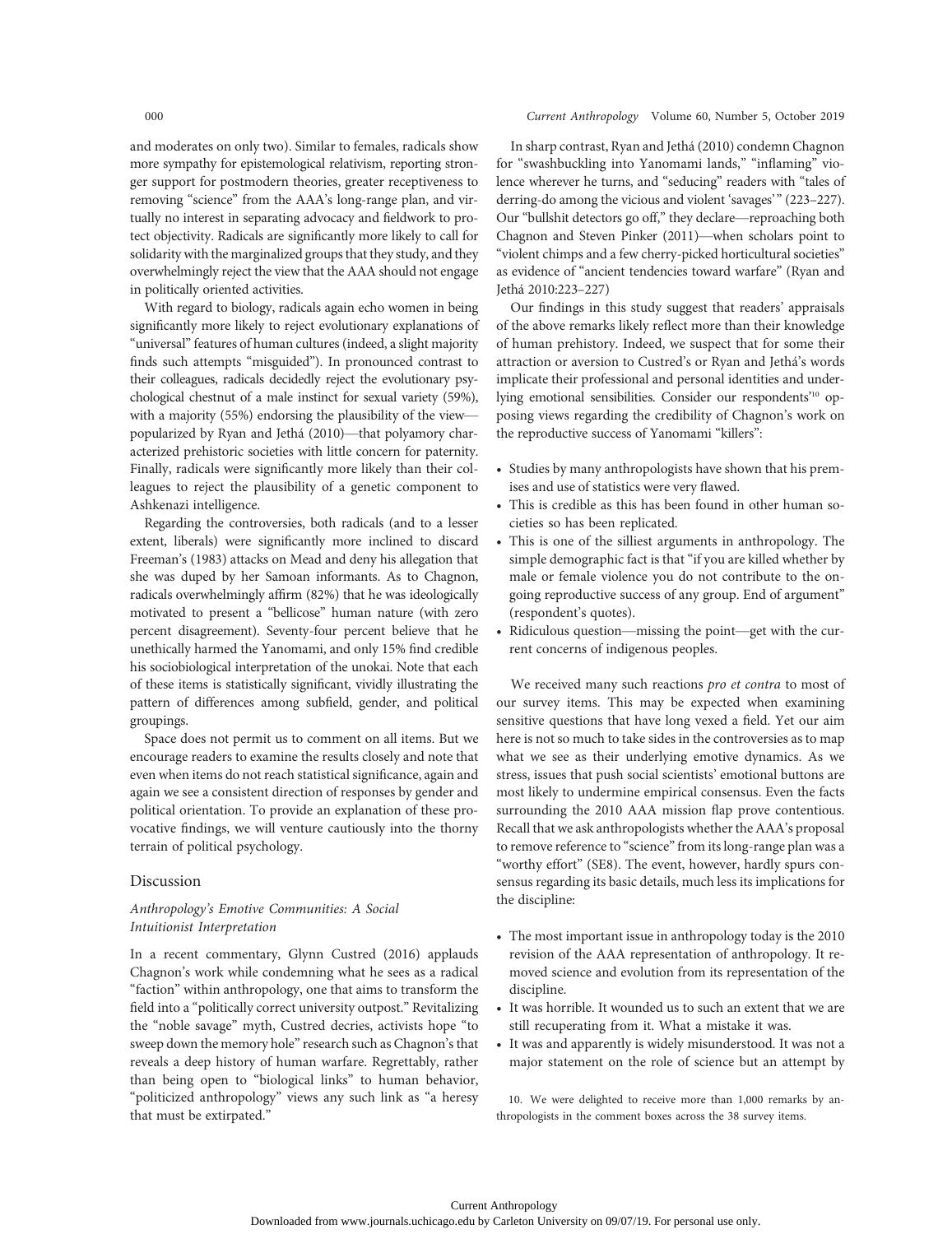some to overly nuance the balance between what some think of science (as pure) and others as more relative.

- This was a random clerical error that signaled nothing about the AAA's actual position.
- It was an oversight, a slip.

The "most important" issue in anthropology? A field still "recuperating?" A "misunderstood" attempt for "nuance?" A "clerical error?"

Such disparate interpretations show how even a single event—should it tap the nerve of an academic community may elicit all manner of (re)constructions. Indeed, we suspect that constructions of "science" in this quarrel serve as a proxy for anthropologists' respective group identities and moral emotions. To sketch what we see as the emotive dynamics of anthropology's ongoing divisions, we draw tentatively from current research in political psychology. We find Jonathan Haidt and colleagues' work on "social intuitionism," elaborated in "moral foundations theory" (MFT), to be especially helpful in this regard (Haidt 2001, 2012; Haidt and Graham 2006; Haidt and Joseph 2004, 2007).

The literature on moral foundations is vast and growing and is beyond our space here to unpack in detail (see Graham et al. 2011 for an overview). As far as we know, however, our studies are distinctive in applying MFT to the contours of social scientific debates (Horowitz and Hughes 2017; Yaworsky, Horowitz, and Kickham 2015). Our basic argument is that scholars who share the same underlying moral emotions (or intuitions) tend to gravitate (consciously or otherwise) toward interpretive and emotive communities. Such communities often draw from their disciplinary repertoires the same recipe of methods and tools and interpret evidence in kindred ways. This occasions in-group/out-group dynamics both within their fields and without. This is not to deny, of course, the centrality of the empirical in adjudicating social scientific debates. Yet when it comes to morally charged matters, such as the controversies raised in our survey, contrasting intergroup intuitions is more likely to be activated.

As an intuitive model of moral reasoning, MFT stresses that people make judgments based on unconscious "flashes of approval or disapproval" toward morally charged affairs (Haidt and Joseph 2004:56). Conscious deliberation comes afterward, often serving to rationalize people's automatic (gut) reactions. Such automatic responses depend on people's particular mix of five moral foundations—specifically, their underlying intuitions regarding care, fairness, authority, loyalty, and sanctity.<sup>11</sup> Haidt and colleagues find that people on the left-liberal end of the political spectrum have a narrower moral template than

meeting adaptive challenges in prehistory (e.g., reacting to human suffering with care helps ensure kin survival; feeling group loyalty and punishing traitors helps ensure advantage in the context of intergroup competition for resources; etc.) See Haidt and Graham (2006) for discussion of their evolutionary argument.

those on the right. Specifically, the twin foundations of care and fairness saturate the political morality of the left. The template of the political right, however, is broader and includes all five intuitions.12 Hence care and fairness concerns are not the only triggers on the right. Right-leaning people tend much more than those on the left to respect authority, value group loyalty, and affirm purity with regard to conventional moral norms. While the left is spring-loaded to challenge authority on behalf of the vulnerable, the right honors hierarchical relationships and feels more affinity to equity and tough-love sensibilities than the egalitarian protectiveness of the left.

MFT views moral intuitions as inherited features of the brain that are both innate and modular, although revised by experience. The theory dovetails with a plethora of experimental and psychological literature confirming the biological roots of personality and consequent political orientation (e.g., Block and Block 2006; Hibbing, Alford, and Smith 2013; Jost 2009; Mooney 2012, 2014). As Mooney (2014) puts it, referring to a wave of new scientific evidence, "Long before they become members of different parties, liberals and conservatives appear to start out as different people." Yet neither personality nor politics are determined narrowly by the genes. People rather are born "prewired" with certain characterological dispositions that Haidt (drawing on Marcus 2004) calls a "first draft." Life experiences in interaction with the genes rewrite future drafts in ways that enable innateness to coexist with wide developmental malleability (Haidt and Joseph 2007).

Engaging the complexities of debate on the biocultural underpinnings of personality and politics would bring us far afield. Yet we have in mind the following speculative scenario with regard to aspiring anthropologists. Their liberal-minded sensibilities no doubt nudged them toward careers in academia after all, it is widely observed that liberals far outnumber conservatives in university positions (Gross 2013). This is dramatically so in cultural anthropology, where the ratio reportedly stands at about 30∶1 (Gross and Simmons 2007). Once ensconced in their graduate school subfields, they receive training in the corresponding frameworks, conceptual tools, and practices required to obtain their degrees. Such practices often nurture disciplinary identity and a privileging of one's academic turf, especially in light of the investment expended to master its techniques. Budding anthropologists are no doubt socialized beyond formal techniques, however, to underlying scientific, epistemological, and ethical assumptions. Indeed, we suspect that the breadth of subdisciplinary socialization plays a role in the marked contrast in responses we discovered between biological anthropologists and their (especially sociocultural) colleagues.

Yet people are not merely vessels of their professional enculturation. Carrying different mixes of moral intuitions and 11. MFT holds that these intuitions have deep evolutionary roots,

> 12. On their web page, https://www.yourmorals.org/, Haidt and colleagues suggest a candidate for a sixth moral foundation as well: "liberty," but this intuition has not been as thoroughly developed or consistently applied.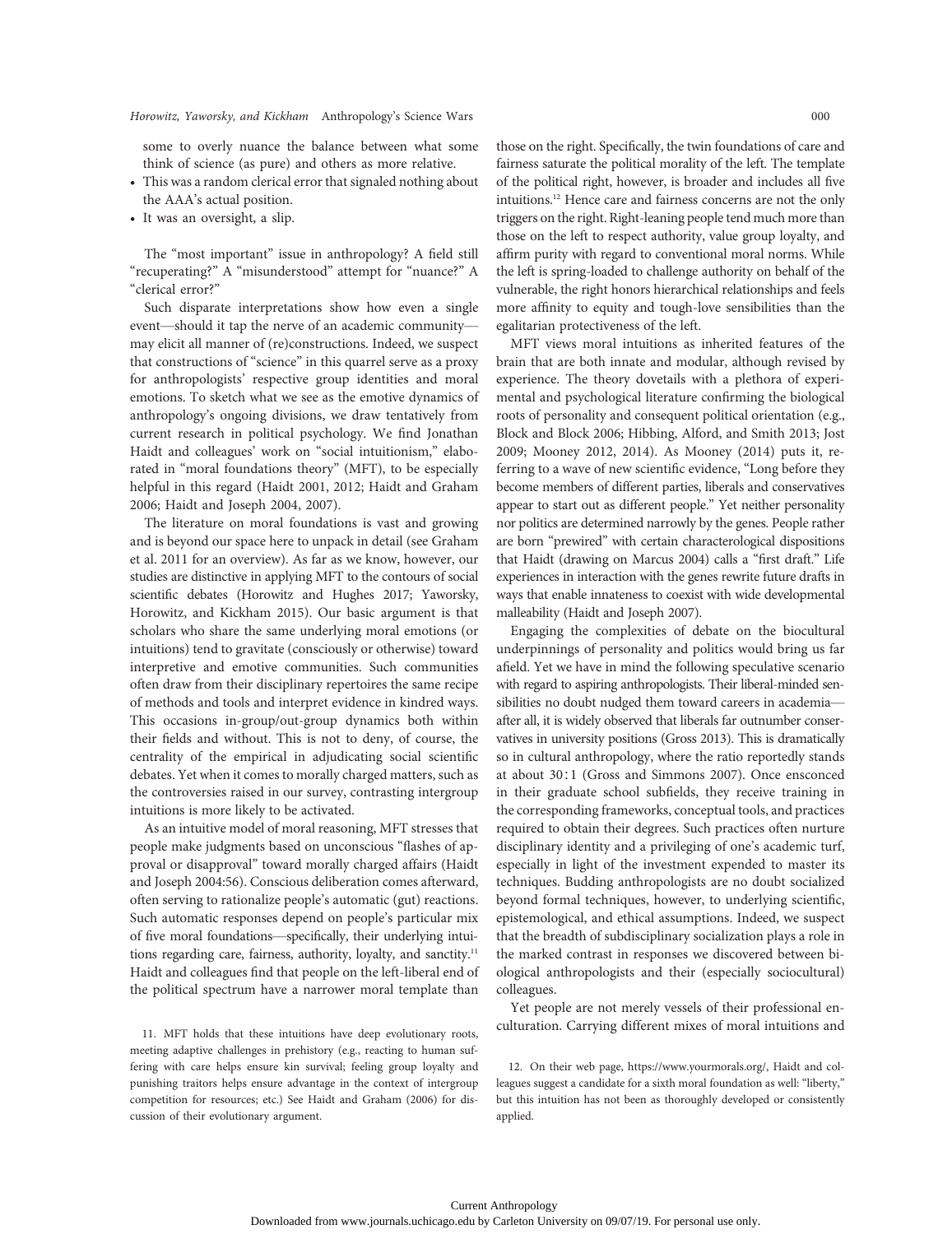experiences with them (and consequently varied political identities), we would expect—if MFT is correct regarding the role of emotions in people's judgments—that liberals and conservatives independent of subfield would differ in their interpretations of morally charged evidence. Plainly, this is precisely what we have discovered in our survey. Although we note above that there is scarcely a conservative among anthropology's ranks, we do see that radicals (and to a lesser extent, liberals) differ significantly from their colleagues on questions of epistemology, advocacy, and the merits of evolutionary explanations. Women follow suit in this regard. We should stress as well that in contrast to radicals, liberals, and women, moderates diverge significantly from their outlying conservative colleagues in only two of the 38 survey items. This pattern suggests that moral intuitions may indeed play a role in the field's disparate appraisals of controversial evidence.

Given a field predominated by left-liberal sensibilities, how might intuitionism help explain why political identity and gender are such reliable predictors of respondents' varying standpoints? The question of advocacy presents perhaps the least difficulty. For MFT, the left's acute sensitivity to care and fairness suggests that actions or policies perceived to harm or cheat the vulnerable are especially likely to trigger their moral emotions. It is not surprising, hence, that left-wing scholars who come together in emotive communities would reproduce a discourse of moral responsibility toward subaltern groups. This is only intensified in cultural anthropology, where the ramifications of colonialism loom so large in the subject matter. From this vantage point, we would anticipate much sympathy for Scheper-Hughes's call to her colleagues to stand in solidarity with the marginalized groups they study (D'Andrade 1995; Scheper-Hughes 1995). (Indeed, 78% of radicals in our survey concur with the charge vs. 32% of moderates; table 5, MR5.) For Scheper-Hughes, the legacies of colonialism—and the brutal conditions that normalize, for example, maternal complacency toward infant death—render the sacred cow of political disengagement an utter abdication of ethical responsibility.

Of course the conventional critique of such engagement, classically formulated by Weber (2009 [1917]), is that value commitments distort the pursuit of truth: "When the man [sic] of science introduces his personal value judgement, a full understanding of the facts ceases."<sup>13</sup> In his debate with Scheper-Hughes, D'Andrade (1995:408) echoes Weber by arguing that "moral" and "objective" models cannot be effectively wed in science. "It's nice to believe one can have both," he notes, "but the evidence is strong that one cannot" (408).

D'Andrade poses a stark choice: either we pursue objective models of the world or we embrace moral models at the expense of such objectivity. Yet radical scholars have long challenged this premise. Might we be, as Engels wrote long ago,

13. Weber's position is actually a bit more subtle, unsurprisingly, in that he argues that chosen scientific questions themselves have moral "presuppositions," such as their worthiness of being known. Yet he plainly endorses a dispassionate orientation to research and teaching in practice.

### 000 Current Anthropology Volume 60, Number 5, October 2019

utopian and scientific? Many of our respondents believe so one noting what she sees as a "false polarity" between advocacy and objectivity, another opining: "I don't see that they need to be separate," and so on. MFT, however, aligns closely with Weber/D'Andrade. Not only are people typically unaware of the moral intuitions coloring their judgments but also their emotive communities tend to reinforce their biases in groupish ways. "Morality binds and blinds," Haidt (2012:218) writes, in what he views as a foundational principle of moral psychology.

For Haidt (2012), the blind spots of left academics can be seen most clearly in their construction of "sacralized victims" (345). Once a group is construed as sacred—be they ethnic, religious, or other minorities, transgendered people, and so forth—it becomes much less likely to assess their circumstances accurately. That is, whatever the facts may be, the left is trigger-ready to interpret them in ways that avert potential harm to perceived victims. It is in this context that we might understand the relative embrace of epistemological relativism by female and radical anthropologists. Consider item SE3: "On the whole, traditional indigenous knowledges regarding medicine or cosmology are no less 'true' than modern scientific explanations." Virtually half (49%) of the women in our sample agree with this, differing significantly from the rest of the field. Forty-two percent of radicals concur as well. In this case, knowledge of the disparate treatment afforded to native peoples over the centuries may act as powerful"primers," nudging them into vocalizing support for a proposition that places indigenous culture on equal footing with Western society. Yet is it the case that indigenous understandings of medicine or cosmology are no less accurate than modern scientific accounts? No progress has been made by Western science in these arenas that has surpassed indigenous knowledge? Although we are reluctant to take sides in this study—we aim to understand ideology and not merely critique it—this extraordinary claim seems uninterpretable without the tools of intuitionist social psychology.

Females and radicals are significantly more likely than their colleagues to agree with item SE6 as well: "Anthropologists' depictions of indigenous cultures reflect more their own power and interests as knowledge producers than 'true' descriptions of the reality of those cultures." Notice the scare quotes and essential doubt regarding any scientific approximations of "truth" in both of these survey items. Recall, however, that anthropologists (including women and radicals) overwhelmingly affirm that scientific advances have improved human well-being over the years (SE1) and that society would be better off by heeding the consensus views of scientists in public policy (SE2). Respondents again and again comment unprompted about climate change in this regard, acknowledging that scientific practice, despite fits and starts, produces accurate knowledge over time.

It would be easy to call out our anthropology colleagues for contradictory views here. How can science make long-term advances that benefit society with knowledge claims regarding medicine or cosmology as relative or timeless as indigenous folklore? Perhaps sensing their epistemological ambivalence,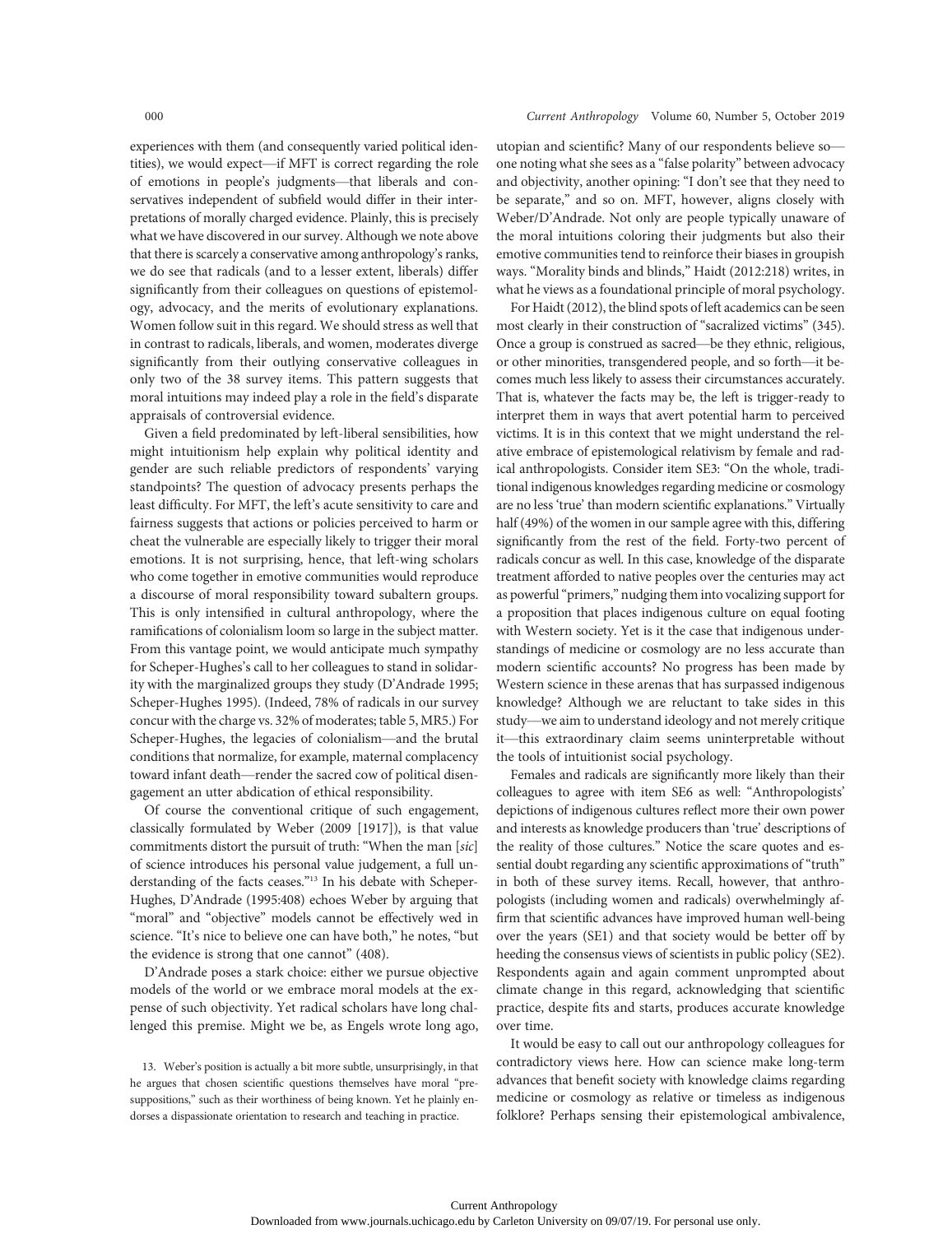respondents stress contextual considerations in endorsing scientific consensus:

- Climate change today, yes; cigarette smoking in the 1950s, no.
- Some policy areas are more firmly graspable via scientific methods than others. Climate change: yes. Easing of income inequality: not so much. Eradication of racial discrimination: probably not at all.
- Pharmaceutical company–sponsored randomized control trials? When it comes to climate change yes, but tell a woman that mammography actually does not produce the results they imagine.
- Science is particularly good at some types of truthiness. But there are other approaches to knowledge that are more valid when it comes to science's blind spots.

We fully concur that science is all too often distorted by corporate and political forces that fund and harness it around their interests. Yet we wonder if statements like these conflate the method of science with its socially corrupting embeddedness in wider fields of societal power and interests. We agree that coming to consensus on social scientific questions of inequality or racial discrimination is much more difficult due to broader power relations and entrenched ideological divisions (the underpinnings of which we have only tentatively sketched in this report). Yet to bend the stick so far as the respondent does above—that science is good at "some types of truthiness" but that there are other "more valid" approaches to knowledge strikes us as wholly unconvincing without identifying the epistemological grounds for consenting to such approaches.

The question of alternative epistemology may jog the reader's memory of our discussion of the Menchú/Stoll controversy described above. Recall that Stoll was widely condemned for uncovering misrepresentations in Menchú's testimonio. The reactions were surely understandable at the time. In the context of a brutal civil war, where hundreds of thousands perished, Menchú and her family suffered grievously but Stoll not so. It is hardly surprising in this setting that the progressive community would close ranks around Menchú—a "sacred" symbol of peasant resistance—and attempt to "purge" ideas that threatened to sully her reputation. Indeed, Stoll's attempt at an "authoritative" account of Menchú's life was all the more galling to progressive sensibilities given his status as a privileged Western observer.<sup>14</sup>

In MFT terms, the suddenly in-vogue descriptions of testimonio as a collective enterprise of "multiple positionalities," or "ways of knowing," may be seen as ad hoc rationalizations of the fictitious elements in Menchú's story (recounted in Burgos-Debray 1983). As part of the left-liberal camp ourselves, we should stress that we sympathize deeply with the collective anguish that likely spurred such rationalizations. We appreciate as well the respondent who grants that Menchú's exaggerations were a "problem" but that they should be seen "as reflecting the limits of reaching a public that had ignored the genocide against Maya villages then going on in Guatemala." We by no means believe that there is a pat answer regarding how and when social scientific or other knowledge should be divulged, should such disclosures have predictably injurious consequences in dire historical circumstances. Yet we find it critical not to let our piqued sensitivities "bind and blind" us, as Haidt would put it, into abandoning the scientific pursuit of truth. "No matter how sympathetic a figure is," one respondent notes, "it is important to report the facts, and not let sympathy lead researchers into rhetorical poses that romanticize their subjects."

Arguably the most famous critic of the romanticization of the indigenous in recent years is Steven Pinker (2011, 2016). Pinker assails the Rousseauian doctrine of the noble savage, highlighting wide-ranging literature in evolutionary biology, anthropology, and paleontology on the prehistoric roots of violence and war. The claim has proved quite divisive in social science today (as has Pinker himself) and unsurprisingly has polarized our survey results. Once again we see females and radicals in our sample standing apart from their colleagues. They are least receptive to the claim that tribal conflict was "a principal selective force in human nature" (BC6) and most receptive to the idea that prehistoric foraging societies were sexually permissive (BC9) and "more peaceful than later agricultural or industrial societies" (BC5). As noted above, females and radicals are less inclined to welcome evolutionary explanations of human cultures, with many rejecting widely endorsed propositions in evolutionary psychology. Indeed, a majority of radical anthropologists do not find plausible even the uncontroversial view that natural selection shaped humans' taste for foods with fat and sugar (BC7). It is hardly surprising then that a mere 9% would find plausible the view of an evolved male impulse for greater sexual variety than women (BC8).

We have reflected elsewhere on the likely emotive underpinnings of left academics' resistance to evolutionary psychology (Horowitz, Yaworsky, and Kickham 2014; see also Jonason and Schmitt 2016). Suffice to note that although claims regarding evolved, adaptive roots of current human behaviors cannot be tested experimentally—inviting their widespread dismissals by detractors as"just-so"stories (e.g., Gould 1997; Kimmel 2004) from a moral foundations perspective, more is going on than simply intellectual disagreement about the credibility of available evidence. It appears that acknowledging an instinctual component of darker aspects of human nature (e.g., intergroup violence, sexual possessiveness) runs headlong into the left's intergroup identities and underlying collective emotions. As committed egalitarians, attuned deeply to the intuitions of care and fairness, ideas that appear to them to naturalize hierarchy or reward violence in any way trigger mechanical dismissal. The comparatively frosty appraisals of Chagnon's legacy by radicals (and to a lesser extent, liberals) can certainly be interpreted in this light.

<sup>14.</sup> Although we did not have enough respondents to gauge statistical significance, consistent with expectations we found that radical anthropologists were more likely to find Stoll's research "reprehensible."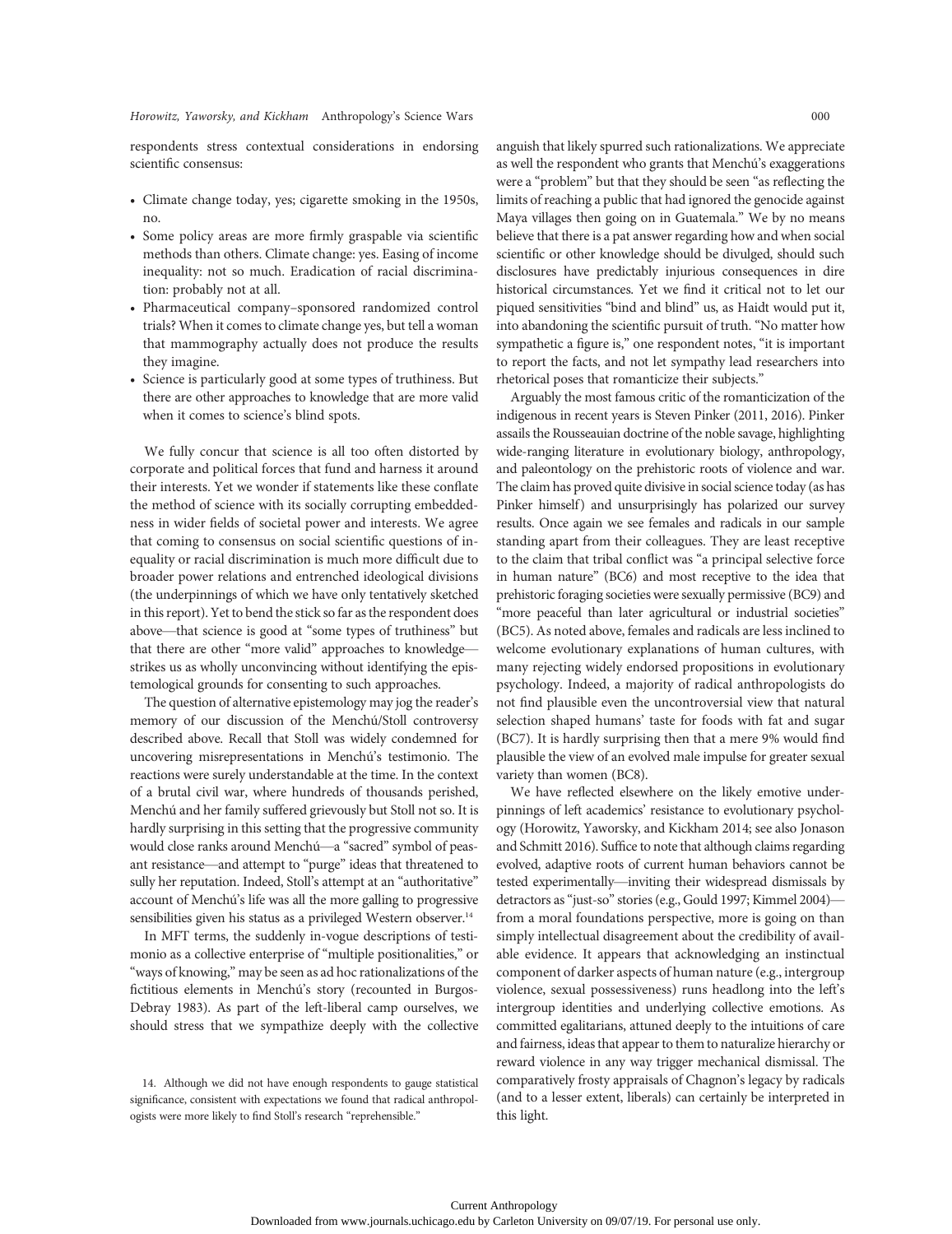Although the gendered differences in responses to our questions were significant and widespread, to date, MFT has little to say on gender. We find this puzzling. A wide-ranging study (Graham et al. 2011) finds that women reveal significantly greater sensitivity than men to care and harm concerns when rendering moral judgments.<sup>15</sup> Yet theorizing the reasons why lags in MFT. Some cognitive scientists (Baron-Cohen 2009; see also Christov-Moore et al. 2014) argue controversially that average differences by gender in the experience of empathy and compassion are in part innate and have evolutionary biological roots. This view need not contradict traditional social scientific emphases on cultural factors and socialization, even among sociobiologists. Hrdy (1999), for example, views female nurturing strategies, even those directed toward their own offspring, as calculated, context dependent, and subject to the forces of culture. Whatever its biological, cultural, or interactive roots, a keener intuitive sensitivity to care and harm among women may help explain the distinct gendered results in our survey.

Unsurprisingly, radicals were significantly less likely to entertain the most delicate items in our survey bearing on the potential reality of "race." As discussed above, the field overwhelmingly denies a biological reality to race (BC3) and believes that "attempts to discover a genetic component to behavioral differences between 'racial' groups are bound to fail" (BC4). Anthropologists are deeply skeptical as well of a genetic component of the comparatively high IQ scores of Ashkenazi Jews (BC10). We hardly wish to pull the tiger's tail in our final thoughts, nor do we endorse the view of biological races.<sup>16</sup> However, notwithstanding the complexity and sensitivity of these issues, we wonder about the extent to which moral intuitions and disciplinary identities may render off limits even measured inquiry into these matters.<sup>17</sup> The "racialist" arguments made by science writer Nicholas Wade (2015), for example, have struck a deep nerve as evidenced by the joint letter by 143 academicians rebuking his book (Coop et al. 2014). We do not have the space to elaborate further on the matter. We should note, however, that there is less consensus among anthropologists globally on

15. Graham et al.'s (2011) international database of 49,428 women and 68,812 men found that women were significantly more concerned than men about harm, fairness, and purity, while men evinced slightly higher concern for in-group loyalty and authority.

16. We concur with the anthropological consensus, going back most prominently to Boas (1912), discarding the notion of races as fixed or natural categories. Clinal studies support this conclusion, as do most contemporary anthropologists (see Wagner et al. 2016). Of course, scientists who favor the concept often point to its utility in forensic analysis (Gill 2000). They also highlight continental "clusters" of traits that for "racial realists" matter as much as clines (Wade 2015).

17. The following are only a handful of the responses revealing anthropologists' widespread aversion to these questions: "As an Ashkenazi Jew, I really hate this argument," "This is a racist question," and "It would take pages to explain my objections to this question." We should add that there were a comparable number of respondents who suggested that the research is not available or settled on the matter.

the disutility of the race concept than there is in the United States and Western Europe (see Štrkalj 2007).

# Concluding Remarks

Some two decades after the science wars, we have aimed in this study to take stock of the field of anthropology. Although we have been loath to take sides in the controversies discussed, we hardly see ourselves on an enlightened perch above the fray of collective dispute. In fact, a chief limitation of this kind of study is that we do not carry out the hard work of engaging these contentious issues empirically. Although we appear to upbraid our fellow left-liberal colleagues for potential blind spots, by no means do we view their respective positions on these controversies as necessarily wrong. Indeed, we believe that the empirical chips should fall where they may—something that we hope is more likely to the extent that academics across the political spectrum recognize the tugs of their own moral intuitions and intergroup identities when gauging evidence. This can only aid in the pursuit of truth and consequent scientific consensus, to which we remain wholly committed. In today's highly polarized political climate, a better grasp of the underpinnings of ideology—both inside and outside of academia—is sorely needed. We hope our report inspires future inquiry of this nature.

# Comments

# R. Brian Ferguson

Graduate Program in Peace and Conflict Studies, Rutgers University, 603 Hill Hall, Newark, New Jersey 07102, USA (bfergusn@newark .rutgers.edu). 13 X 18

Horowitz, Yaworsky, and Kickham (HYK) confirm that almost all anthropologists position themselves from the center to the left end of the political spectrum. Among anthropologists they find significant differences by gender, political orientation, and subdisciplinary specialization in attitudes toward science, epistemology, advocacy, and "evolutionary biological explanations," and toward recent controversies that involve those broader issues. Their findings are interesting, although not surprising, and it is good to have some data.

HYK follow moral foundations theory (MFT), which proposes specific cognitive orientations that are "innate and modular, although revised by experience," differentiating liberals from conservatives. Much work is ongoing about the evolution of human moral sensibility, and about neurobiological substrates of political orientations, from many diverse perspectives. MFT aligns with evolutionary psychology, an approach that has been critiqued for its concept of massive modularity, its approach to evolutionary process, and its lack of support from genetics, neurobiology, and cognitive science. Criticism has been directed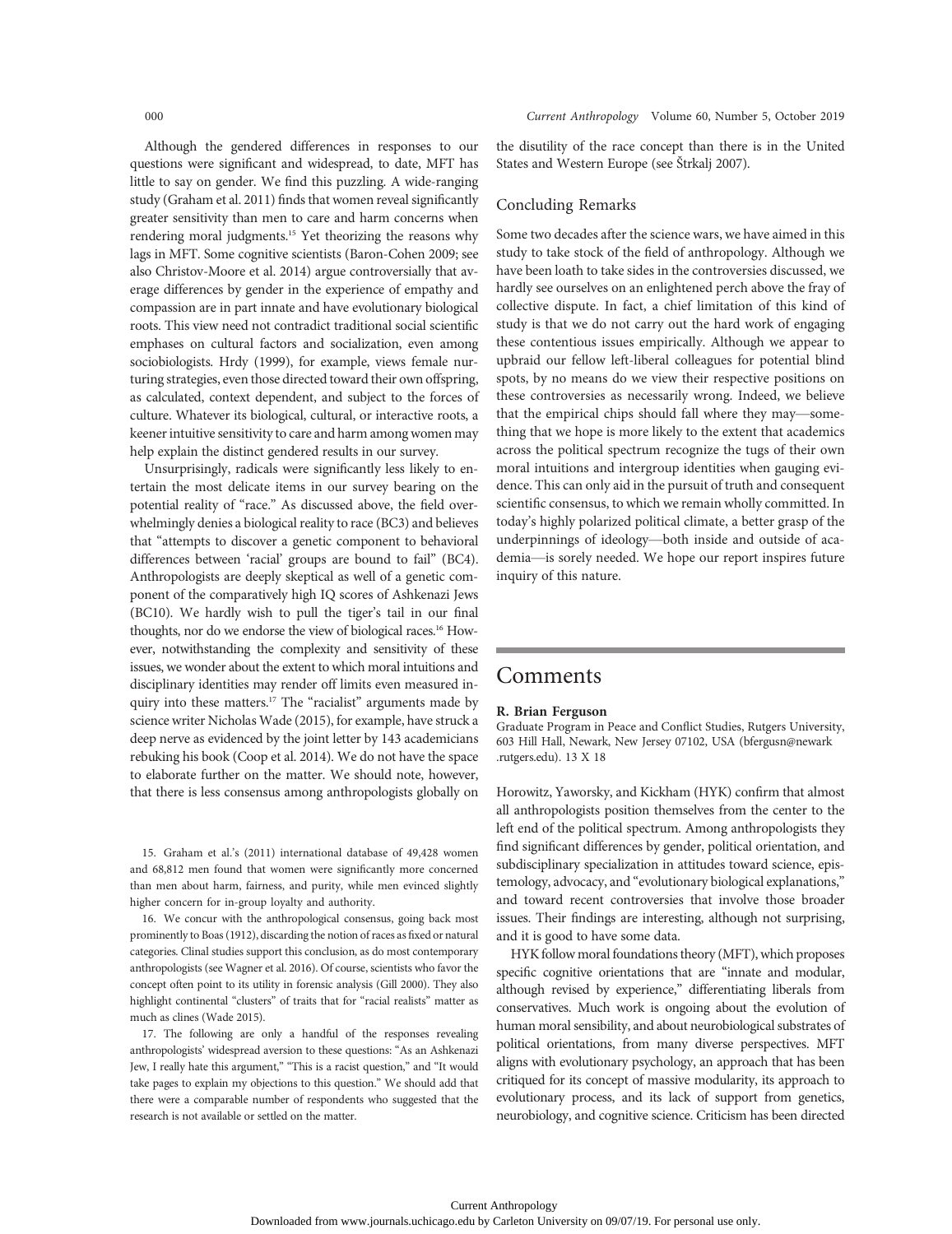at MFT specifically (Suhler and Churchland 2011), of course with rebuttal. So Haidt and Joseph (2011) respond to Suhler and Churchland that they "have always treated moral modules as functional modules, not as physical, anatomical or neurobiological modules" (2119). I am generally skeptical about innate modularity of complex cognition and approaches based on that premise. But I do not understand how this theoretical orientation even applies to the data on hand? It is not about liberals versus conservatives but rather self-identified moderates, liberals, and radicals, plus gender and disciplinary specialization.

HYK elide attitudes about evolutionary or biological approaches to culture and behavior, with being pro- or antiscience. No anthropologist is skeptical about evolutionary approaches to evolution. The skepticism—I think—is about sociobiology, evolutionary psychology, and the simplistic biologisms so common today. Genes widely publicized as affecting abusive behavior (MAOA) and depression (5-HTTLPR) were later found to be, in those applications, nonexplanatory (Haberstick et al. 2014:25; Risch et al. 2009). Oxytocin, the famous trust hormone, in meta-analysis is not reliably associated with trust (Nave 2015:772). Even for the language gene, FOXP2, its supposed sweep of human populations was just found to be an inaccurate result of the earlier sample. "New hypothesis for language evolution needed!" (Atkinson et al. 2018). The list is easily extended. Many claimed biological breakthroughs about human behavior have been walked back.

Single genes are not the same as the evolved cognitive modules. Even if conceptualized as predispositions to learn rather than hardwiring, those are much more complex multigenic traits that are far less subject to confirmation or investigation by contemporary physical sciences. Skepticism about them as evolved adaptations is not antiscience but is rather consistent with much research on neurobiological developmental plasticity, systemically interacting with environment at many levels.

HYK frame opinions about recent anthropological controversies as differentiating commitment to science, from "postmodern sentiments [that] endure in the discipline, undermining scientists' commitment to objectivity and capacity for dispassionate approximations of 'truth.'" Women and leftists situate themselves in moral communities that may "bind and blind" them into "abandoning the scientific pursuit of truth." "It appears that acknowledging an instinctual component of darker aspects of human nature (e.g., intergroup violence, sexual possessiveness) runs headlong into the left's intergroup identities and underlying collective emotions."

Sexual possessiveness falls within a larger discussion of gender differences. I would hazard, without statistics, that female anthropologists have greater interest in that topic than males. For those who study this area, there are sober, scientific, biosocial (beginning with the body) alternatives to evolved predispositions for all manner of gender specializations, including crossculturally common male efforts to control female sexuality (Eagly and Wood 2003). There may be greater awareness of excesses of proclaimed evolutionary science, such as men having an evolved psychological module for rape (Travis 2003). They may know

better that sociobiology was employed from the get-go to undermine feminist objectives (Gould 1978). They are probably more attuned to the androcentrism of Chagnon's portrayal of Yanomami. These are all good reasons for skepticism.

Skepticism of "tribal conflict" as "a principal selective force that shaped human nature," or the "instinctual component of . . . intergroup violence" is not antiscientific, although it is regularly tarred as political correctness. Dispassionate investigation from phylogeny (Gomez et al. 2016), archaeology (Ferguson 2013a, 2013b), and ethnology (Fry and Soderberg 2014) soundly refutes the evolutionary position of ubiquitous war through our species' past. (On Chagnon's role in fomenting conflict among Yanomami, and the validity of his claims of higher reproductive success, see Ferguson 2015b; on the scientific status of Cochran et al. [2006] on Ashkenazi intelligence, see Ferguson, unpublished manuscript, 2008).

HYK do not evaluate the merits of particular positions not relevant to their study. Certainly most anthropologists do not know the details of controversies. General reactions are shaped by their larger orientations, as HYK propose. The troubling subtext is how these findings will be read and cited.

The takeaway for many will be that criticism of such biological or evolutionary positions by anthropologists is political, not scientific. That is the standard refrain of sociobiologists and evolutionary psychologists. This article facilitates a political defense of positions that are challenged on empirical and theoretical grounds. Informed skepticism about general research orientations and rigorous criticism about particular findings based on those orientations is not antiscience, but practicing science.

# Douglas P. Fry and Geneviève Souillac

Department of Anthropology, University of Alabama at Birmingham, Birmingham, Alabama 35205, USA (dfry@uab.edu). 14 IX 18

We wish to thank the authors for their thought-provoking article. Whether considering the researchers' assessments of specific controversies or the more general items of the survey, we think that the main takeaway message is the need for serious self-reflection within our discipline. In seeing these findings as a call for self-contemplation by anthropologists, we are not advocating the return to the '90s style of book forewords that divulged information about authors, but rather we are calling for serious self-reflection about assumptions, cultural beliefs, theory, training, and disciplinary history and how such factors influence the thinking and practice of anthropological science and scholarship.

One way to deal with biases is to regularly critique one's own assumptions, motives, methods, and interpretations before manuscripts even go out for peer review. Clearly, a host of personal features, cultural beliefs, and theoretical biases can creep into research and interpretive processes. It could be useful if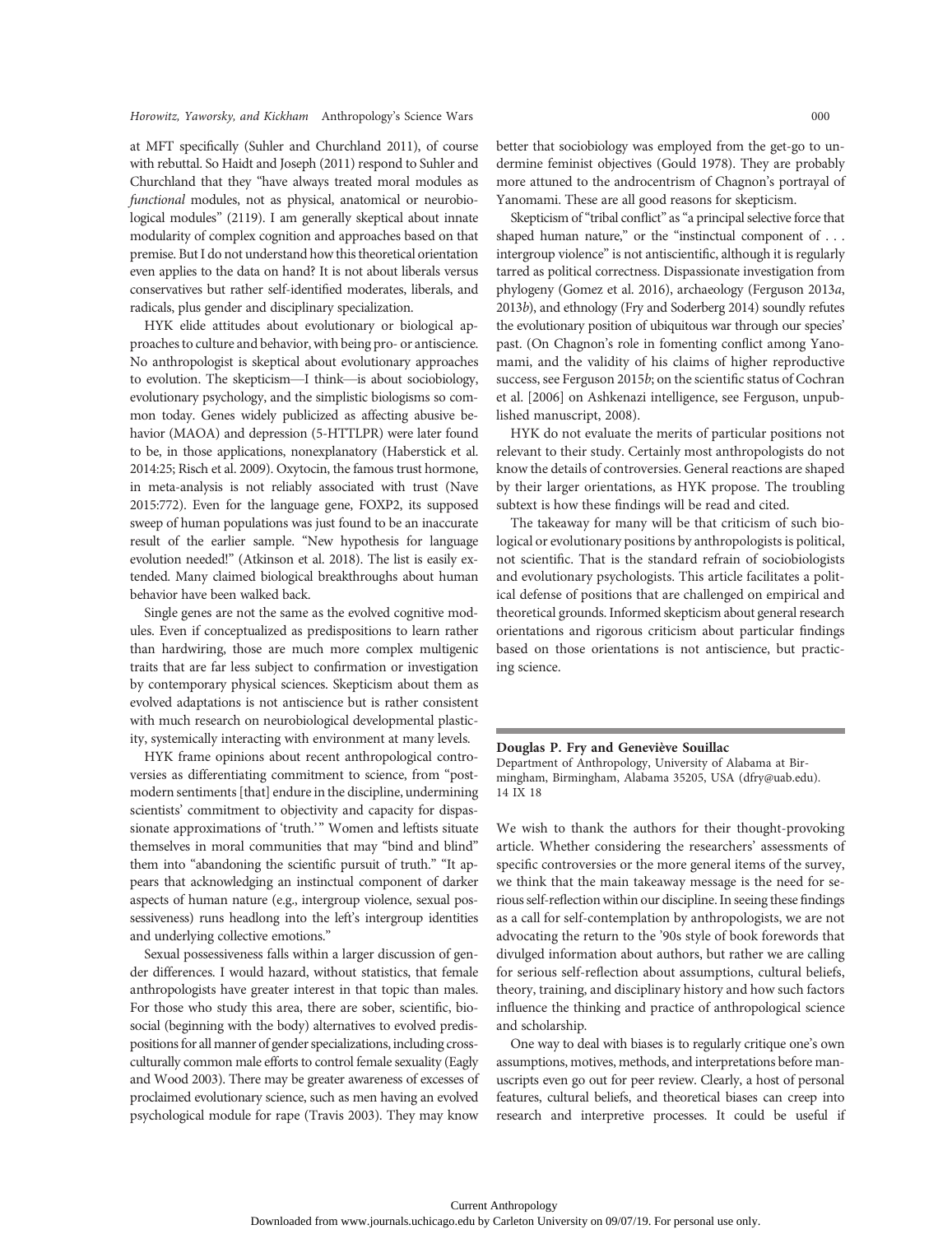anthropologists applied their knowledge about the learning and transmission of shared beliefs to their own academic thinking and writing. In considering the differences regarding respondents' subdisciplines, genders, and political orientations, Horowitz, Yaworsky, and Kickham offer an interpretation based on how scholars who share underlying moral emotions "tend to gravitate (consciously or unconsciously) toward interpretive and emotive communities."This may be true, but we wonder whether it might be useful to conceptualize the survey results as reflecting variations of belief systems, or different academic milieux, depending on subfield, gender, or political views, that is, to apply anthropological constructs to anthropologists themselves.

The type of self-reflective questions we think could be useful for a scientist or scholar include: Do I really have hard data to back up my interpretations? Are my methodological decisions as unbiased as possible? What would a skeptic say about my techniques and interpretations that would be valid points to consider?

The survey findings show anthropologists to be split on the item about peacefulness in prehistory prior to the development of agriculture. This is an area that we think could benefit from greater attention by researchers to the history and philosophy of science; a careful scrutiny of sampling, methods, and interpretations; a holistic consideration of multiple data types (e.g., Holocene archaeological sequences on the origins of war, social complexity, ecology and demography, nomadic forager social organization, the ethology of mammalian aggression and restraint, and so on); and last but not least, honest selfreflection—to the greatest degree possible—about one's own biases, motivations, and assumptions. If the goal in science is the pursuit of truth and understanding, then publications that draw upon cherry-picked samples, misrepresent the nature of the data, muddle key concepts, or ignore contradictory findings harm the practice of science and the field of anthropology (see Fry 2013, 2018; Fry and Söderberg 2014).

Horowitz, Yaworsky, and Kickham also report that anthropologists remain divided regarding what to make of Napoleon Chagnon's (1988) claim that Yanomamö killers have more offspring. In his memoirs, Chagnon (2013) criticizes his anthropological colleaguesfor being biased and unscientific, but he does not engage in the type of self-reflections that could benefit the practice of science. Chagnon (2013) simply republishes the original killers-have-more-kids findings without any serious engagement with the methodological, mathematical, and interpretive critiques of his original study (e.g., Albert 1989; Ferguson 1989, 1995; Fry 2006; Lizot and Dart 1994; Miklikowska and Fry 2012; Moore 1990) and without any mention of studies on the Waorani and the Cheyenne that report the opposite of his Yanomamö findings—namely, that killers leave fewer offspring than nonkillers (Beckerman et al. 2009; Moore 1990). Chagnon (2013) shows no willingness to rethink his original methods or interpretations in light of various kinds of critiques and subsequent findings reported over a 25-year period. Whereas closed-mindedness is antithetical to good science, the striving by researchers for high standards, self-awareness, and consciousness about their own motivations and biases can aid the scientific endeavor.

Charles Darwin, as he contemplated and gathered various kinds of data in support of his theory of evolution through natural selection, did engage in self-critique and self-reflection. Darwin ([1887] 1958) insightfully realized his own tendency to dismiss observations that seemed to be unsupportive of his theorizing, writing in his autobiography, "I had, also, during many years, followed a golden rule, namely, that whenever a published fact, a new observation or thought came across me, which was opposed to my general results, to make a memorandum of it without fail and at once; for I had found by experience that such facts and thoughts were far more apt to escape from the memory than favorable ones" (123). We think anthropologists could learn from Darwin's mindful and meticulous approach. Unfortunately, today one does not have to look very far to find examples of writers selectively including only material that matches their arguments or that corresponds with their pet speculations, while simultaneously ignoring or even misrepresenting findings that contradict their views.

Horowitz, Yaworsky, and Kickham point out that according to moral foundations theory, people are typically unaware of the moral intuitions affecting their judgment. While not a panacea, we suggest that researchers can regularly ask themselves self-reflective questions and in so doing become less biased: What are my personal biases (political, cultural, theoretical, and so on)? Why do I have these biases? How did I get them? What implicit assumptions do I hold on the topics I study? How does the history of my subdiscipline and my training milieu in particular affect my thinking? What motivates me to do my science or scholarship? In my work, how can I use the most rigorous scholarship and methods? Am I true to seeking the truth, or do other factors influence my thinking and motivations (fame, glory, winning a debate, etc.)? How open am I to changing my mind when presented with new data or new interpretations that better fit the facts?

#### William Jankowiak

Department of Anthropology, University of Nevada, Las Vegas, Nevada 89154, USA (jankbill@unlv.nevada.edu). 24 VIII 18

Academia, like most communities that are conscious of being a community, seldom enjoys being the subject of an analytical critique that reveals tacit bias and unvoiced, albeit often acted upon, political positions. This is especially so when that community frequently claims it is a society of concerned thinkers interested in the discovery of truth. But what is truth, Pontius Pilate asked Jesus?

In this thoughtful overview, the authors provide us with a road map of tacit predispositions that many academics bring to the analysis of their own data as well as those of others. In the resulting intramural scrimmage, we are asked to once again revisit Max Weber's masterful analysis of the role of objectivity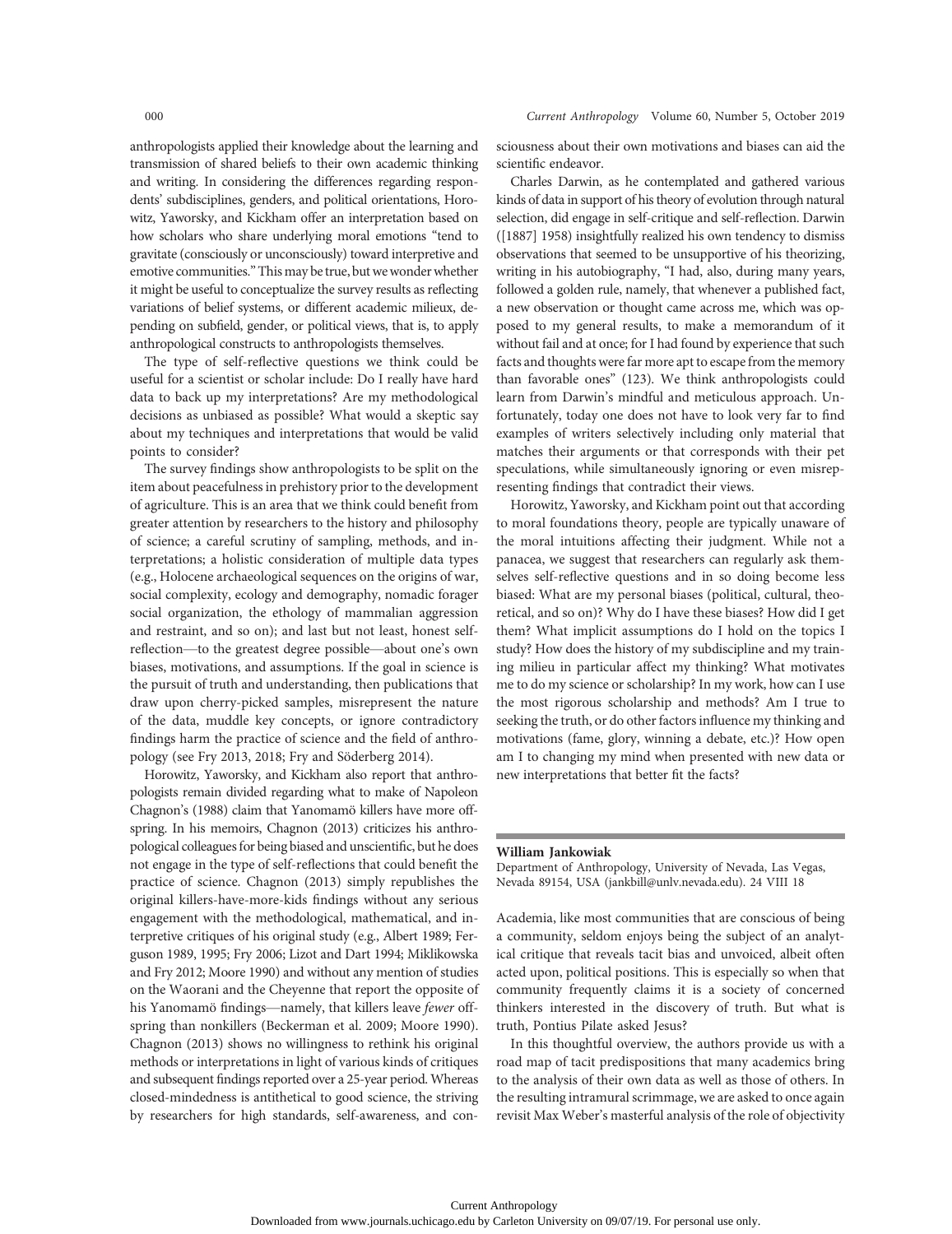in the social sciences. Roy D'Andrade in his 1995 Current Anthropology article sought to prod the field into reengaging with Weber's firm conviction that objective analysis can exist within a moral universe. His call for an open dialogue was overwhelmingly greeted with the reassertion that the best most "objective" analysis acts as a moral defense of the people we study. The implication is that because truth is socially constructed, we should focus on what we deem to be moral truths, which are objective enough.

Given that Donald Trump is the first postmodern president to not only embrace the relativity of truth but also advance the subjectivity of truth, that is, whatever he wants it to be, endorsed by a recent Trump spokesperson who informed us that the "truth isn't truth," (Moore 2018) it should come as a refreshing reminder that when taken to extremes, such a slippery view renders impossible any objective study to identify behavioral patterns and the reasons for their appearance, continuation, and disappearance. In an increasingly insecure culture where the nature of truth is up for grabs, we as a discipline may be devolving into little more than some kind of association grounded in the ethics of social justice and defined by the instability of our often-shifting core values and personal preferences.

Here the authors are spot-on in recognizing that we have formed competing epistemological tribes that talk past each other—if we can assume that another person is even listening. We no longer argue with interpretations that we disagree with but rather refuse to recognize that those interpretations were ever published or even exist. In the intramural back and forth, we have lost the benefit of being intellectually pushed out of our comfort zones. This raises an important and troubling question: Is there any meaningful benefit to having a multiplicity of perspectives? The answer should be of course there is, but it currently does not go without saying; it happens only if we actually talk to each other and not disengage or dismiss views and interpretations for which we have no sympathy.

The authors are furthermore correct in showing that one of the core dividing lines derives from our persistent skepticism about the value of biology in contributing to the understanding of human behavior. The ongoing withdrawal from, when not outright rejection of, the psychoanalytical paradigm has landed anthropology on the shakiest of terrain—a discipline with a once historically articulated mission to study both the subjective and objective dimensions of human behavior is now erratic in its attitudes and benighted in its mission.

A few anthropologists adopted a cognitive model of the mind, but this approach does not seem to have attracted a wide interest or dependable focus, thus leaving it on the discipline's periphery. Given the absence of a viable conceptual framework for probing the subjective sphere of the mental life, it is not surprising (although it does seem to have surprised many) that evolutionary psychology gradually replaced the Freudian paradigm. Over time the evolutionary approach brought biology back prominently into the equation. For most cultural anthropologists, the reintroduction of biology, no matter how seemingly valid, was

greeted with intense, almost irrational, resistance, accompanied by an insistence that there is nothing new to examine or reinterpret because everything is social and that is that. The byproduct of rejecting psychoanalytical and evolutionary analysis has left us without an agreed-upon "psychology of humanness." By default, most of the field is stymied by some de facto tabula rasa (publicly rejected while privately tolerated) that elevates social structure or society over everything else. Since societal forces accordingly shaped everything, there was no need to engage with psychological research or its findings. But without concurrence of conceptual framework or language in which to discuss the subjective sphere, many anthropologists have been inclined to sidestep, if not reject, the exploration of the subjective in favor of personalized ethics.

The retreat into conceptual or, in the authors' words, moral emotional camps of epistemological faith has resulted in a dilution of intellectual skepticism, diminishing the willingness to question underlying assumptions and the conclusions that follow from them. A new kind of cultural anthropology has taken over: a morally engaged social activism.

The authors' survey further reveals that this shift in intellectual orientation wears a political and gendered face. The authors do not comment on this, but I suspect that the political orientation wears an additional face: one of class. It is increasingly more common in research universities, and especially Ivy League institutions, than it is in rank-and-file state universities. An important question has come into play: Do we assess a person's character by how he or she views the world? That is, if we identify with the view, do we therefore think highly of the person? Or if we do we not agree with the view, do we therefore think little of the person?

If so, can we as a discipline objectively analyze the work of people whose theoretical orientations we do not like? This should not be surprising, given that our political and social identities have merged together so that one predicts the other, so one depends on the other.

Given these personalized analytical preferences, we are faced with a practical issue: How can journal submissions receive a more balanced and useful review? After reading this modest and thoughtful analysis, I wonder whether editors, when selecting reviewers, should not take into consideration a reviewer's political orientation as well as his or her given expertise. I also wonder whether, 20 years from now, Current Anthropology will once again publish papers dealing with the field's reluctance to engage Weber's challenge to distinguish the personal from the objective.

#### Peter N. Peregrine

Department of Anthropology, Lawrence University, 711 East Boldt Way, Appleton, Wisconsin 54911, USA (peter.n.peregrine@ lawrence.edu). 16 VIII 18

Horowitz, Yaworsky, and Kickham have provided an interesting picture of the continuing division between proscience and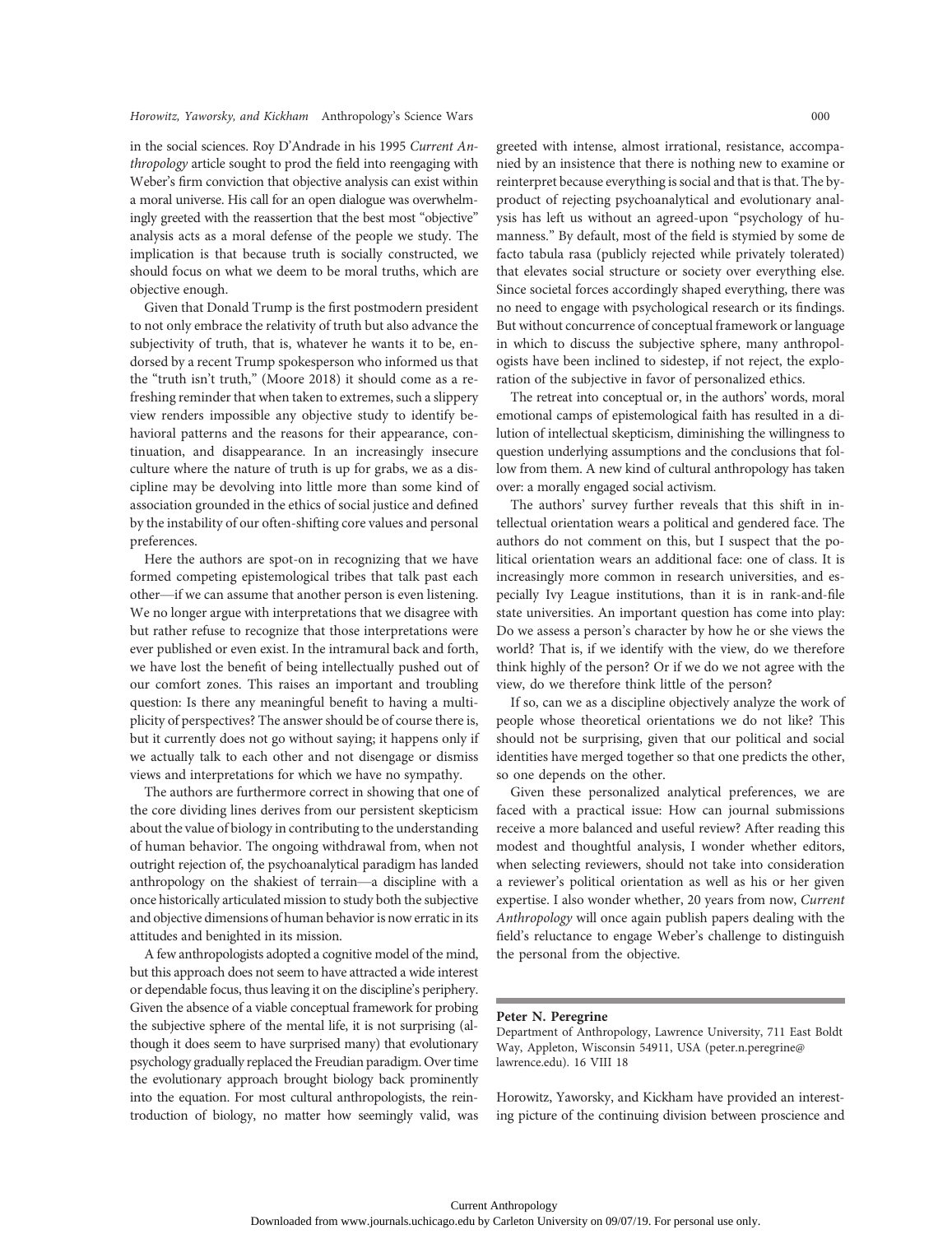antiscience factions within anthropology. As they note, the removal of the term "science" from the American Anthropological Association's (AAA) mission statement as it was presented in the 2010 Long Range Planning Committee (LRPC) report was the catalyst for a vocal critique of the AAA and its leadership. An important issue that the controversy focused on was AAA leadership, a focus that Horowitz, Yaworsky, and Kickham do not carefully examine. What I provide here is a personal and admittedly subjective history of the growing frustration with AAA leadership that played a seminal role in the 2010 controversy.

Conflict with AAA leadership simmered throughout the Darkness in El Dorado controversy and boiled over in 2002 when the AAA's executive board (EB) accepted the Darkness in El Dorado task force's report. The report violated the very ethics guidelines that supposedly underlay the task force's work, and one only needs to read Anthropology News from 2002 and 2003 to see that many AAA members viewed the report not only as damaging to the AAA's reputation but also as creating distrust of anthropologists among indigenous communities and potentially undermining efforts to carry out large-scale inoculation programs.

Accepting the task force report was not the only divisive action made by AAA leadership in 2002. Another such action involved the rejection of several scientific panels—panels having National Academy members and other senior anthropologists as organizers or presenters—which were subsequently left out of the program for the 2002 annual meeting in New Orleans. In response, a group of disgruntled anthropologists organized a salon des refusés meeting held parallel to the AAA meetings and made up of the rejected panels and several others. AAA leadership was not happy about this, and some members expressed their displeasure in impolitic ways. The direct result was the creation of the Society for Anthropological Sciences (SASci) and a movement to create a separate section within the AAA for scientific anthropology (in part because sections were allowed two symposia at the annual meeting).

In 2003, a resolution was put forward that repudiated the accusation that Napoleon Chagnon and James Neel had fostered a measles epidemic among the Yanomami. The resolution caused considerable debate within the AAA and in fact was declared null and void by the EB due to errors in its wording, although swirling gossip suggested that the EB did not want the resolution introduced because of pressure from the task force and several members who held personal grudges against Chagnon. Significantly, when the resolution was reintroduced it passed overwhelmingly—1,526 to 134—suggesting that AAA leadership either was either out of touch with the members or being disproportionally influenced by a small group of members working to keep the resolution from being introduced.

The following year, concerns about small groups influencing leadership expanded when the EB decided to move the annual meeting from San Francisco to Atlanta without consulting section leadership. The move had reasoning behind it—the conference hotel had locked out its unionized workers in a labor dispute, and unionized AAA members refused to attend the

# 000 Current Anthropology Volume 60, Number 5, October 2019

meeting and raised the issue that the AAA should side with labor and not management in this dispute. There was a ballot and the move did pass. But the vote was done quickly, sent only to those who had registered for the meeting, and had a very low response rate. The impact on attendees, particularly graduate students and contingent faculty, was dramatic, as was the financial impact on the AAA itself due to canceled contracts with the Hilton Corporation. The decision to move the meeting suggested that AAA leadership had become more interested in social activism than in representing the needs of its members (again, all one needs to do is skim through Anthropology News for the months following the meeting to see how strong the concerns over leadership had become).

For five years, SASci worked with AAA to create a section. This proved more difficult than expected. Vigorous pushback came from several members of the EB, who argued that anthropology was a science and that there was no reason for such a society under the AAA umbrella. In essence, their argument was that the AAA was already a society for anthropological sciences, but despite this pushback the Society for Anthropological Sciences (SAS—organizationally separate from SASci, although in practice the same) became a provisional section of the AAA in 2007.

In SAS's first Anthropology News column, Stephen Lyon (2008) explained why SAS was created: "The new section is an important addition toward fulfilling the AAA mission to promote anthropological sciences." Two years later, the LRPC removed the word "science" from the AAA mission statement. As then-president of SAS, I viewed this removal as not only an attack on scientific methods in anthropology but also a direct attack on the newly created SAS. We were a "provisional" section at that point, one that at least some members of the EB disliked and I feared might act to remove—if science were no longer part of the AAA mission, then why have SAS as part of the AAA?

For me, the "science" controversy was as much about a decade-long bias in AAA leadership as it was about divisions among AAA membership. Horowitz, Yaworsky, and Kickham illustrate that divisions among anthropologists still exist and are a cause for concern, but that is only one aspect of the bigger story behind the controversy. The failure of AAA leadership to balance these divisions was equally to blame.

#### Peter Wood

Heartland Institute, 3939 North Wilke Road, Arlington Heights, Illinois 60004, USA (pwood@nas.org). 6 IX 18

Horowitz, Yaworsky, and Kickham question whether anthropology is "divided between proscience and antiscience factions." Their primary evidence is survey questions framed in "familiar and unambiguous language."

"Familiar" and "unambiguous" are not the same thing. The first question asks whether respondents agree that "scientific advances have improved well-being." An overwhelming majority (89%) responded positively. On its face, that puts to rest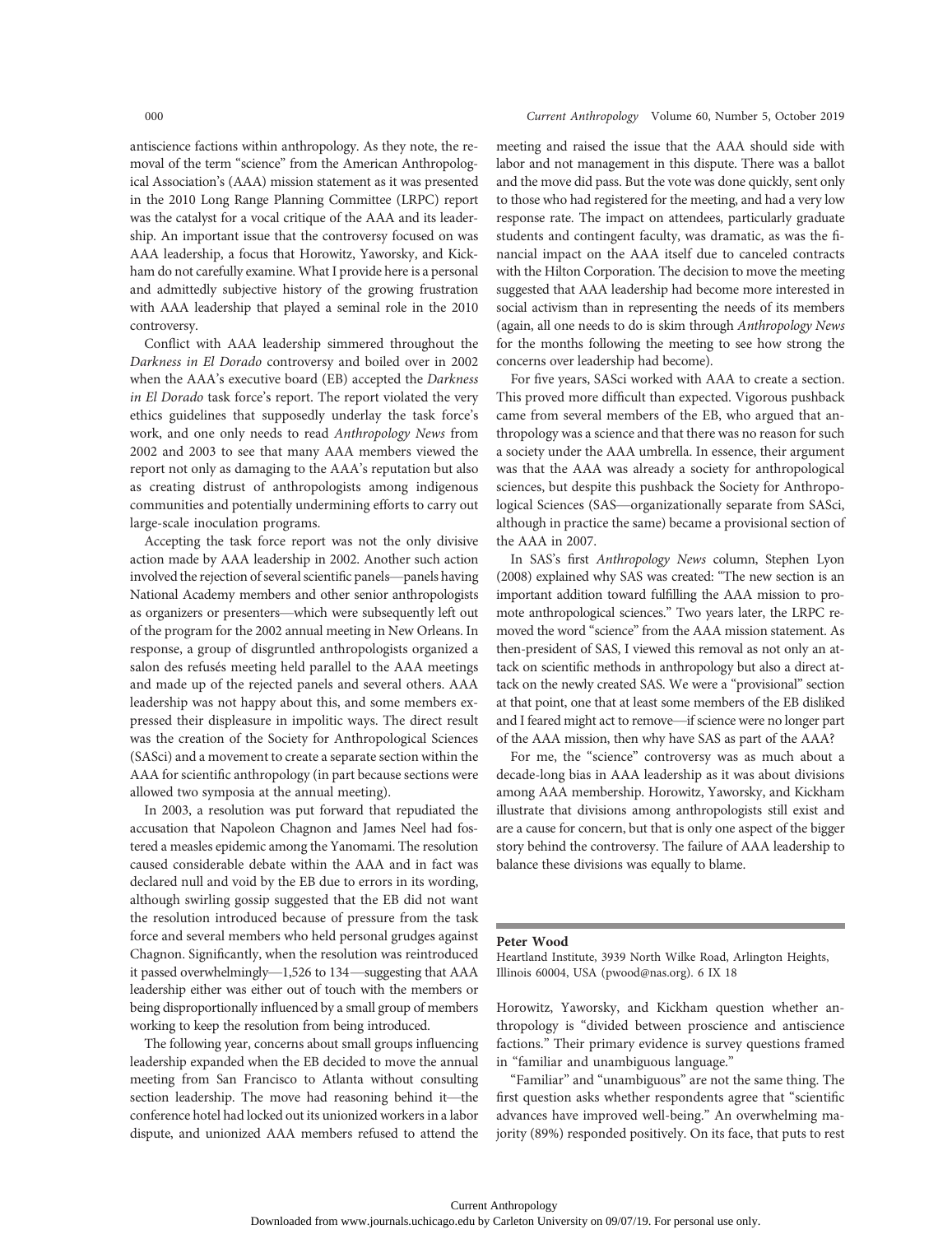the claim that anthropology has fractured between pro- and antiscience factions.

But that large majority masks deep divisions in all three key terms: science, advances, and well-being. Someone who agrees with the proposition that advances in plant science have improved food security and human nourishment might well disagree with the proposition that advances in the scientific study of kinship systems during the colonial era improved the administration of colonial law and the welfare of subject populations. The disagreement in this case is not merely a matter of the substantive claims. It involves different ideas of science, advances, and well-being.

The ambiguities go even deeper. Some anthropologists hold that ethnographic approaches that emphasize the emotions, personal insights, and experiences of the fieldworker are an advance in the science of anthropology that benefits the subjects of research. Other anthropologists decry such methods as profoundly unscientific. Are "interpretive ethnographies" a form of "science," or are they a branch of imaginative literature?

The word "science" generally retains positive connotations, and even those who reject much of what science has entailed historically may fancy themselves in favor of "science" as something taking place in a laboratory or as a general rubric for their own not-very-scientific work. "Science" conceived as something so elastic as to encompass nearly any practice is not science. The "science" of palm reading is not science.

The basic thesis of the article is thus doubtful, although the authors go on to offer much of interest. Horowitz, Yaworsky, and Kickham evoke the divisions among anthropologists over how "engaged" the discipline should be with power, political responsibility, and "authoritative representations." Their treatments of the controversies over Chagnon, Stoll, and Freeman are framed as efforts not "to adjudicate conflicting claims" but to disentangle "the empirical and the normative" elements in the disputes. In this effort they are moderately successful, although Sahlins's denunciation of Chagnon's field methods, Pratt's (and others') rebukes to Stoll, and Shankman's attack on Freeman are presented as though their points remained unanswered. Granted it was not the authors' goal to give a rounded picture of these controversies but rather to provide a springboard to a key question: Does distrust toward scientific objectivity characterize contemporary anthropology? Their summary of the Chagnon, Stoll, and Freeman affairs strongly suggests that the answer is yes, at least for a prominent segment of the anthropological community—notwithstanding the overall results of their survey.

Their survey does, nevertheless, provide a valuable index of how deeply antiscience epistemology has rooted itself in the discipline. That nearly one-third (31%) of anthropologists hold that indigenous cosmologies are "no less" true than modern scientific explanations is astonishing. If we look at the American academy at large, we know where we are most likely to find faculty members who believe that witchcraft explains infectious disease to a degree comparable with microbes; that sorcery explains success in growing food crops at least as well as seed stock, fertilizing, and adequate irrigation; and that various deities explain the apparent motion of the planets and stars at least as well

as modern astronomy. Do 31% of anthropologists really uphold this sort of crude relativism?

I suspect that a much smaller percentage would stake their health or their lives on the "truth" of Azande medicine or Trobriand garden magic, but the willingness of so many to affirm "no less true" in response to a survey question plainly registers a widespread social attitude. The authors draw from this the bland observation that "the ambivalence of the field regarding epistemology is unmistakable." They also capture the contradiction between the strong relativistic stand on "indigenous cosmologies" and the emphatic support (89%) for the UN Declaration of Human Rights, although the percentage that countenance female genital mutilation (28%) tracks pretty closely with the percentage of those who find indigenous cosmologies "no less true" (31%).

Horowitz, Yaworsky, and Kickham offer an explanation for all this that makes a good deal of sense, although it by no means upholds the principle that anthropology as presently construed can be treated as a serious science. Moral foundations theory, they write, suggests that "more is going on than simply intellectual disagreement about the credibility of available evidence." The epistemological disagreements are really surface manifestations of the moral template of the group to which the anthropologists belong. In this instance, the political left in anthropology finds its group foundations in "care and fairness," which "saturate" its "political morality." The anthropologists drawn into this charmed circle "come together in emotive communities [that] would reproduce a discourse of moral responsibility toward subaltern groups."

As the authors present themselves as "part of the left-liberal camp," and conclude their paper by affirming that they are situated not "above the fray" but with their "fellow left-liberal colleagues,"I am willing to accept their confession of bad faith. Their commitment to "the pursuit of truth" and to "science," which is also reiterated in the last paragraph, sits awkwardly alongside their other commitment. Indeed, the "group" identity they claim and their belief that its moral foundation in the pursuit of an emotive and therapeutic ethic of care and fairness plainly supersedes any mere intellectual attachment to science or truth.

The article thus turns back on itself in a wide circle. The authors end up providing substantial new evidence that supports the picture of a rift in anthropology between those who adhere to actual scientific standards and those who reject science in favor of something else. What they have clarified is that the "something else" isn't exactly "antiscience." It includes antiscience, but it is better understood as the self-regard of a moral clerisy.

# Reply

We thank the commentators for their thoughtful reflections on our paper. It is gratifying to have our work appraised by such distinguished scholars.

R. Brian Ferguson takes issue with evolutionary psychology, particularly its conception of the brain's functional modularity,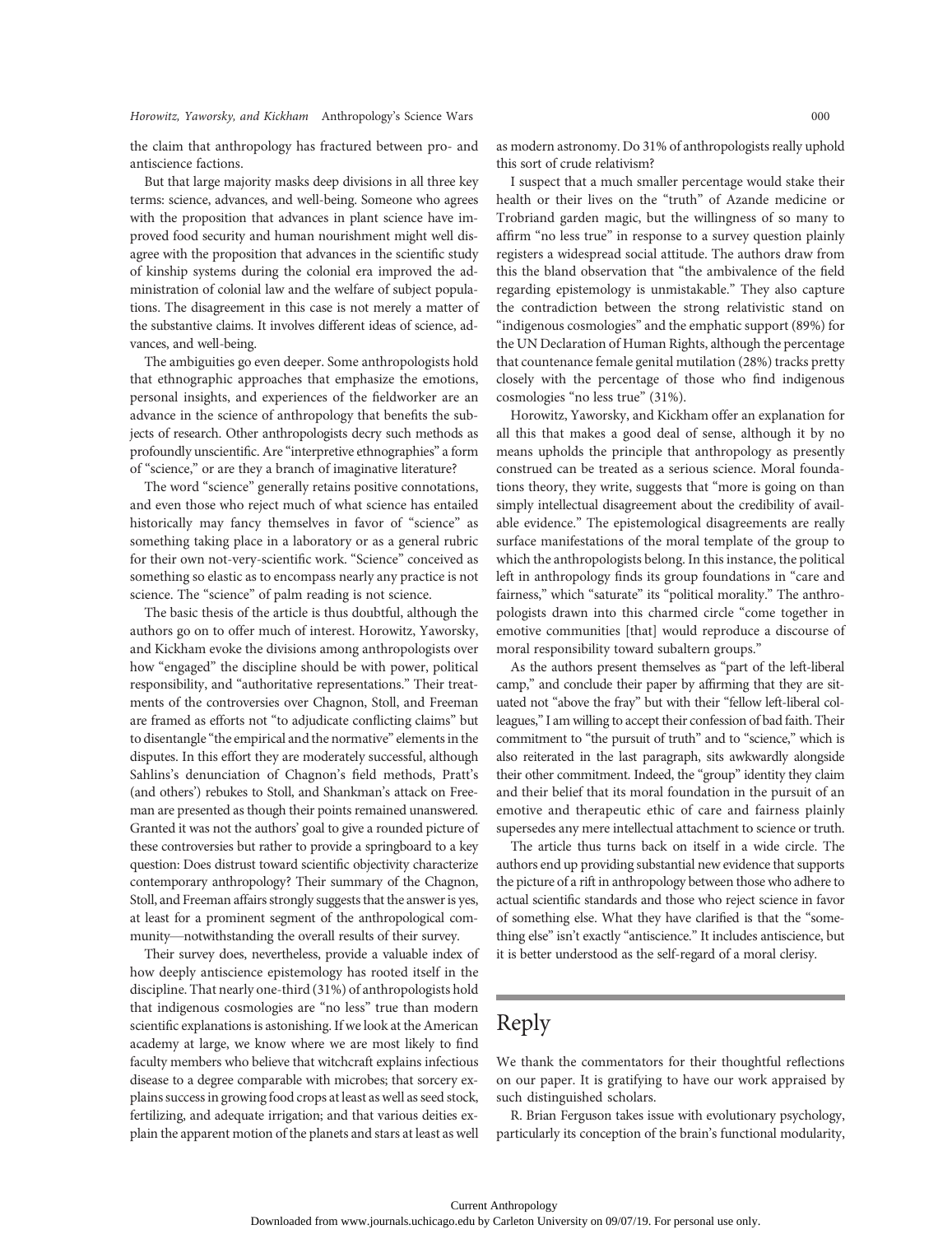which has affinities with moral foundations theory (MFT). He points to various evolutionary hypotheses that had to be walked back, including ballyhooed genetic or dispositional accounts of such diverse phenomena as language, abusive behavior, depression, and even rape. He cautions that this should make us skeptical of sociobiology.

Fair enough. We hardly endorse evolutionary psychology wholesale, much less genetic reductionism. We are open, moreover, to ongoing discoveries in brain science suggesting farreaching developmental plasticity. As we stressed, our use of MFT was tentative. It strikes us as a plausible explanation of average emotive differences between the left and the right. It is an explanation, we might add, with a feasible evolutionary backstory (of adaptive moral emotions) and consistent with large-scale twin studies on the substantial heritability of virtually all psychological traits, including political orientation (Hatemi et al. 2014).

Ferguson expresses confusion, however, regarding the applicability of MFT: "I do not understand how this theoretical orientation even applies to the data on hand? [sic] It is not about liberals versus conservatives but self-identified moderates, liberals, and radicals, plus gender and disciplinary specialization." Notwithstanding that MFT has been applied, independent of political ideology, to gender, occupation, and more (e.g., Graham et al. 2011), here we assumed our reasoning was plain. Probing anthropologists' views from the far-left to the political middle (given virtually no conservatives or libertarians in the field), we suspect a tempering in the intensity of their leftwing moral sensibilities (i.e., their collective instincts to protect vulnerable groups and to mistrust "authoritative" claims perceived to derogate such groups). Indeed, we interpret the predictive power of political orientation in our data in precisely these terms. Recall moderate anthropologists' more pronounced tendency to reject epistemic relativism and to affirm evolutionary biology and Chagnon's legacy (with correspondingly less congenial views of indigenous cosmologies, alleged prehistoric peaceableness, and promiscuity, etc.).

Oddly, Ferguson skirts this central thrust of our findings. Perhaps due to MFT's innatist footing, he appears intent to dwell on what he sees as the project's normative implications. He cites a variety of work (including his own) that "soundly refutes" evolutionary accounts of prehistoric war, Yanomami reproductive success, or the merits of Cochran, Hardy, and Harpending's (2006) thesis on Ashkenazi intelligence. He views these "rigorous criticism[s]" of sociobiology as "dispassionate" and "informed skepticism," unduly dismissed as "politically correct," and he worries that our paper provides a "political defense" for evolutionary positions challenged on expressly "empirical" and "theoretical" grounds.

Maybe. As we concede throughout, we do not aim to adjudicate the controversies. If Ferguson is right, it happens that the more left-leaning anthropologists better track the truth in their views on these sensitive questions. Many moderate colleagues would no doubt demur. We can only advise caution. Awareness of ourselves as both scientific and emotive communities may help explain why our politics tends to align with our interpretations of evidence. That Ferguson sidesteps this essential connection is a pity.

Douglas Fry and Geneviève Souillac highlight our desire for anthropologists to engage in serious self-reflection about biases. We welcome their suggestion that our survey results could be usefully interpreted with other frameworks. They offer a host of questions that scholars might bring to bear in their research in a spirit of critical reflexivity.

We certainly claim no settled position on prehistoric war or Chagnon's (in)famous killers-have-more-kids finding. With respect to Fry and Souillac's critique of Chagnon, we would expect work that piques the moral emotions of a field to invite a range of interpretive and other challenges. A higher level of methodological scrutiny perhaps goes with the territory. Time may tell, in any event, whether special attention to evolved moral intuitions bears scientific fruit.

Fry and Souillac suggest that anthropologists should better attend to the history and philosophy of science. For what it's worth, although hardly professional philosophers of science, we are drawn to a middle ground between realism and constructionism. After all, our theories are constrained both by the facts "out there" and by our cultural precepts and interests as knowledge producers. We wonder whether scholars' attraction to these philosophical stances might coincide in some way with their respective moral intuitions. (A question for future study perhaps.)

We appreciate William Jankowiak's laudatory appraisal of our project. Echoing Wrong's (1961) classic critique of sociology, Jankowiak laments what he sees as inadequate psychological grounding in anthropology's analyses of human behavior. He finds more to lament, in fact, in the drift of postmodern relativism from the humanities and social sciences into—of all places—the Republican Party. In such an "insecure culture," where truth is "up for grabs," anthropology founders by disavowing psychoanalytic or evolutionary insights into human subjectivity.

Jankowiak finds much to recommend in our sketch of the field's"epistemological tribes." His concern that anthropologists too often talk past each other or refuse to recognize opposing interpretations seems, sadly, to ring true. While praising our emphasis on contrasting moral emotions, he goes further in proposing a class dimension to anthropology's relativist-activist subculture. We find the hypothesis intriguing. His astute observation reminds us of the anthropologist-cum-journalist Sarah Kendzior's (2012) wry portrayal of the plight of debt-ridden adjuncts at an AAA conference. We cannot help but quote Kendzior:"When I expressed doubt about the job market to one colleague, she advised me, with total seriousness, to 're-evaluate what work means' and to consider 'post-work imaginaries.'" Whatever the reach of such a "patrician" sensibility, we welcome efforts to map anthropology's emotive terrain beyond our focus on moral intuitions.

We learned much by reading Peter Peregrine's analysis of the AAA's inner workings. His observations provide useful context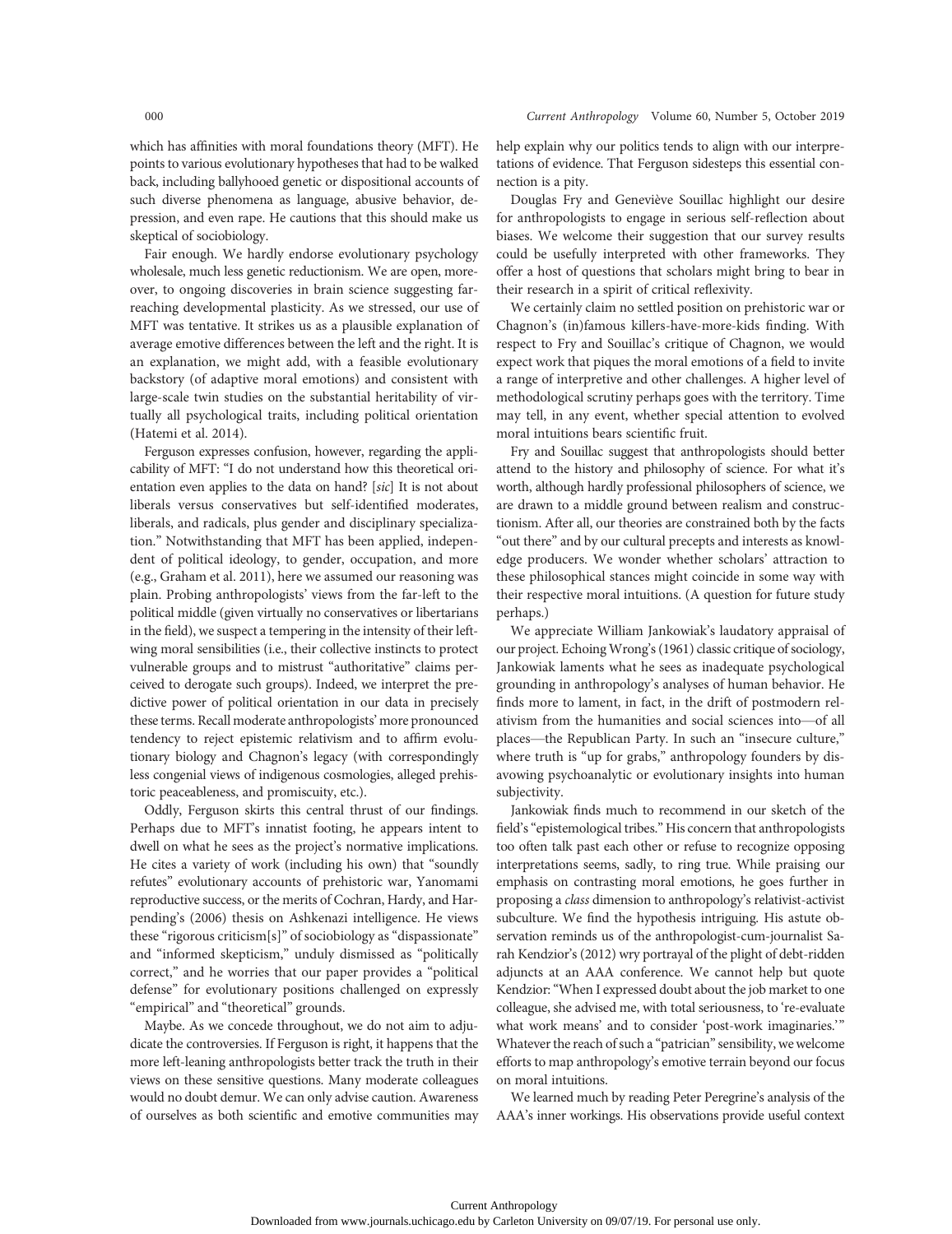for our paper. Peregrine's comments about the sudden change of venue from San Francisco to Atlanta dovetail with the concerns raised in the abovementioned Kendzior essay. His observations about the refusal of the AAA to host some of the scientific panels also corresponds with Jankowiak's position of a field talking past each other. We are delighted this forum provided a space for Peregrine to share his important account of leadership dynamics in the AAA.

Peter Wood draws attention to some of the ambiguities in our questionnaire. Arriving at surefire language in a survey is well-nigh impossible. That does not invalidate his criticism, but about all we can say is that we did our best and the significant results and patterns are not easily explained away. Wood suggests that although our thesis is "doubtful," we "offer much of interest," and he evaluates us as being "moderately successful" at disentangling the empirical and normative aspects of anthropology's controversies. He notes the contribution we made by documenting the depths of "antiscience epistemology" in the field. And he finds that our explanation makes "a good deal of sense."

We are of course pleased with these assessments. Wood in fact captures a key thread of our argument well:"The epistemological disagreements are really surface manifestations of the moral template of the group to which the anthropologists belong." Yet in elaborating, he makes inflated claims that appear to render our argument contradictory. Wood suggests, for example, that our open identification as left-liberals amounts to a "confession of bad faith," which he accepts. It is not altogether clear what he means. Apparently he views political commitment as inherently antithetical to the pursuit of scientific truth. The authors' "commitment" as left-liberals, he notes, "sits awkwardly alongside" their"commitment to the 'pursuit of truth' and to 'science.'" He continues with his most provocative point, which we should quote at length: "Indeed, the 'group' identity they claim and their belief that its moral foundation in the pursuit of an emotive and therapeutic ethic of care and fairness plainly supersedes any mere intellectual attachment to science or truth."

Here we believe Wood overplays his hand. We demonstrate, to be sure, the impact of scholars' moral intuitions on their interpretations of evidence. Our attention to the "politics of knowledge" certainly contravenes naive views of value-free knowledge production in the academy. Yet must we bend the stick so far as to reduce social science to a jockeying over identity and values?

In his intuitionist model of moral reasoning, Jonathan Haidt (2012) designates our reasoning faculty the "rider" and our underlying moral intuitions, the "elephant." Drawing on David Hume, Haidt stresses that the elephant usually rules the day, dwarfing the influence of the tiny rider. Yet again, we stress usually. Haidt differs from Hume in suggesting that the rider acts as a lawyer and that the lawyer can sometimes persuade the client, overriding her underlying emotions. That is to say, reason is the lawyer and sometimes the lawyer's counsel has effect. This is our fundamental point. If we wish to overcome the blunders caused by our biased attachments to our seemingly intractable moral foundations, then we had better heed the lawyer when the lawyer is informed by science. This is by no means an easy task. But we reiterate, and we believe without contradiction, that recognizing our emotive roadblocks might just clear a path to better approach the truth.

> —Mark Horowitz, William Yaworsky, and Kenneth Kickham

# References Cited

- Abu-Lughod, Lila. 2002. Do Muslim women really need saving? anthropological reflections on cultural relativism and its others. American Anthropologist 104(3):783–790.
- Albert, Bruce. 1989. Yanomami violence: inclusive fitness or ethnographer's representation? Current Anthropology 30(5):637–640.
- Arias, Arturo. 2001. The Rigoberta Menchú controversy. Minneapolis: University of Minnesota Press.
- Atkinson, Elizabeth Grace, Amanda Jane Audesse, Julia Adela Palacios, Dean Michael Bobo, Ashley Elizabeth Webb, Sohini Ramachandran, and Brenna Mariah Henn. 2018. No evidence for recent selection at FOXP2 among diverse human populations. Cell 174:1424–1435. [RBF]
- Bagish, Henry H. 1981. Confessions of a former cultural relativist. Santa Barbara, CA: Santa Barbara City College Publications.
- Baron-Cohen, Simon. 2009. The essential difference: male and female brains and the truth about autism. London: Penguin.
- Beckerman, S., P. Erickson, J. Yost, J. Regalado, L. Jaramillo, C. Sparks, M. Iromenga, and K. Long. 2009. Life histories, blood revenge, and reproductive success among the Waorani of Ecuador. Proceedings of the National Academy of Sciences of the USA 106:8134–8139. [DPF/GS]
- Block, Jack, and Jeanne H. Block. 2006. Nursery school personality and political orientation two decades later. Journal of Research in Personality 40(5):734–749.
- Boas, Franz. 1912. Changes in bodily form of descendants of immigrants. New York: Columbia University Press.
- Burgos-Debray, Elisabeth. 1983. I, Rigoberta Menchú. London: Verso.
- Carneiro de Cunha, and Maria Manuela. 1989. Letter from the ABA and response by Chagnon. http://www.angelfire.com/sk2/title/ucsbpreliminaryreport.pdf (accessed September 22, 2016).
- Chagnon, Napoleon. 1988. Life histories, blood revenge, and warfare in a tribal population. Science 239(4843):985–992.
- 2013. Noble savages: my life among two dangerous tribes—the Yanomamö and the anthropologists. New York: Simon & Schuster.
- Christov-Moore, Leonardo, Elizabeth A. Simpson, Gino Coude, Kristina Grigaityte, Marco Iacoboni, and Pier F. Ferrari. 2014. Empathy: gender effects in brain and behavior. Neuroscience and Biobehavioral Reviews 46:604–627.
- Clifford, James. 2015. Feeling historical. In Writing culture and the life of anthropology. O Starn, ed. Pp. 25–34. Durham, NC: Duke University Press.
- Cochran, Gregory, Jason Hardy, and Henry Harpending. 2006. Natural history of Ashkenazi intelligence. Journal of Biosocial Science 38(5):659–693.
- Coop, Graham. 2014. Letter to the editor. New York Times Book Review, August 8, 2014.
- Custred, Glynn. 2016. Turning anthropology from science into political activism. In James G. Martin Center for Academic Renewal. http://www.jamesgmartin .center/2016/02/turning-anthropology-from-science-into-political-activism (accessed January 3, 2017).
- D'Andrade, Roy. 1995. Moral models in anthropology. Current Anthropology 36(3):399–408.
- Darwin, C. (1887) 1958. The autobiography of Charles Darwin, 1809–1882. New York: Norton. [DPF/GS]
- Dreger, Alice. 2010. No science, please: we're anthropologists. Psychology Today, November 25, 2010.
- D'Souza, Dinesh. 1998. I, Rigoberta Menchú . . . not! Washington Examiner, December, 28, 1998.
- Eagly, Alice H., and Wendy Wood. 2003. The origins of sex differences in human behavior: evolved disposition versus social roles. In Evolution, gender, and rape. Cheryl Brown Travis, ed. Pp. 265–304. Cambridge, MA: MIT Press. [RBF]
- Eakin, Emily. 2013. How Napoleon Chagnon became our most controversial anthropologist. New York Times Magazine, February 13, 2013. http://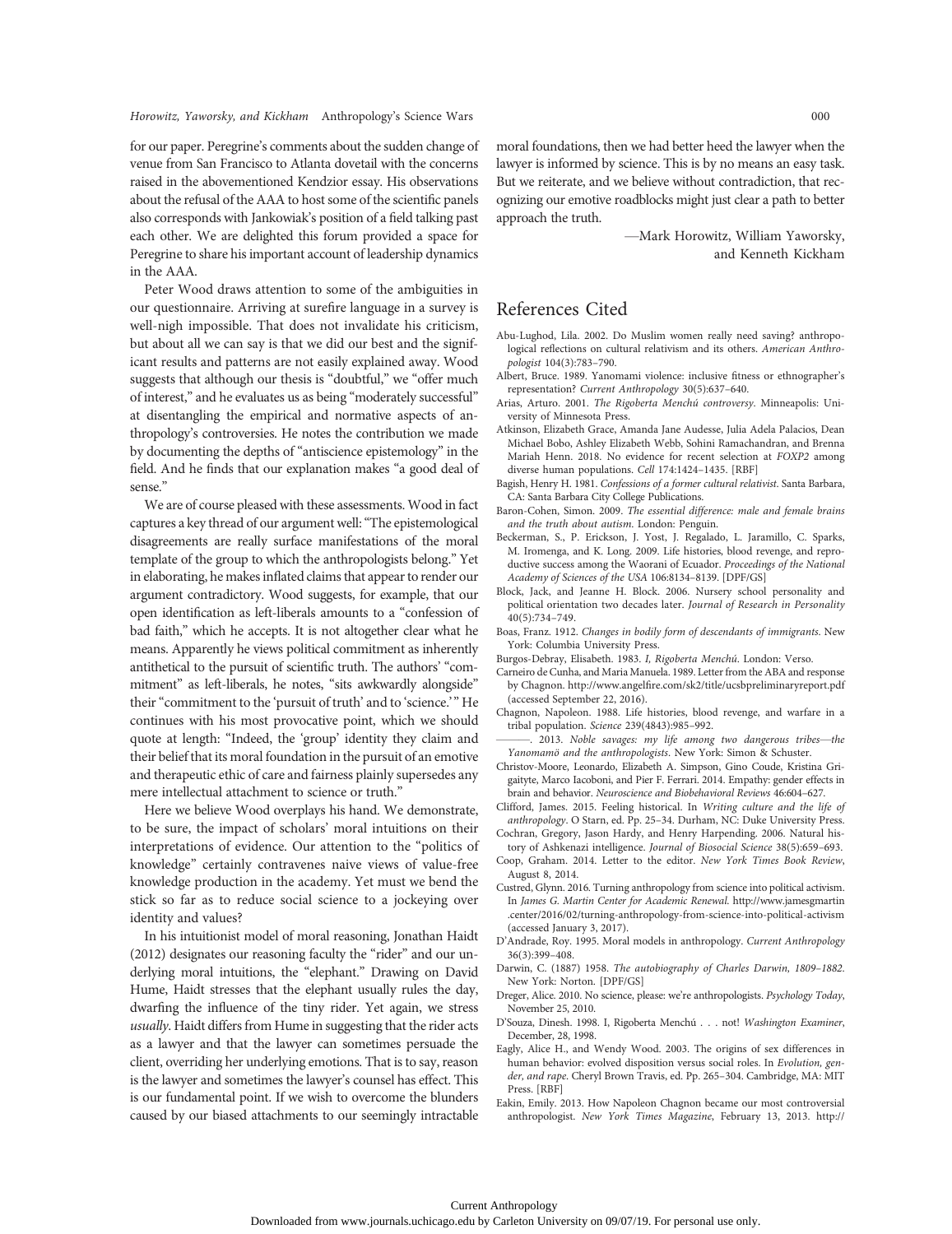www.nytimes.com/2013/02/17/magazine/napoleon-chagnon-americas-most -controversial-anthropologist.html (accessed August 3, 2016).

Ferguson, R. B. 1989. Do Yanomamö killers have more kids? American Ethnologist 16:564–565. [DPF/GS]

1995. Yanomami warfare: a political history. Santa Fe, NM: School for Advanced Research.

———. 2008. How Jews became smart: anti-"natural history of Ashkenazi intelligence." Unpublished manuscript. https://pdfs.semanticscholar.org/1eed /b19bcf7c059a4b10a9ed8c58027d9ed22bae.pdf. [RBF]

2013a. Pinker's list: exaggerating prehistoric war mortality. In War, peace, and human nature: convergence of evolutionary and cultural views. Douglas Fry, ed. Pp. 112–131. New York: Oxford University Press. [RBF]

 $2013b$ . The prehistory of war and peace in Europe and the Near East. In War, peace, and human nature: convergence of evolutionary and cultural views. Douglas Fry, ed. Pp. 191–240. New York: Oxford University Press. [RBF]

———. 2015a. Comments on the working paper 2.4 of the AAA El Dorado task force: involvement in the Yanomami political affairs. http://anthroniche.com /darkness\_documents/0100.htm (accessed July 4, 2016).

2015b. History, explanation, and war among the Yanomami: a response to Chagnon's Noble Savages. Anthropological Theory 15:377–406. [RBF]

Ferman, Claudia. 2001. Textual truth, historical truth and media truth. In The Rigoberta Menchú controversy. Arturo Arias, ed. Pp. 156–170. Minneapolis: University of Minnesota.

- Freeman, Derek. 1983. Margaret Mead and Samoa: the making and unmaking of an anthropological myth. Cambridge, MA: Harvard University Press.
- . 1999. The fateful hoaxing of Margaret Mead: a historical analysis of her Samoan research. Boulder, CO: Westview.
- Fry, D. P. 2006. The human potential for peace: an anthropological challenge to assumptions about war and violence. New York: Oxford University Press. [DPF/GS]
- 2013. War, peace, and human nature: the challenge of achieving scientific objectivity. In War, peace, and human nature: convergence of evolutionary and cultural views. Douglas P. Fry, ed. Pp. 1–21. New York: Oxford University Press. [DPF/GS]
- 2018. The evolutionary logic of human peaceful behavior. In Peace ethology: behavioral processes and systems of peace. Peter Verbeek and Bengamin A. Peters, eds. Pp. 249–265. New York: Wiley. [DPF/GS]

-. 2014. Myths about hunter-gatherers redux: nomadic forager war and peace. Journal of Aggression, Conflict and Peace Research 6:255–266. [DPF/GS]

- Gill, George W. 2000. Does race exist? a proponent's perspective. Nova. February 14, 2000. http://www.pbs.org/wgbh/nova/evolution/does-race-exist.html (accessed October 1, 2016).
- Golden, Serena. 2013. A protest resignation. Inside Higher Ed. https://www .insidehighered.com/news/2013/02/25/prominent-anthropologist-resigns-protest -national-academy-sciences (accessed June 24, 2016).
- Gomez, Jose Maria, Miguel Verdu, Adela Gonzalez-Megias, and Marcos Mendez. 2016. The phylogenetic roots of human lethal violence. Nature 538:233–237. [RBF]
- Gould, Stephen Jay. 1997. Evolution: the pleasures of pluralism. New York Review of Books, June 26, 1997.

-. 1978. Sociobiology: the art of storytelling. New Scientist, November 16, 1978, 930–933. [RBF]

- Graham, Jesse, Brian A. Nosek, Jonathan Haidt, Ravi Iyer, Spassena Koleva, and Peter H. Ditto. 2011. Mapping the moral domain. Journal of Personality and Social Psychology 101(2):366–385.
- Gross, Neil. 2013. Why are professors liberal and why do conservatives care? Cambridge, MA: Harvard University Press.
- Gross, Neil, and Solon Simmons. 2007. The social and political views of American professors. Working paper, September 24, 2007. https://www.conservative criminology.com (accessed September 15, 2016).
- Haberstick, Brett C., Jeffrey M. Lessem, John K. Hewitt, Andrew Smolen, Christian J. Hopfer, Carolyn T. Halpern, Ley A. Killeya-Jones, et al. 2014. MAOA genotype, childhood maltreatment, and their interaction in the etiology of adult antisocial behaviors. Biological Psychiatry 75:25–30. [RBF]
- Haidt, Jonathan. 2001. The emotional dog and its rational tail: a social intuitionist approach to moral judgment. Psychological Review 108(4):814. -. 2012. The righteous mind: why good people are divided by politics and
- religion. New York: Vintage. Haidt, Jonathan, and Jesse Graham. 2006. Planet of the Durkheimians, where
- community, authority, and sacredness are foundations of morality. SSRN.

https://papers.ssrn.com/sol3/Papers.cfm?abstract\_id=980844 (accessed January 3, 2017).

- Haidt, Jonathan, and Craig Joseph. 2004. Intuitive ethics: how innately prepared intuitions generate culturally variable virtues. Daedalus 133(4):55–66.
- ———. 2007. The moral mind: how five sets of innate intuitions guide the development of many culture-specific virtues, and perhaps even modules. In The innate mind. Peter Carruthers, Stephen Laurence, and Stephen Stich, eds. Pp. 367–391. New York: Oxford University Press.
- ———. 2011. How moral foundations theory succeeded in building on sand: a response to Suhler and Churchland. Journal of Cognitive Neuroscience 23(9):2117–2122. [RBF]
- Harris, Sam. 2010. The moral landscape: how science can determine human values. New York: Simon & Schuster.
- Hartwell, Michael. 2010. We're losing a science. In Young, hip and conservative. http://www.younghipandconservative.com/search?updated-min=2010-01-01T 00:00:00-05:00&updated-max = 2011-01-01T00:00:00-05:00&max-results = 50 (accessed November 10, 2016).
- Hatemi, Peter K., Sarah E. Medland, Robert Klemmensen, Sven Oskarsson, Levente Littvay, Christopher T. Dawes, Brad Verhulst, et al. 2014. Genetic influences on political ideologies: twin analyses of 19 measures of political ideologies from five democracies and genome-wide findings from three populations. Behavior Genetics 44(3):282–294.
- Hibbing, John R., Kevin B. Smith, and John R. Alford. 2013. Predisposed: liberals, conservatives, and the biology of political differences. New York: Routledge.
- Horowitz, David. 1999. I, Rigoberta Menchu, liar. Salon Magazine. January 12, 1999.
- Horowitz, Mark, and Robert Hughes. 2017. Political identity and economists' perceptions of capitalist crises. Review of Radical Political Economics 50(1)173–193.
- Horowitz, Mark, William Yaworsky, and Kenneth Kickham. Whither the blank slate? a report on the reception of evolutionary biological ideas among sociological theorists. Sociological Spectrum 34(6):489–509.

Hrdy, Sarah Blaffer. 1999. Mother nature. London: Chatto & Windus.

Jonason, Peter K., and David P. Schmitt. 2016. Quantifying common criticisms of evolutionary psychology. Evolutionary Psychological Science 2(3):177– 188.

- Jost, John T. 2009. "Elective affinities": on the psychological bases of left-right differences. Psychological Inquiry 20(2–3):129–141.
- Kendzior, Sarah. 2012. The closing of American academia. Al Jazeera. https:// www.aljazeera.com/indepth/opinion/2012/08/2012820102749246453.html.
- Kimmel, Michael. 2004. The gendered society: sociological perspective on sex and gender. London: Oxford University Press.
- Lehrer, Brian. 2010. Anthropology: science of humanity? The Brian Lehrer Show. December 10, 2010. http://www.wnyc.org/story/104057–anthropology -science-or-humanity/ (accessed May 4, 2016).
- Lizot, Jacques, and Sara Dart. 1994. On warfare: an answer to NA Chagnon. American Ethnologist 21(4):845–862. [DPF/GS]
- Lyon, Stephen. 2008. Announcing the new SAS. Anthropology News, February 2008. https://anthrosource.onlinelibrary.wiley.com/doi/epdf/10.1525/an.2008.49 .2.50.1. [PNP]
- Marcus, Gary. 2004. The birth of the mind. New York: Basic.
- Marcus, George E., and Michael M. Fischer. 1996. Anthropology as cultural critique: an experimental moment in the human sciences. Chicago: University of Chicago Press.
- Miklikowska, M., and D. P. Fry. 2012. Natural born nonkillers: a critique of the killers have-more-kids idea. In Nonkilling psychology. Daniel J. Christie and Joám Evans Pim, eds. Pp. 43–70. Honolulu: Center for Global Nonkilling. [DPF/GS]
- Mooney, Christopher. 2012. The Republican brain: the science of why they deny science—and reality. New York: Wiley.
- 2014. The origin of ideology. Washington Monthly. http://www.wash ingtonmonthly.com/magazine/march\_april\_may\_2014/on\_political\_books /the\_origin\_of\_ideology049295.php?page = all (accessed October 15, 2016).
- Moore, J. H. 1990. The reproductive success of Cheyenne war chiefs: a contrary case to Chagnon's Yanomamö. Current Anthropology 31:322–330. [DPF/GS]
- Moore, Mark. 2018. Giuliani: "truth isn't truth." New York Post. https:// nypost.com/2018/08/19/giuliani-truth-isnt-truth/. [WJ]
- Nave, Gideon, Colin Camerer, and Michael McCullough. 2015. Does oxytocin increase trust in humans? a critical review of research. Perspectives of Psychological Science 10:772–789. [RBF]